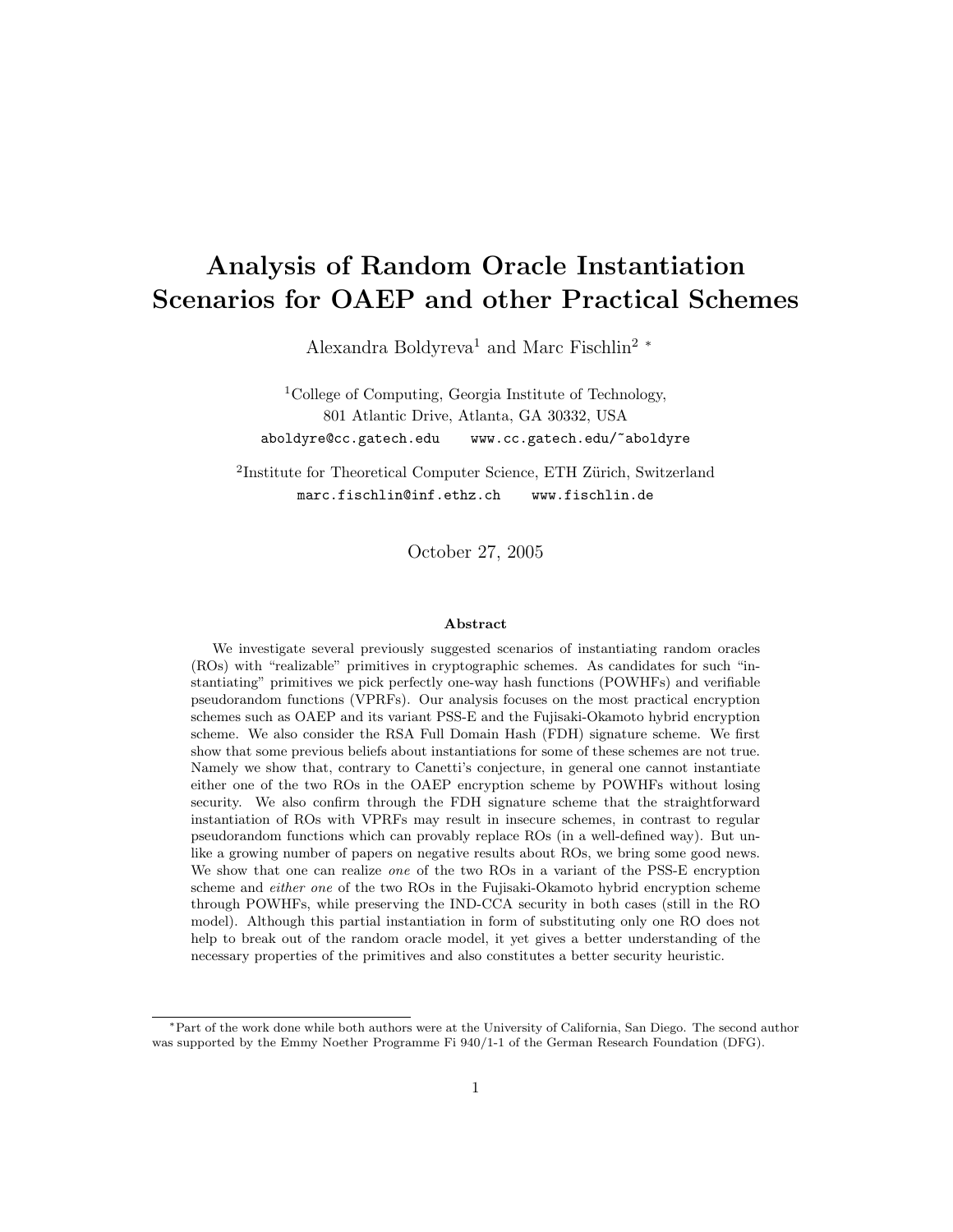## 1 Introduction

The random oracle (RO) model, introduced by Fiat and Shamir [16] and refined by Bellare and Rogaway [5], has been suggested as a trade-off between provable security and practical requirements for efficiency. Schemes and proofs in this nowadays well-established model make the idealized assumption that all parties have oracle access to a truly random function. Availability of such a random oracle often allows to find more efficient solutions than in the standard model. In practice, it is then assumed that the idealized random function is instantiated through a "good" cryptographic hash function, like SHA-1 or a variation thereof.

The random oracle methodology has gained considerable attention as a design method. Numerous cryptographic schemes proven secure in the RO model have been proposed and some of them are implemented and standardized. The best known example is presumably the OAEP encryption scheme [6, 19]. However, even though a RO-based scheme instantiated with a "good" hash function is usually believed to remain secure in the standard model, proofs in the RO model do not technically guarantee this, but merely provide some evidence of security.

Moreover, several recent works [10, 22, 24, 3, 20] raised concerns by proving that the random oracle model is not sound. Here lack of soundness refers to the situation when a scheme allows a security proof in the random oracle model but any instantiation of the scheme with any real function family is insecure in the standard model. Such schemes are called "uninstantiable" in [3]. While these results are certainly good reminders about the gap between the RO model and the standard model, the defenders of the RO model and practitioners are assured by the fact that most uninstantiable schemes involve somewhat esoteric examples, in terms of either a construction or sometimes with respect to a security goal.

Towards Instantiating Random Oracles for Practical Schemes. In this work we continue to study security of instantiated schemes designed in the RO model. But unlike the aforementioned works we turn our attention to the most practical cryptographic schemes such as OAEP encryption, the full domain hash (FDH) signature scheme, hybrid encryption schemes obtained via Fujisaki-Okamoto transform [18] and the PSS-E encryption scheme, an OAEP variant due to Coron et al. [13]. Our goal is different, too. We do not show that these schemes are uninstantiable (this would be really bad news). It also seems unrealistic to instantiate these schemes such that they are still efficient and provably secure in the standard model (though this would be great news). Rather, we investigate several possible instantiation scenarios for to these practical schemes somewhere in between.

As candidates for substituting random oracles we consider two primitives with known constructions whose security definitions capture various strong properties of the ideal random oracles, and which have actually been suggested as possible instantiations of random oracles [9, 14]. These are the perfectly one-way hash functions (POWHFs) [9, 11] and verifiable pseudorandom functions (VPRFs) [23].

The notion of perfectly one-way hash functions has been suggested by Canetti [9] (and was originally named "oracle hashing") to identify and realize useful properties of random oracles. POWHFs are special randomized collision-resistant one-way functions which hide all information about preimages. Canetti [9], and subsequently [11, 17], gave several constructions of such POWHFs, based on specific number-theoretic and on more general assumptions. Usually, these POWHFs satisfy another property that requires the output look random, even to an adversary who knows "a little" about the inputs. We will refer to such POWHFs as pseudorandom. In [9]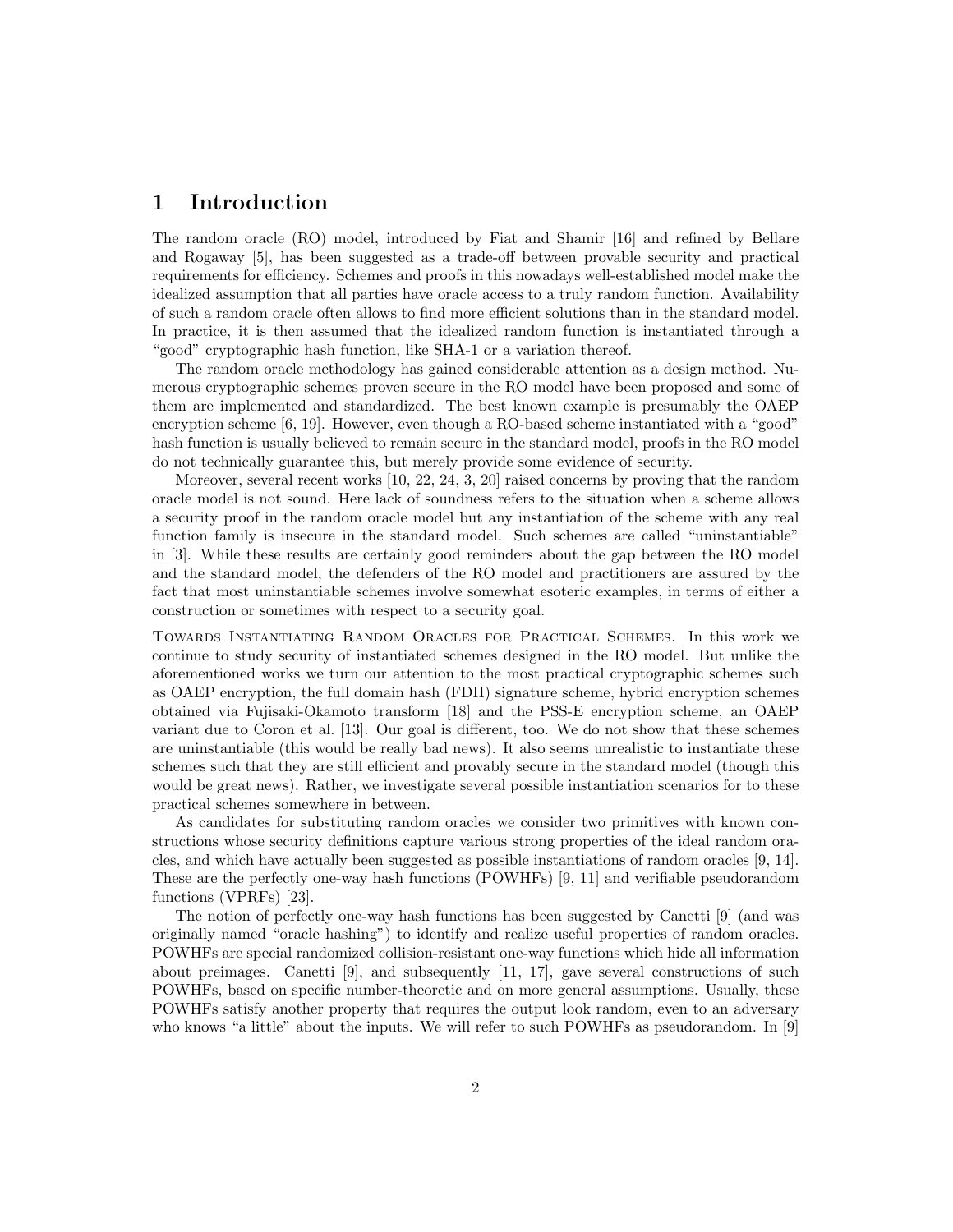it is proved that a hybrid encryption scheme of Bellare and Rogaway [5] secure against chosenplaintext attacks (IND-CPA secure) can be securely instantiated with a pseudorandom POWHF, and Canetti conjectured that one could also replace one of the two random oracles in OAEP by a POWHF without sacrificing security against chosen-ciphertext attacks (IND-CCA security) in the RO model.

Verifiable pseudorandom functions have been proposed by Micali et al. in [23]. They resemble pseudorandom functions in that their outputs look random. But their outputs also include proofs that allow verifying the correctness of the outputs with respect to a previously announced public key. In contrast to POWHFs, which are publicly computable given the inputs, VPRFs involve a secret key and therefore their global usage requires the participation of a third party or a device with a tamper-proof key. It is folklore that a secure RO scheme instantiated with a PRF implemented by a third party, will remain secure in the standard model. As suggested in [14] an application scenario for VPRFs is a trusted third party implementing a VPRF, say, through a web interface. Now the correctness of the given image can be verified with the consistency proof, and this can be done locally, without further interactions with the third party. We note that this scenario is suitable mostly for digital signatures and not encryption schemes, as the third party has to know the inputs.

NEGATIVE RESULTS. In this work we show that the above intuition about securely replacing random oracles by the aforementioned primitives may be incorrect. We first disprove Canetti's [9] conjecture for the OAEP encryption scheme [6] saying that one can instantiate one of the two RO in the OAEP scheme without losing security (still in the RO model). Recall that, in the OAEP scheme with a (partial one-way) trapdoor permutation  $f$ , a ciphertext is of the form  $C = f(s||t)$  for  $s = G(r) \oplus M||0^k$  and  $t = r \oplus H(s)$  for random r. For the security proof of OAEP it is assumed that both  $G$  and  $H$  are modeled as random oracles.

We prove that, with respect to general (partial one-way) trapdoor permutations  $f$ , one cannot replace either of the two random oracles  $G, H$  in OAEP by arbitrary pseudorandom POWHFs without sacrificing chosen-ciphertext security. Our negative result follows Shoup's idea to identify weaknesses in the original OAEP security proof [26], and holds relative to a malleable trapdoor function oracle from which a specific function f is derived. Yet, unlike [26], we consider *partial* one-way functions  $f$  which suffice to prove OAEP to be IND-CCA in the random oracle model [19]. Our construction also requires to come up with a malleable yet pseudorandom POWHF. We note that our impossibility result is not known to hold for the special case of the RSA function  $f: x \mapsto x^e \mod N$ , yet indicates that further assumptions about the RSA function may be necessary to replace one of the random oracles by a POWHF.

The idea for OAEP can be also applied to the Full Domain Hash (FDH) signature scheme, where signatures are of the form  $S = f^{-1}(H(M))$ . Transferring our OAEP result shows that for a specific class of trapdoor permutations  $f$  the instantiation of the RO  $H$  through a POWHF can result in an insecure implementation. But here we also show that FDH becomes insecure when H is instantiated the obvious way with a VPRF, even for any trapdoor permutation  $f$ such as RSA. By obvious we mean that the pseudorandom value  $H(M)$  and its correctness proof  $\pi$  is concatenated with the signature S, such that one can verify the signature's validity by verifying  $\pi$  and checking that  $f(S) = H(M)$ . Note that VPRFs already provide secure signatures directly, so substituting the random oracle by a VPRF in a signature scheme seems to be moot. However, our goal is to see if VPRFs are a good instantiation in general. Second, one might want additional properties of the signature scheme which FDH gives but not the VPRF, e.g., if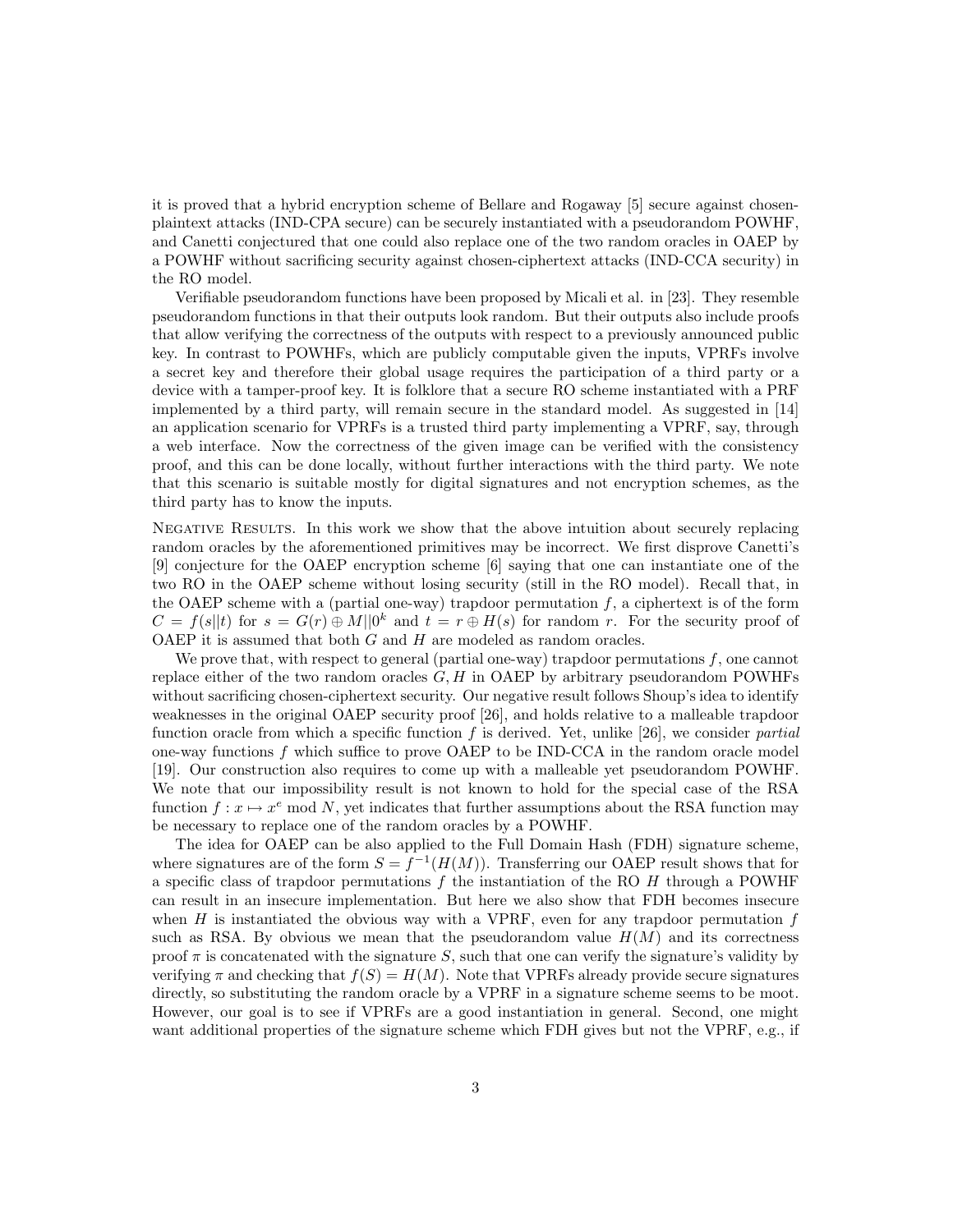used as a sub-protocol in Chaum's blind signature scheme [12]. We note that, independently of our work, [15] obtained a related result about FDH signatures, showing that any instantiation of H fails relative to a specific trapdoor function oracle  $f$  (whereas our result holds for arbitrary trapdoor functions such as RSA but for a specific instantiation candidate).

POSITIVE RESULTS. Our results show that the RO model is very demanding and even functions with extremely strong properties often cannot securely replace random oracles. However this does not mean that no real function family can be securely used in place of any random oracle. As mentioned, Canetti [9] for example shows how to instantiate an IND-CPA secure encryption scheme through pseudorandom POWHFs. Accordingly, we look beyond our negative results and present some positive results, but this time for IND-CCA secure encryption schemes.

We first show the following positive results for a variation of the PSS-E encryption scheme introduced by Coron et al. [13]. In the original PSS-E encryption scheme ciphertexts are given by  $C = f(\omega||s)$  for  $\omega = H(M||r)$  and  $s = G(\omega) \oplus M||r$ . The PSS transform has been originally proposed by Bellare and Rogaway in the RSA-based signature scheme with message recovery [7]. Coron et al. showed that PSS is a universal transform in that it can also be used for RSA-based encryption for random oracles  $G, H$ , achieving chosen-ciphertext security as an alternative to OAEP.

Here we consider a variation PSS-I, where ciphertexts have the form  $(f(\omega), s)$  for  $\omega =$  $H(M||r)$  and  $s = G(\omega) \oplus M||r$ , i.e., where the s-part is moved outside of the trapdoor permutation. We prove that for any trapdoor function  $f$  the random oracle  $G$  can be instantiated (hence the name PSS-I) with a pseudorandom POWHF such that the scheme remains IND-CCA secure (in the RO model). Interestingly, this also comes with a weaker assumption about the function f. While the original PSS-E scheme has been proven secure for *partial* one-way trapdoor permutations, our scheme PSS-I (with the G-instantiation through a POWHF) works for any trapdoor permutation f. A similar observation was made in [21] for OAEP. Concerning the substitution of the  $H$ -oracle (even if  $G$  is assumed to be a random oracle) we were neither able to prove or disprove that this oracle can be instantiated by some primitive with known construction. We remark that this result about PSS-I is in sharp contrast to OAEP where neither oracle can be replaced by such a POWHF.

As an example where we can replace two random oracles (individually) we discuss the Fujisaki-Okamoto transformation [18] for combining asymmetric and symmetric encryption schemes, where a ciphertext is given by  $C = (\mathcal{E}_{\text{asym}}(pk, \sigma; H(\sigma, M)), \mathcal{E}_{\text{sym}}(G(\sigma), M))$  for random  $\sigma$ . It provides an IND-CCA secure hybrid encryption under weak security properties of the two encryption schemes (for random oracles  $G, H$ ). We show that the scheme remains IND-CCA secure in the RO model if the oracle  $G$  is instantiated with a pseudorandom POWHF. We also show that one can instantiate oracle  $H$  through a POWHF (for random oracle  $G$ ) but this requires a strong assumption about the joint security of the POWHF and the asymmetric encryption scheme. Hence, for the Fujisaki-Okamoto transformation both random oracles can be instantiated separately (albeit under a very strong assumption in case of the H oracle).

Our technical results do not mean that one scheme is "more" or "less" secure than the other one, just because one can substitute one random oracle by a primitive like POWHFs. In our positive examples there are usually two random oracles and, replacing one, the resulting scheme is still cast in the random oracle model. Yet, we believe that attenuating the assumption is beneficial, as substituting even one oracle by more "down-to-earth" cryptographic primitives gives a better understanding of the required properties, and it also provides a better heuristic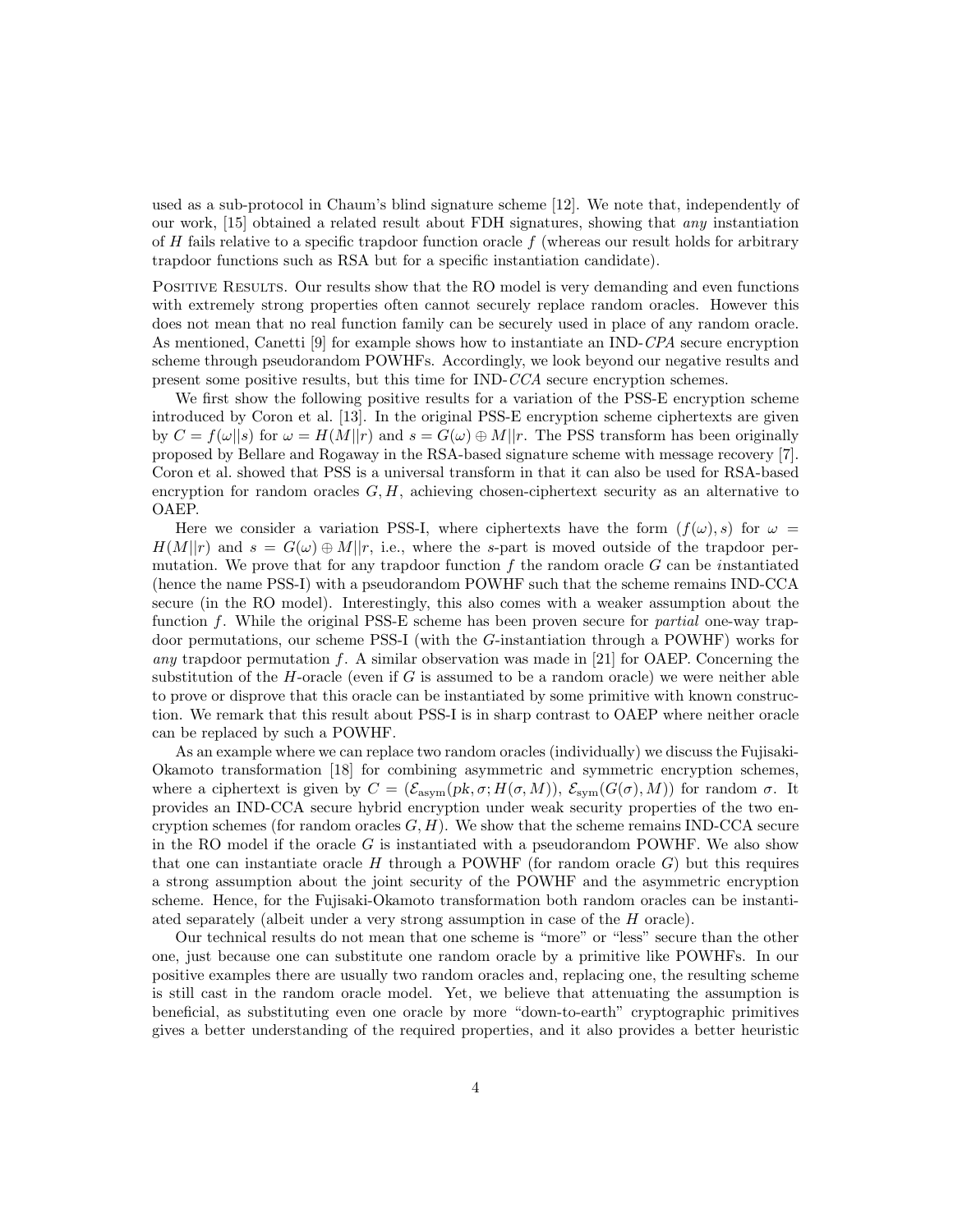than merely assuming that the hash function behaves as a random oracle.

Organization. We give the basic definitions of the two primitives, POWHFs and VPRFs, in Section 2. In Section 3 we show our negative result about instantiating one of the random oracles in OAEP through a POWHF. We then show that in Section 4 that PSS-I admits such an instantiation for one oracle. Section 5 presents the Fujisaki-Okamoto transformation as an example of a scheme where we can replace both random oracles by POWHFs. The FDH scheme and its instantiation through VPRFs are discussed in Section 6. In the body of the paper we usually present proof ideas only; the full proofs are given in the Appendix.

## 2 Preliminaries

If x is a binary string, then |x| denotes its length, and if  $n \geq 1$  is an integer, then |n| denotes the length of its binary encoding, meaning the unique integer  $\ell$  such that  $2^{\ell-1} \leq n < 2^{\ell}$ . The string-concatenation operator is denoted "|". By  $\langle i \rangle_k$  we denote the standard fixed-length binary encoding of numbers  $i = 0, 1, ..., 2^k - 1$  with k bits. If x is a k-bit binary string then  $x[i]$  for  $0 ≤ i ≤ k - 1$  denotes its *i*-th most significant bit.

If S is a set then  $x \stackrel{s}{\leftarrow} S$  means that the value x is chosen uniformly at random from S. More generally, if D is a probability distribution on S then  $x \stackrel{D}{\leftarrow} S$  means that the value x is chosen from set S according to D. If  $\mathcal A$  is a randomized algorithm with a single output then  $x \stackrel{\$}{\leftarrow} \mathcal{A}(y, z, \dots)$  means that the value x is assigned the output of A for input  $(y, z, \dots)$ . We let  $[A(y, z, \ldots)]$  denote the set of all points having positive probability of being output by A on inputs  $y, z$ , etc. A (possibly probabilistic) algorithm is called efficient if it runs in polynomial time in the input length (which, in our case, usually refers to polynomial time in the security parameter).

In Appendix A we recall the definitions of asymmetric encryption schemes, their security against chosen-plaintext attacks (IND-CPA security) and chosen-ciphertext attacks (IND-CCA security). We also specify deterministic symmetric encryption schemes, also known as data encapsulation mechanisms or one-time symmetric encryption schemes, and their IND-CPA security (that is a weaker notion than the standard IND-CPA security), and of digital signature schemes and their security against existential unforgeability under chosen-message attacks.

For simplicity we give all definitions in the standard model. To extend these definitions to the random oracle model, all algorithms including the adversary get oracle access to one or more random functions  $G, H, \ldots$ , drawn from the set of all mappings from domain  $A_k$  to some range  $B_k$  (possibly distinct for different oracles). Here, the parameter k and therefore the domain and the range are usually determined by the cryptographic scheme in question.

#### 2.1 Perfectly One-Way Hash Functions

Perfectly one-way hash functions describe (probabilistic) collision-resistant hash functions with perfect one-wayness. The latter refers to the strong secrecy of a preimage x, even if some additional information about  $x$  besides the hash value are known. For this purpose  $[9]$  introduces the notion of a function hint which captures these side information. One assumes, though, that it is infeasible to recover the entire value x from  $\text{hint}(x)$ , else the notion becomes trivial. More formally, a (possibly randomized) function hint:  $\{0,1\}^{m(k)} \to \{0,1\}^{n(k)}$ , where m, n are polynomi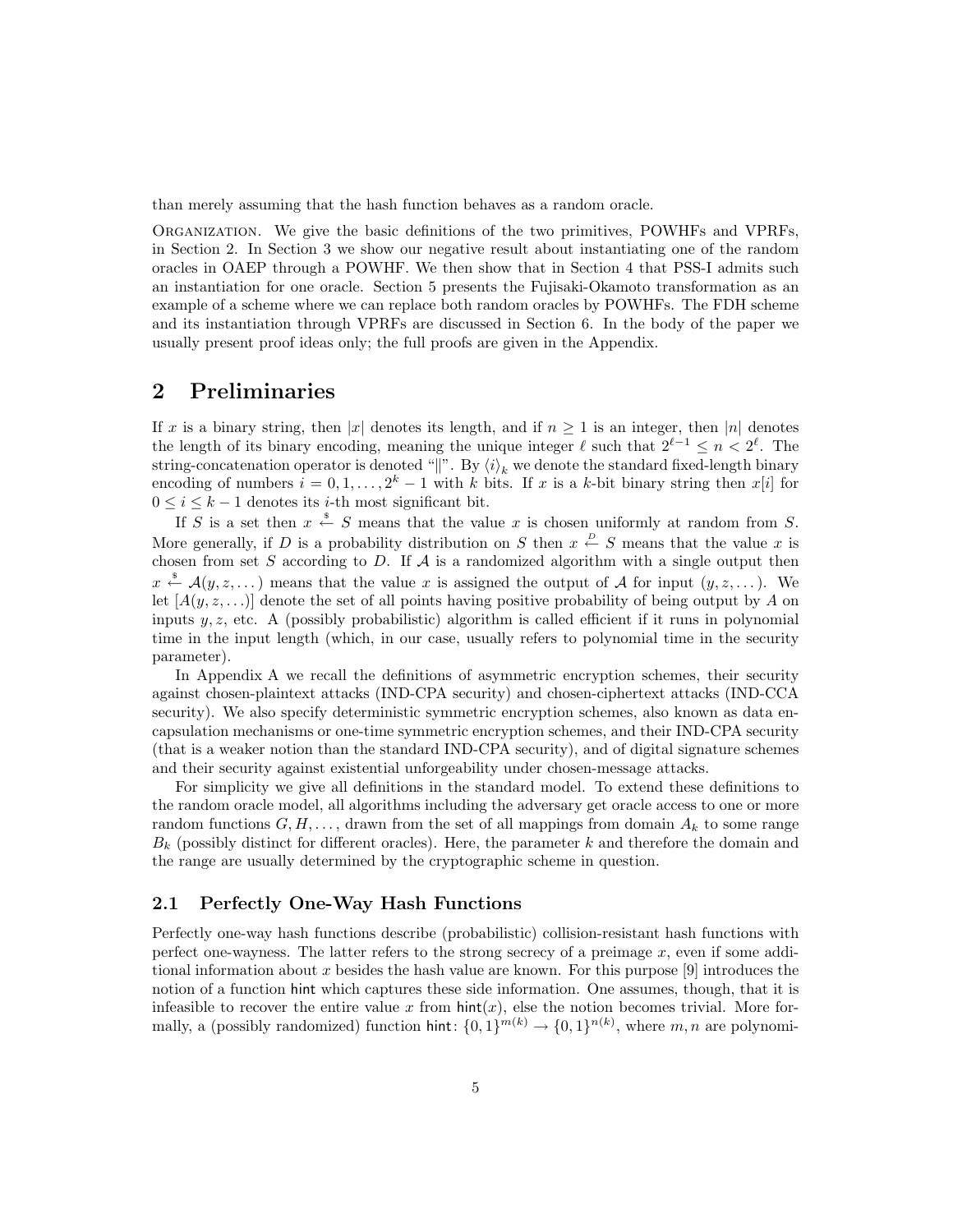als, is uninvertible with respect to a probability distribution  $\mathcal{X} = (\mathcal{X}_k)_{k \in \mathbb{N}}$  if for any probabilistic polynomial-time adversary  $\mathcal I$  and  $x$  taken from  $\mathcal X_k$ , the probability  $\Pr[\mathcal I(1^k,\textsf{hint}(x)) = x]$  is negligible in  $k$ .

In the sequel we usually restrict ourselves to efficient and sufficiently smooth distributions. That is, a probability distribution  $\mathcal{X} = (\mathcal{X}_k)_{k \in \mathbb{N}}$  is efficient if it can be computed in polynomial time in k; it is well-spread if the min-entropy of  $X$  is superlogarithmic in k.

**Definition 2.1 [Perfectly One-Way Hash Function]** Let  $K$  be an efficient key generation algorithm that takes input  $1^k$  for  $k \in \mathbb{N}$  and outputs a function key K of length  $l(k)$ ; let H be an efficient evaluation algorithm that takes a function key K, input  $x \in \{0,1\}^{m(k)}$  and randomness  $r \in \mathit{Coins}(K)$  for some fixed polynomial  $m(k)$  and returns a hash value  $y \in \{0,1\}^{n(k)}$ ; let  $\mathcal V$  be an efficient verification algorithm that takes a function key K, an input  $x \in \{0,1\}^{m(k)}$  and a hash value  $y \in \{0,1\}^{n(k)}$  and outputs a decision bit. The tuple POWHF =  $(\mathcal{K}, \mathcal{H}, \mathcal{V})$  is called a perfectly one-way hash function (with respect to the well-spread, efficient distribution  $\mathcal{X} = (\mathcal{X}_k)_{k \in \mathbb{N}}$  and the uninvertible function hint) if the following holds:

- 1. Completeness: For any  $k \in \mathbb{N}$ , any key  $K \in [\mathcal{K}(1^k)]$ , any  $r \in \text{Coins}(K)$ , any  $x \in \{0,1\}^{m(k)}$ we have  $V(K, x, \mathcal{H}(K, x, r)) = 1$ .
- 2. Collision-resistance: For every efficient adversary C the following holds. For  $k \in \mathbb{N}$  pick  $K \stackrel{\$}{\leftarrow} \mathcal{K}(1^k)$  and let  $(x, x', y) \stackrel{\$}{\leftarrow} \mathcal{C}(K)$ . Then Pr  $[\mathcal{V}(K, x, y) = 1 \land \mathcal{V}(K, x', y) = 1]$  $\wedge x \neq x' \mid$  is negligible in k.
- 3. Perfect one-wayness (with respect to  $\mathcal{X}$ , hint): For any efficient adversary  $\mathcal{A}$  with binary output the following random variables are computationally indistinguishable:
	- Let  $K \stackrel{\$}{\leftarrow} \mathcal{K}(1^k)$ ,  $r \stackrel{\$}{\leftarrow} \text{Cons}(K)$ ,  $x \stackrel{x_k}{\leftarrow} \{0,1\}^{m(k)}$ . Output  $(K, x, \mathcal{A}(K, \text{hint}(x))$ .  $\mathcal{H}(K, x, r))$ .
	- Let  $K \stackrel{\$}{\leftarrow} \mathcal{K}(1^k)$ ,  $r \stackrel{\$}{\leftarrow} \text{Cons}(K)$ ,  $x, x' \stackrel{\mathcal{X}_k}{\leftarrow} \{0,1\}^{m(k)}$ . Output  $(K, x, \mathcal{A}(K, \text{hint}(x)),$  $\mathcal{H}(K, x', r))$ .

The perfectly one-way hash function may have the following additional properties:

- 4. Public randomness: The function H can be written as  $\mathcal{H}(K, x, r) = (r, \mathcal{H}^{pr}(K, x, r))$  for another function  $\mathcal{H}^{pr} \colon \{0,1\}^{l(k)} \times \{0,1\}^{m(k)} \times \text{Coins}(K) \to \{0,1\}^{n(k)-|r|}$  for any  $k \in \mathbb{N}$ , any  $K \in [\mathcal{K}(1^k)],$  any  $x \in \{0,1\}^{m(k)}$  and any  $r \in \text{Coins}(K)$ .
- 5. Pseudorandomess (with respect to  $\mathcal{X},$  hint): The function's output is pseudorandom, i.e., the following random variables are computationally indistinguishable:
	- Let  $K \xleftarrow{\$} \mathcal{K}(1^k)$ ,  $r \xleftarrow{\$} \text{Cons}(K)$ ,  $x \xleftarrow{\mathcal{X}_k} \{0,1\}^{m(k)}$ . Output  $(K, \text{hint}(x), \mathcal{H}(K, x, r))$ .
	- Let  $K \xleftarrow{\$} \mathcal{K}(1^k)$ ,  $x \xleftarrow{\mathcal{X}_k} \{0,1\}^{m(k)}$ , and  $U \xleftarrow{\$} \{0,1\}^{n(k)}$ . Output  $(K, \text{hint}(x), U)$ .

As pointed out in [9] the notion of an uninvertible function is weaker than the one of a one-way function. For example,  $\text{hint}(\cdot) = 0$ , which reveals no information about x, is uninvertible but not one-way. We call this function the trivial uninvertible function. In fact, several constructions of POWHF based on the Decisional Diffie-Hellman assumption [9] and on more general assumptions like one-way permutations and regular hash functions [9, 11, 17] have been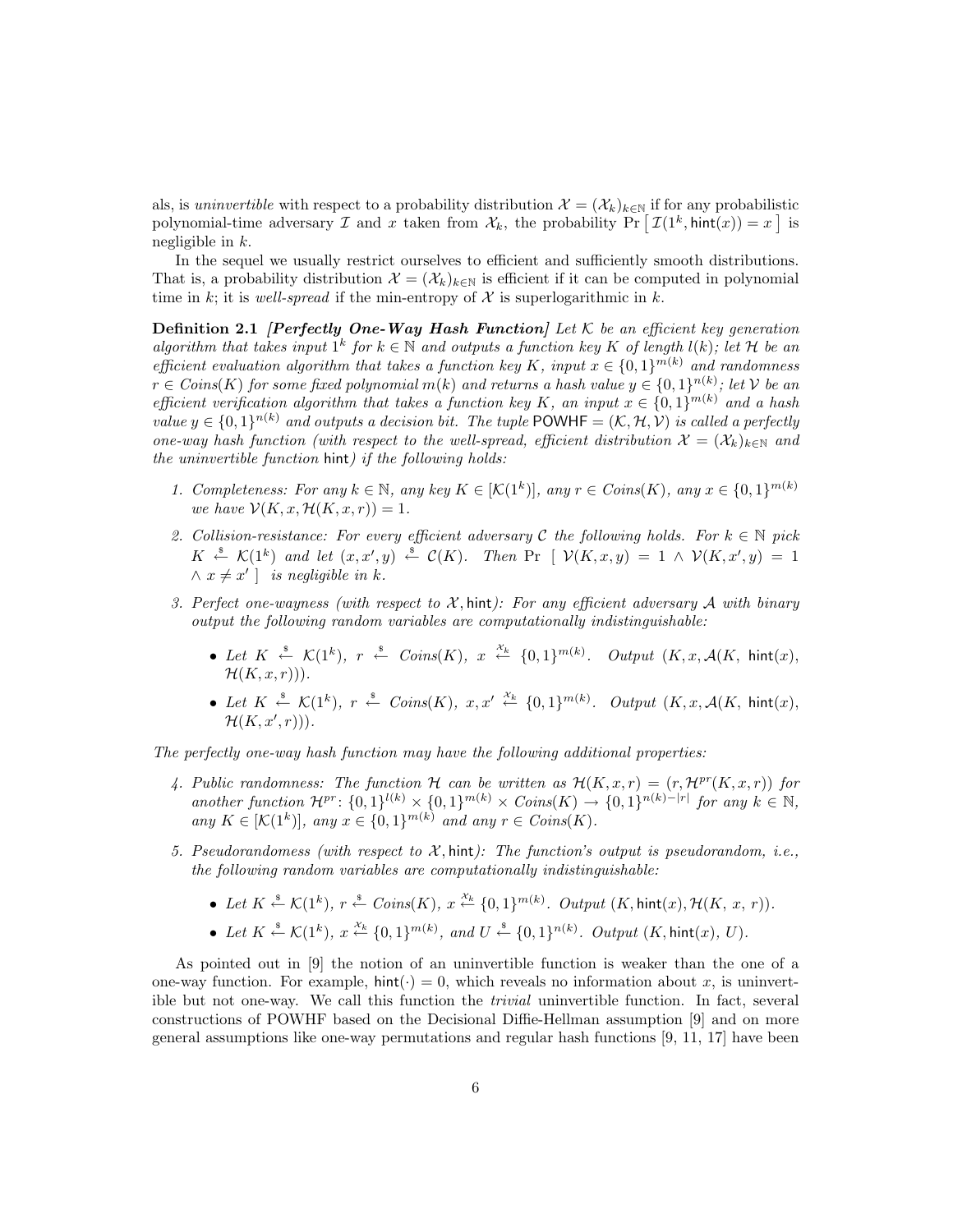suggested in the literature. They are provably *pseudorandom* POWHFs with respect to trivial uninvertible function hint. For other uninvertible functions hint they are conjectured to remain secure, yet a formal proof is missing.

In this paper we will mostly consider perfectly one way function families with public randomness as this is a way to ensure correct function re-computation on the same input by different parties, as required for the functionality of some encryption schemes. All previous constructions [9, 11, 17] have been designed to meet this notion. For simplicity we will often use the notation  $y \leftarrow \mathcal{H}_K(x,r)$  for  $y \leftarrow \mathcal{H}(K,x,r)$  and  $y \stackrel{\$}{\leftarrow} \mathcal{H}_K(x)$  for  $r \stackrel{\$}{\leftarrow} \text{Coins}(K), y \leftarrow \mathcal{H}(K,x,r)$ , and we often define a hash function with public randomness by just specifying  $\mathcal{H}^{\text{pr}}$ .

#### 2.2 Verifiable Pseudorandom Functions

A verifiable pseudorandom function, defined in [23], is a pseudorandom function with an additional public key allowing to verify consistency of values. Any value for which one has not seen the proof should still look random:

**Definition 2.2** *[Verifiable Pseudorandom Function]* Let  $K$  be an efficient key generation algorithm that takes input  $1^k$  for  $k \in \mathbb{N}$  and outputs a function key and a verification key (fk, vk); let H be an efficient evaluation algorithm that takes the key fk, input  $x \in \{0,1\}^*$  and returns the output  $y \in \{0,1\}^{n(k)}$  and a proof  $\pi \in \{0,1\}^{l(k)}$  for some fixed polynomials l, n; let V be an efficient verification algorithm that takes vk, x, y and  $\pi$  and returns a bit. The triple VPRF =  $(K, \mathcal{H}, V)$ is called a verifiable pseudorandom function if the following holds:

- 1. Completeness: For any  $(vk, fk) \in [\mathcal{K}(1^k)], x \in \{0, 1\}^*$  and  $(y, \pi) \in [\mathcal{H}(fk, x)], \mathcal{V}(vk, x, y, \pi) =$ 1.
- 2. Uniqueness: There exists a negligible function  $\nu(\cdot)$  such that for any vk (possibly not generated according to  $\mathcal{K}(1^k)$ , any  $x \in \{0,1\}^*, y_0 \neq y_1 \in \{0,1\}^{n(k)}, \pi_0, \pi_1 \in \{0,1\}^{l(k)}$  we have  $Pr[\mathcal{V}(vk, x, y_b, \pi_b) = 1] \leq \nu(k)$  for either  $b = 0$  or  $b = 1$ .
- 3. Pseudorandomness: For any efficient algorithm A that has access to an oracle and the following experiment

Experiment  $\text{Exp}_{\text{VPRF},\mathcal{A}}^{\text{vprf-ind}}(1^k)$  $b \stackrel{\hspace{0.1em}\mathsf{\scriptscriptstyle\$}}{\leftarrow} \{0,1\}$  $(fk, vk) \stackrel{\$}{\leftarrow} \mathcal{K}(1^k)$  $(x, state) \stackrel{\text{s}}{\leftarrow} \mathcal{A}^{\mathcal{H}(fk, \cdot)}$  where x has never been submitted to oracle  $\mathcal{H}(fk, \cdot)$ If  $b = 0$  then  $(y, \pi) \stackrel{\$}{\leftarrow} \mathcal{H}(fk, x)$  else  $y \stackrel{\$}{\leftarrow} \{0, 1\}^{n(k)}$  EndIf  $d \stackrel{\$}{\leftarrow} \mathcal{A}^{\mathcal{H}(fk,\cdot)}(y,\text{state})$  where x has never been submitted to oracle  $\mathcal{H}(fk,\cdot)$ 

the difference  $Pr\left[\right. \mathbf{Exp}_{\mathsf{VPRF},\mathcal{A}}^{\text{vprf-ind}}(1^k) = b \right] - 1/2$  is negligible in k.

# 3 (In)Security of OAEP Instantiations

Here we show that, for general trapdoor permutations, instantiating any of the two random oracles in OAEP with a pseudorandom POWHF does not yield a secure scheme.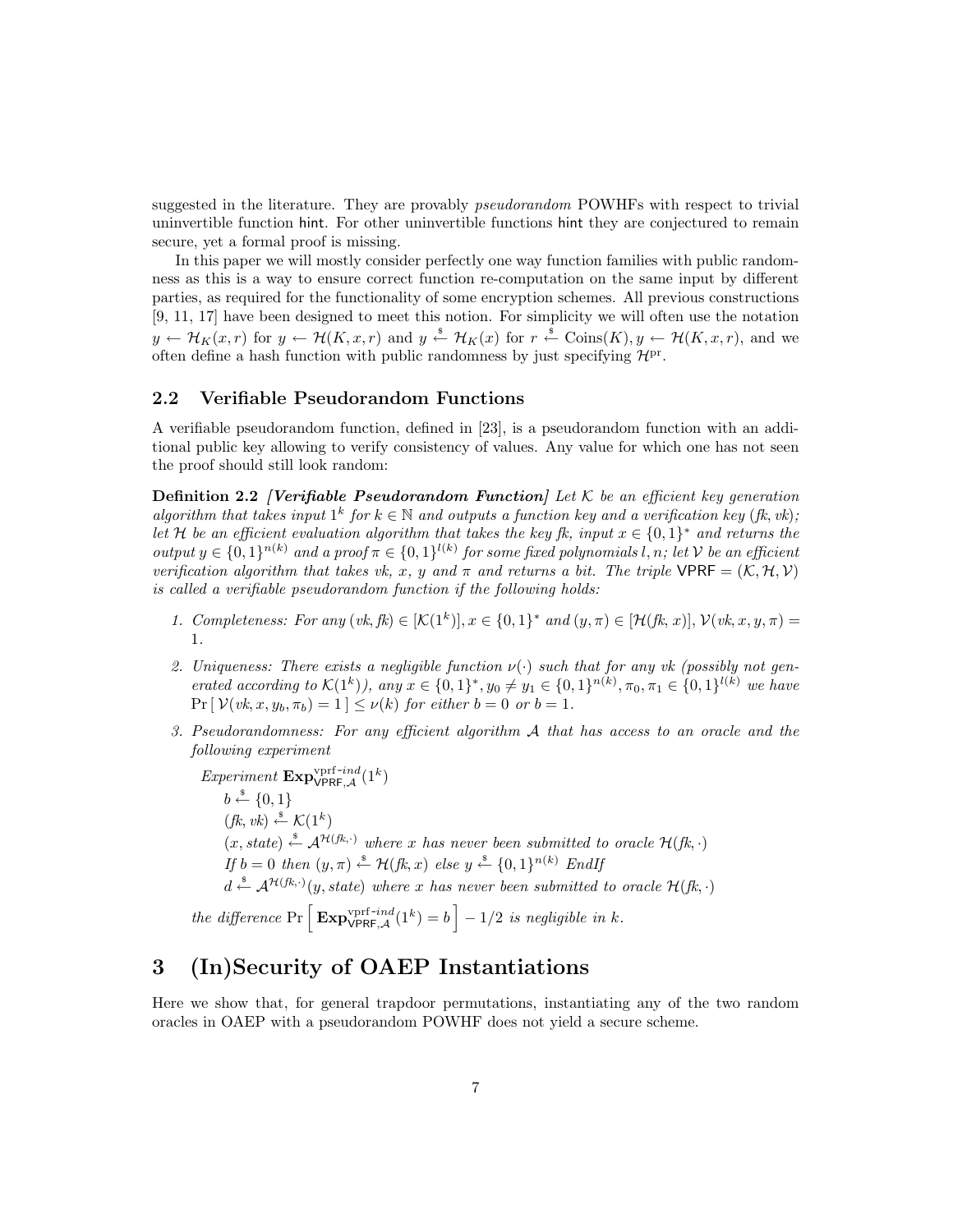#### 3.1 OAEP Encryption Scheme

We first recall the OAEP encryption scheme [6]. It is parameterized by integers  $k, k_0$  and  $k_1$ (where  $k_0, k_1$  are linear in k) and makes use of a trapdoor permutation family F with domain and range  $\{0,1\}^k$  and two random oracles

$$
G: \{0,1\}^{k_0} \to \{0,1\}^{k-k_0}
$$
 and  $H: \{0,1\}^{k-k_0} \to \{0,1\}^{k_0}$ 

The message space is  $\{0,1\}^{k-k_0-k_1}$ . The scheme  $OAEP^{G,H}[F] = (\mathcal{EK}, \mathcal{E}, \mathcal{D})$  are defined as follows:

- key generation  $\mathcal{EK}(1^k)$ : Pick a permutation f from F at random. Let pk specify f and let sk specify  $f^{-1}$ .
- encryption  $\mathcal{E}(pk, M)$ : Compute  $r \stackrel{\$}{\leftarrow} \{0, 1\}^{k_0}, s \leftarrow (m||0^{k_1}) \oplus G(r)$  and  $t \leftarrow r \oplus H(s)$ . Output  $C \leftarrow f(s||t)$ .
- decryption  $\mathcal{D}(sk, C)$ : Compute  $s \mid t \leftarrow f^{-1}(C), r \leftarrow t \oplus H(s)$  and  $M \leftarrow s \oplus G(r)$ . If the last  $k_1$  bits of M are zeros, then return the first  $k - k_0 - k_1$  bits of M. Otherwise, return ⊥.

The encryption scheme  $OAEP^{G,H}[F]$  is proven to be IND-CCA secure in the RO model if the underlying permutation family  $F$  is partial one-way [19]. Partial one-wayness is a stronger notion than one-wayness; for the definitions see [19].

#### 3.2 Insecurity of Instantiating the G-Oracle in OAEP with POWHFs

We first consider the OAEP scheme where the G-oracle is instantiated with a pseudorandom POWHF. Informally, a key specifying an instance of POWHF becomes a part of the public key and each invocation of the G-oracle is replaced with the function evaluation, such that in the encryption algorithm a new randomness for the function evaluation is picked and becomes part of the ciphertext, and in the decryption algorithm the function is re-computed using the given randomness. More formally:

Let POWHF =  $(\mathcal{K}, \mathcal{G}, \mathcal{V})$ , where  $\mathcal{K}: \{1^k | k \in \mathbb{N}\} \to \{0, 1\}^k$ ,  $\mathcal{G}: \{0, 1\}^k \times \{0, 1\}^{k_0} \times \text{Coins}(K) \to$  $\{0,1\}^{k-k_0}$  and  $\mathcal{V}: \{0,1\}^k \times \{0,1\}^{k_0} \times \{0,1\}^{k-k_0} \to \{0,1\}$ , be a perfectly one-way pseudorandom hash function with public randomness. An *instantiation of the G-oracle* in the  $O A E P^{G,H}[F]$ encryption scheme with POWHF =  $(K, \mathcal{G}, V)$  results in the following scheme OAEP<sup>POWHF, H</sup>[F] =  $(\mathcal{EK}, \mathcal{E}, \mathcal{D})$ :

- $\mathcal{EK}(1^k)$ : Pick a random permutation f on  $\{0,1\}^k$  and sample a POWHF key  $K \stackrel{\$}{\leftarrow} \mathcal{K}(1^k)$ . Let pk specify f and also contain K, and let sk specify  $f^{-1}$  and also contain K.
- $\mathcal{E}(pk, M)$ : Pick randomness  $r \stackrel{\$}{\leftarrow} \{0,1\}^{k_0}$  for encryption and  $r_{\mathcal{G}} \stackrel{\$}{\leftarrow} \text{Coins}(K)$  for the POWHF. Compute  $y \leftarrow \mathcal{G}_K^{\text{pr}}(r, r_{\mathcal{G}}), s \leftarrow (M \| 0^{k_1}) \oplus y$  and  $t \leftarrow r \oplus H(s)$ . Let  $C \leftarrow f(s || t)$ and output  $(r_G, C)$ .
- $\mathcal{D}(sk, (r_g, C))$ : Compute  $s \mid t \leftarrow f^{-1}(C), r \leftarrow t \oplus H(s), M \leftarrow s \oplus \mathcal{G}^{\text{pr}}(r, r_g)$ . If the last  $k_1$ bits of M are zeros, then return the first  $k - k_0 - k_1$  bits of M. Otherwise, return  $\perp$ .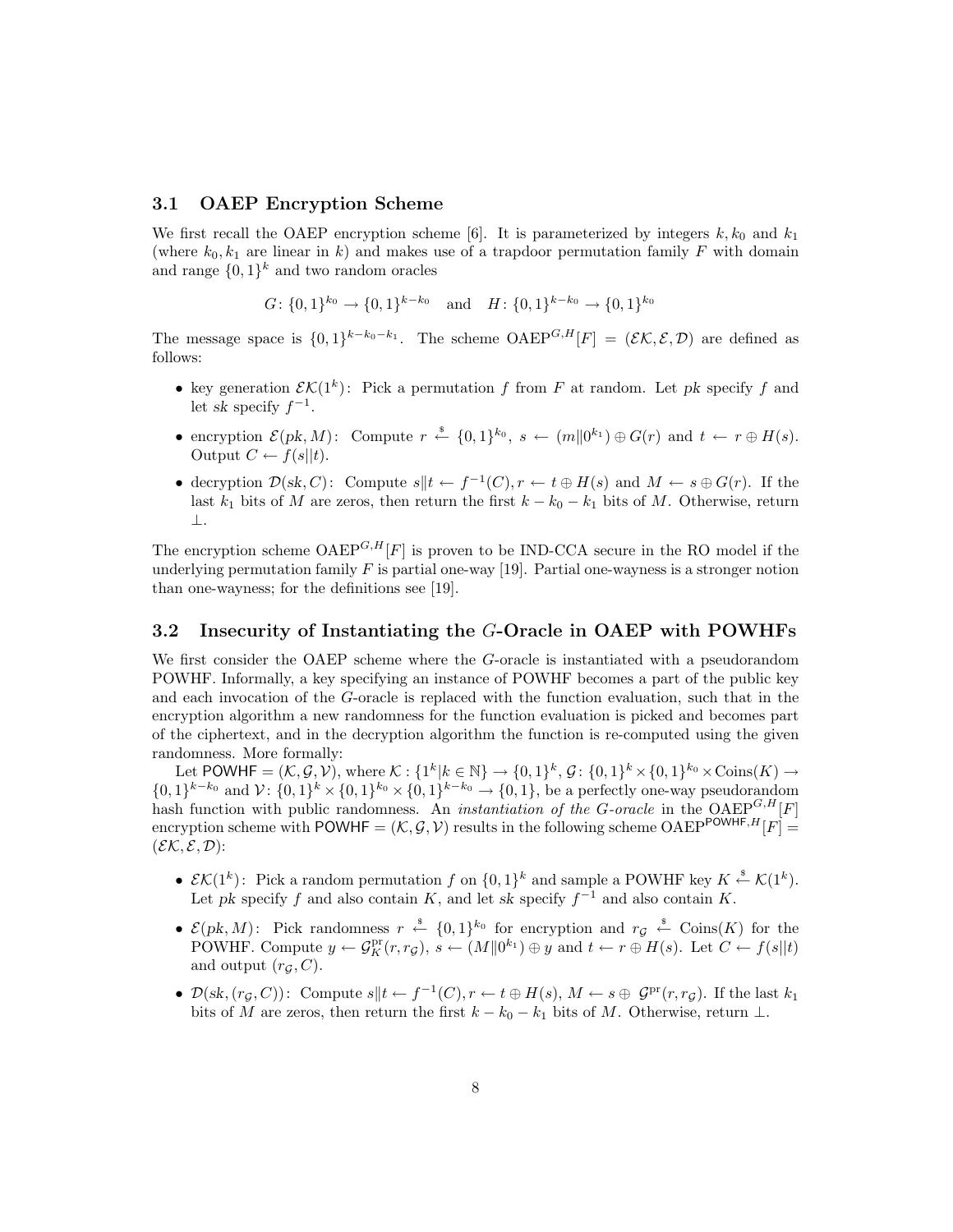We note that for simplicity we assume that  $r_{\mathcal{G}}$ , the randomness output by  $\mathcal{G}_K$ , is a public part of the ciphertext. If it was possible to tamper this value  $r_g$  into  $r'_g$  for a given ciphertext, such that this yields the same hash value,  $\mathcal{G}_K^{\text{pr}}(r,r_{\mathcal{G}}) = \mathcal{G}_K^{\text{pr}}(r,r_{\mathcal{G}}')$ , then it would be obviously easy to mount a successful chosen-ciphertext attack. To prevent such attacks one can in principle demand that such collisions for the hash function are infeasible to find —most known constructions [9, 11, 17] have this additional property— or one can protect  $r<sub>G</sub>$  by some other means. We do not complicate the instantiation here, as our attack already succeeds without changing  $r<sub>G</sub>$ , e.g., the attack would even work if  $r<sub>G</sub>$  was encrypted (separately or inside f) or authenticated.

Intuition. Before we present our results in detail we provide some intuition. First we construct malleable POWHFs, i.e., for which  $\mathcal{G}_K(x, r) \oplus \Delta = \mathcal{G}_K(x \oplus \delta, r)$  for some  $\delta, \Delta$ . We show how to construct such primitives in Appendix B.1. Our construction assumes that one-way permutations exist and employs the pseudorandom function tribe ensembles of [17] (which is one possibility to build POWHFs). Assume that either RO in the OAEP $^{G,H}[F]$  encryption scheme is instantiated with such a POWHF. Here  $F$  is a partial one-way trapdoor permutation family. Now given the challenge ciphertext  $C^* = f(s^*||t^*)$  of some message  $M_b$  where f is an instance of F, an adversary A can find  $\delta, \Delta$  such that  $C = f((s^*|| t^*) \oplus \delta)$  is a valid encryption of  $M_b \oplus \Delta$ , and given the decryption of this ciphertext one can easily compute  $M_b$ .

The only problem is that, although flipping bits by penetrating the POWHF is easy by construction, A needs to be able to compute  $f((s^*||t^*) \oplus \delta)$  without knowing  $s^*||t^*$ . Here we use the idea of Shoup [26] about the existence of XOR-malleable trapdoor permutations which allow such modifications. We note that the attack is not known to work for OAEP with the RSA trapdoor family, but it nevertheless shows that security may fail in general if a RO is instantiated with a POWHF.

Our approach is somewhat similar to the attacks Shoup used to show that for a XORmalleable one-way trapdoor permutation family F the encryption scheme  $O A E P^{G,H}[F]$  is not IND-CCA secure in the RO model. However, Shoup's attack does not work if F is partial one way, and, moreover, for such F the scheme  $O A E P^{G,H}[F]$  has been proven IND-CCA secure in the RO model [19]. Our attacks work even if  $F$  is partial one way.

**Theorem 3.1** Let POWHF' =  $(K', \mathcal{G}', \mathcal{V}')$  be a pseudorandom POWHF with public randomness (with respect to the uniform distribution and some uninvertible function hint) and assume oneway permutations exist. Then there exists a pseudorandom POWHF =  $(K, \mathcal{G}, \mathcal{V})$  with public randomness (with respect to the uniform distribution and hint) and an oracle relative to which there is a partial one-way permutation family F, such that  $OAEP^{\text{POWHF},H}[F]$ , an instantiation of the G-oracle in the  $OAEP^{G,H}[F]$  encryption scheme with POWHF, is not IND-CCA in the RO model.

We give a sketch of the proof. For the formal proof see Appendix B.2. Recall that we can assume that POWHF is malleable in the sense that  $\mathcal{G}_K^{\text{pr}}(x,r) \oplus 1||0^{n-1} = \mathcal{G}_K^{\text{pr}}(x \oplus 1||0^{m-1},r)$ for all  $k, x, r$  (we show how to construct such POWHFs from the given POWHF' and one-way permutations in Appendix B.1). We now define a compliant XOR-malleable permutation family. We slightly strengthen the original definition of Shoup [26].

**Definition 3.2** A permutation family F is XOR-malleable if there exists an efficient algorithm U, such that on inputs a random instance permutation f from F with domain  $\{0,1\}^k$  and  $f(t)$ for random  $t \in \{0,1\}^k$  and any  $\delta \in \{0,1\}^k$ , algorithm  $U(f, f(t), \delta)$  outputs  $f(t \oplus \delta)$  with nonnegligible probability  $(in k)$ .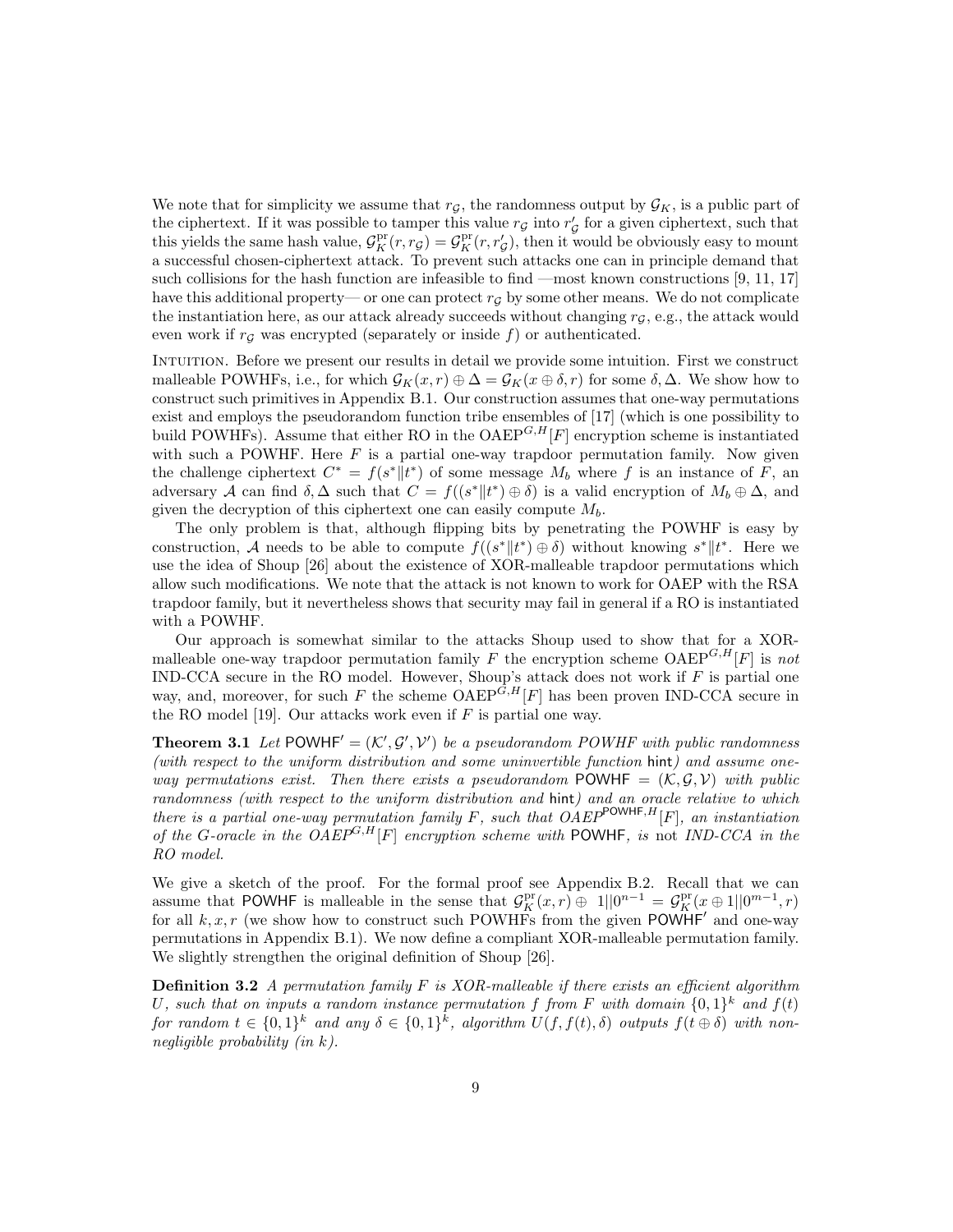Even though Shoup uses a weaker definition of XOR-malleability, where  $U$ 's success probability is also over the random choice of  $\delta \in \{0,1\}^k$ , his proof in [26] is also valid for the stronger Definition 3.2 with fixed  $\delta$ :

Fact 3.3 ([26]) There exists an oracle relative to which XOR-malleable one-way trapdoor permutations exist.

Now we are ready to prove the theorem of the insecure instantiation of the G-oracle in OAEP. The idea is to construct the trapdoor permutation family F as  $f(s||t) = f'_{\text{left}}(s)||f'_{\text{right}}(t)$  for random instances  $f'_{\text{left}}$ ,  $f'_{\text{right}}$  of the malleable family F'. Then an adversary A gets a challenge ciphertext  $(r^*_{\mathcal{G}}, C^*_{\text{left}}||C^*_{\text{right}})$  of one of two messages  $M_0, M_1$ , and invokes U to modify the right part to  $C_{\text{right}} \leftarrow U(f'_{\text{right}}, C^*_{\text{right}}, 1||0^{k_0-1})$ . Submitting the ciphertext  $(r^*_{\mathcal{G}}, C^*_{\text{left}}||C_{\text{right}})$  to the decryption oracle is a valid ciphertext for the message  $M_b \oplus 1||0^{k-k_0-k_1-1}$  because for

$$
(C_{\text{left}}^*||C_{\text{right}}^*) = (f_{\text{left}}'(s^*)||f_{\text{right}}'(t^*)), \quad s^* = M_b||0^{k_0} \oplus \mathcal{G}_K^{\text{pr}}(r^*, r_g^*), \quad t^* = r^* \oplus H(s^*)
$$

we have:

$$
C_{\text{right}} = f'_{\text{right}}(t^* \oplus 1 \parallel 0^{k_0 - 1}) = f'_{\text{right}}((r^* \oplus 1 \parallel 0^{k_0 - 1}) \oplus H(s^*))
$$
  
\n
$$
C_{\text{left}}^* = f'_{\text{left}}(s^*) = f'_{\text{left}}(M_b \parallel 0^{k_0} \oplus \mathcal{G}_K^{\text{pr}}(r^*, r^*_\mathcal{G}))
$$
  
\n
$$
= f'_{\text{left}}((M_b \parallel 0^{k_0} \oplus 1 \parallel 0^{k - k_0 - 1}) \oplus (\mathcal{G}_K^{\text{pr}}(r^*, r^*_\mathcal{G}) \oplus 1 \parallel 0^{k - k_0 - 1}))
$$
  
\n
$$
= f'_{\text{left}}((M_b \parallel 0^{k_0} \oplus 1 \parallel 0^{k - k_0 - 1}) \oplus \mathcal{G}_K^{\text{pr}}(r^* \oplus 1 \parallel 0^{k_0 - 1}, r^*_\mathcal{G}))
$$

The answer of the decryption oracle now allows to determine the bit b easily.

#### 3.3 Insecurity of Instantiating the H-Oracle in OAEP with POWHFs

Let POWHF =  $(K, \mathcal{H}, \mathcal{V})$ , where  $\mathcal{K}: \{1^k | k \in \mathbb{N}\} \to \{0, 1\}^k$ ,  $\mathcal{H}: \{0, 1\}^{k} \times \{0, 1\}^{k-k_0} \times \text{Coins}(K) \to$  $\{0,1\}^{k_0}$  and  $\mathcal{V}: \{0,1\}^k \times \{0,1\}^{k-k_0} \times \{0,1\}^{k_0} \to \{0,1\}$ , be a pseudorandom POWHF with public randomness. An *instantiation of the H-oracle* in the OAEP encryption scheme with POWHF results in the following encryption scheme  $OAEP^{G,POWHF}[F] = (\mathcal{EK}, \mathcal{E}, \mathcal{D})$ :

- $\mathcal{EK}(1^k)$ : Pick a random permutation f on  $\{0,1\}^k$  and sample a POWHF key  $K \stackrel{\$}{\leftarrow} \mathcal{K}(1^k)$ . Let pk specify f and also contain K, and let sk specify  $f^{-1}$  and also contain K.
- $\mathcal{E}(pk, M)$ : Pick randomness  $r \stackrel{\$}{\leftarrow} \{0,1\}^{k_0}$  for the encryption algorithm and compute  $s \leftarrow (m||0^{k_1}) \oplus G(r)$ . Pick randomness  $r_{\mathcal{H}} \stackrel{\text{*}}{\leftarrow} \text{Coins}(K)$  for the POWHF, compute  $y \leftarrow$  $\mathcal{H}_K^{\text{pr}}(s,r_{\mathcal{H}})$  and  $t \leftarrow r \oplus y$ . Compute  $C \leftarrow f(s||t)$ . Output  $(r_{\mathcal{H}}, C)$ .
- $\mathcal{D}(sk, (r_H, C))$ : Compute  $s \parallel t \leftarrow f^{-1}(C), r \leftarrow t \oplus \mathcal{H}_K^{\text{pr}}(s, r_H)$  and  $M \leftarrow s \oplus G(r)$ . If the last  $k_1$  bits of M are zeros, then return the first  $k - k_0 - k_1$  bits of M. Otherwise, return ⊥.

For substituting the H-oracle we obtain a similar insecurity result as for the case of G. However, the proof (presented in Appendix B.3) is slightly different as we have to transform both ciphertext parts.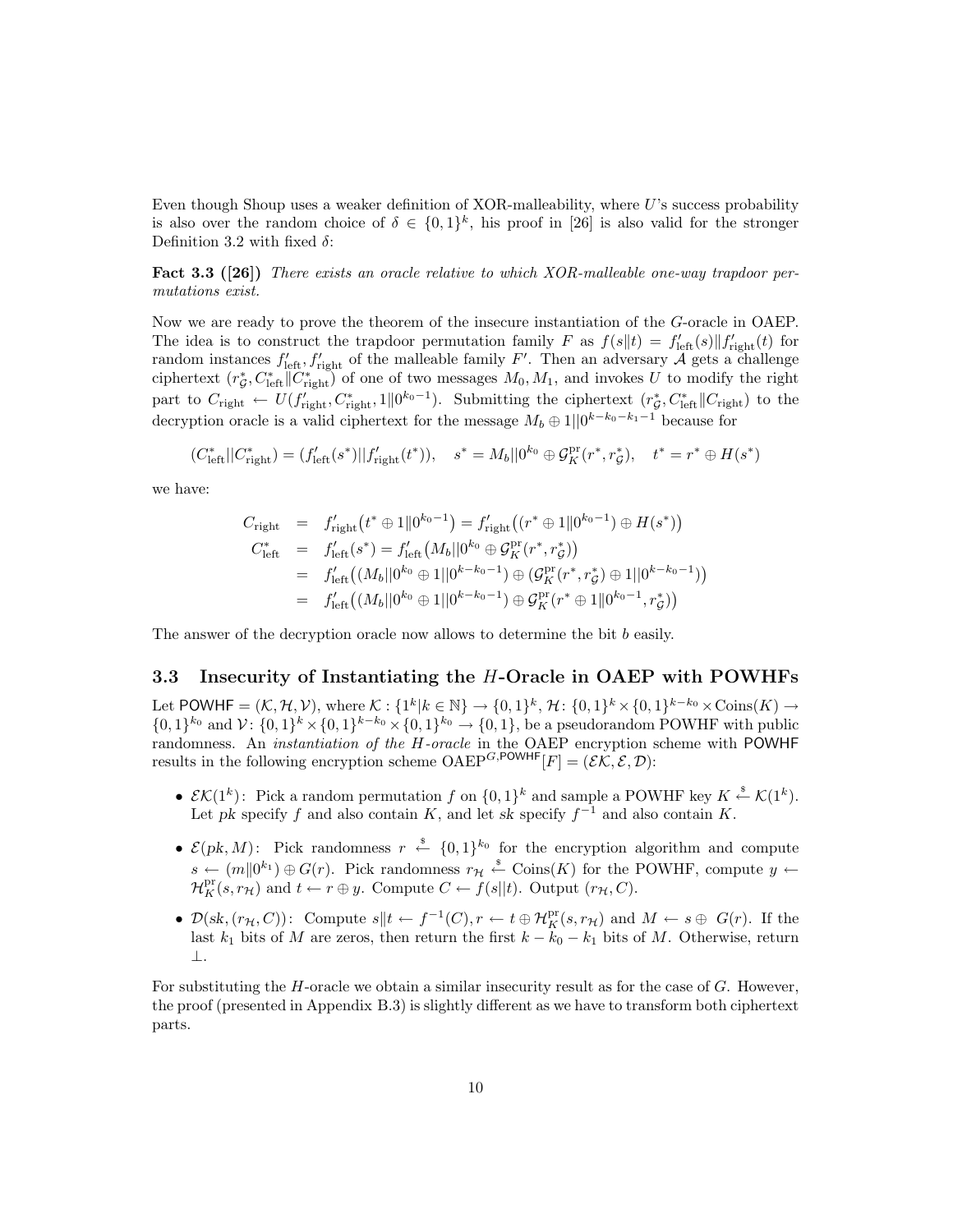**Theorem 3.4** Let POWHF<sup> $\prime$ </sup> =  $(K', \mathcal{H}', \mathcal{V}')$  be a pseudorandom POWHFs with public randomness (with respect to the uniform distribution and some uninvertible function hint) and assume one-way permutations exists. Then there exists a pseudorandom POWHF =  $(K, \mathcal{H}, \mathcal{V})$  with public randomness (with respect to the uniform distribution and hint), and there exists an oracle relative to which there is a partial one-way permutation family F, such that  $OAEP^{G,POWHF}[F]$ . an instantiation of the H-oracle in the  $OAEP^{G,H}[F]$  encryption scheme with POWHF, is not IND-CCA in the RO model.

### 4 Security of PSS-I Encryption Instantiations

In this section we show a positive result, allowing to replace one of the random oracles in our PSS-E variation, called PSS-I, by a pseudorandom POWHF. We were unable to prove or disprove that one can replace the other oracle in PSS-I.

#### 4.1 The PSS-I Encryption Scheme

Coron et al. [13] suggested that the transformation used by the PSS signature scheme [7] can also be used for encrypting with RSA. Here we consider the following variation PSS-I. This scheme is parameterized by integers  $k, k_0$  and  $k_1$  (where  $k_0, k_1$  are linear in k) and makes use of an instance of a trapdoor permutation family with domain and range  $\{0,1\}^k$  (and it can be easily adapted for other domains like  $\mathbf{Z}_N^*$  for the RSA permutation). The scheme also uses two random oracles

$$
G: \{0,1\}^{k_1} \to \{0,1\}^{k-k_1}
$$
 and  $H: \{0,1\}^{k-k_1} \to \{0,1\}^{k_1}$ 

The message space is  $\{0,1\}^{k-k_0-k_1}$ . The scheme PSS-I<sup>G,H</sup>[F] is given by the following algorithms:

•  $\mathcal{EK}(1^k)$ : Pick a random permutation f on  $\{0,1\}^{k_1}$ . Let pk specify f and let sk specify  $f^{-1}.$ 

.

- $\mathcal{E}(pk, M)$ : Compute  $r \stackrel{\$}{\leftarrow} \{0, 1\}^{k_0}, \omega \leftarrow H(M||r)$  and  $s \leftarrow G(\omega) \oplus (M||r)$ . Compute  $C \leftarrow f(\omega)$  and output  $(C, s)$ .
- $\mathcal{D}(sk, (C, s))$ : Compute  $\omega \leftarrow f^{-1}(C)$ ,  $M||r \leftarrow s \oplus G(\omega)$ . If  $\omega = H(M||r)$  then return M. Otherwise, return ⊥.

In the original PSS-E scheme [13] one computes f over both  $\omega||s$ . We remark that our version here seems to be less secure than the original scheme at first, as the value  $s$  is now given in the clear. However, it nonetheless allows us to securely replace oracle G by a POWHF which we were unable to do in the original scheme. Moreover, we can prove security of our instantiation with respect to arbitrary trapdoor permutations, whereas the original scheme required partial one-way trapdoor permutations.

#### 4.2 Instantiating the G-Oracle in PSS-I with POWHFs

An *instantiation of the G-oracle* in the PSS- $I^{G,H}[F]$  encryption scheme with a pseudorandom perfectly one-way hash function POWHF =  $(K, \mathcal{G}, \mathcal{V})$  with public randomness results in the following encryption scheme PSS-I<sup>POWHF,H</sup>[F]=( $\mathcal{EK}, \mathcal{E}, \mathcal{D}$ )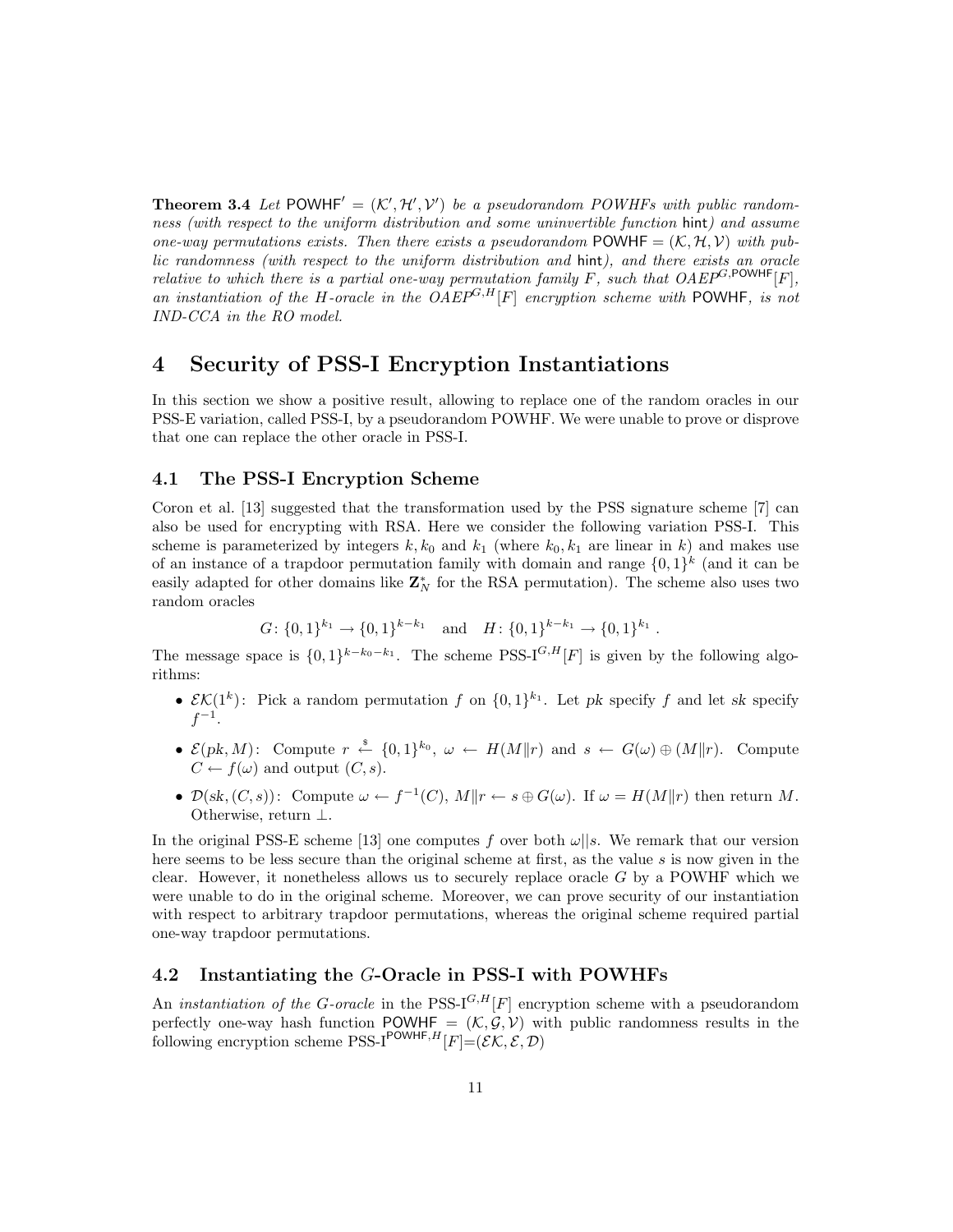- $\mathcal{EK}(1^k)$ : Pick a random permutation f on  $\{0,1\}^{k_1}$  and sample a POWHF key  $K \stackrel{\$}{\leftarrow} \mathcal{K}(1^k)$ and randomness  $r_{\mathcal{G}} \stackrel{\hspace{0.1em}\mathsf{\scriptscriptstyle\$}}{\leftarrow} \mathop{\rm Coins}(K)$ . Let pk specify f and also contain  $K, r_{\mathcal{G}},$  and let sk specify  $f^{-1}$  and also contain  $K, r_{\mathcal{G}}$ .
- $\mathcal{E}(pk, M)$ : Pick randomness  $r \stackrel{\$}{\leftarrow} \{0, 1\}^{k_0}$  for the encryption algorithm and compute  $\omega \leftarrow$  $H(M||r)$ . Compute  $s \leftarrow \mathcal{G}_K^{\text{pr}}(\omega, r_{\mathcal{G}}) \oplus (M||r)$  and  $C \leftarrow f(\omega)$ . Output  $(C, s)$ .
- $\mathcal{D}(sk, (C, s))$ : Compute  $\omega \leftarrow f^{-1}(C)$ ,  $M||r \leftarrow s \oplus \mathcal{G}_K^{\text{pr}}(\omega, r_{\mathcal{G}})$ . If  $\omega = H(M||r)$  then return M. Otherwise, return  $\perp$ .

It is noteworthy that the randomness of the POWHF becomes part of the public key and is therefore fixed for each ciphertext. While this seems strange at first, it becomes clear in in light of the role of the randomness in POWHFs. Originally, POWHFs were designed to meet a stronger security requirement [9, 11], demanding pairs  $(\mathcal{G}(x, r_1), \mathcal{G}(x, r_2))$  for a single random x to be indistinguishable from pairs  $(\mathcal{G}(x,r_1), \mathcal{G}(x',r_2))$  for independent samples  $x, x'$ . This of course requires that the randomness  $r_1, r_2$  is chosen independently for each function evaluation, else distinguishing would be easy. However, security of PSS-I relies on pseudorandomness of the corresponding function family and does not require the above security property. Accordingly, putting the randomness for the function family in the public key does not compromise security of the encryption scheme.

**Theorem 4.1** Let F be a trapdoor permutation family and let POWHF  $=(K, \mathcal{G}, \mathcal{V})$  be a pseudorandom POWHF with public randomness, where pseudorandomness holds with respect to the uniform distribution on and the uninvertible function  $\text{hint}(x) = (f, f(x))$  for random f drawn from F. Then PSS- $I^{POWHF,H}[F]$  is IND-CCA secure in the RO model.

The full proof is delegated to Appendix C. For the proof idea consider an adversary  $A$  attacking the encryption scheme and getting exactly one challenge ciphertext. Gradually modify the encryption algorithm to compute this challenge ciphertext

$$
(C, s) = (f(\omega), \mathcal{G}_K^{\text{pr}}(\omega, r_{\mathcal{G}}) \oplus (M \| r)), \text{ for } r \leftarrow \{0, 1\}^k, \omega \leftarrow H(M \| r).
$$

in a sequence of games as follows:

• In the first modification change the encryption process by substituting the ciphertext part  $s \leftarrow \mathcal{G}_K^{\text{pr}}(\omega, r_{\mathcal{G}}) \oplus (M||r)$  through the computation of  $s \leftarrow u \oplus (M||r)$  for random u:

$$
(C, s) = (f(\omega), u \oplus (M||r)),
$$
 for  $r \leftarrow \{0, 1\}^k$ ,  $\omega \leftarrow H(M||r)$ ,  $u \leftarrow \{0, 1\}^{k-k_1}$ .

Since the POWHF value  $\mathcal{G}_K^{\text{pr}}(\omega, r_{\mathcal{G}})$  is pseudorandom with respect to the hint function  $(f, f(\omega))$ , the adversary's behavior in an attack in this game cannot change significantly.

• Next, instead of computing  $\omega \leftarrow H(M||r)$  we simply pick  $\omega$  at random:

$$
(C, s) = (f(\omega), u \oplus (M||r)), \text{ for } r \leftarrow \{0, 1\}^k, \omega \leftarrow \{0, 1\}^{k_1}, u \leftarrow \{0, 1\}^{k - k_1}.
$$

As the random oracle  $H$  is evaluated for a secret random string  $r$  this modification will not alter the adversary's output behavior noticeably.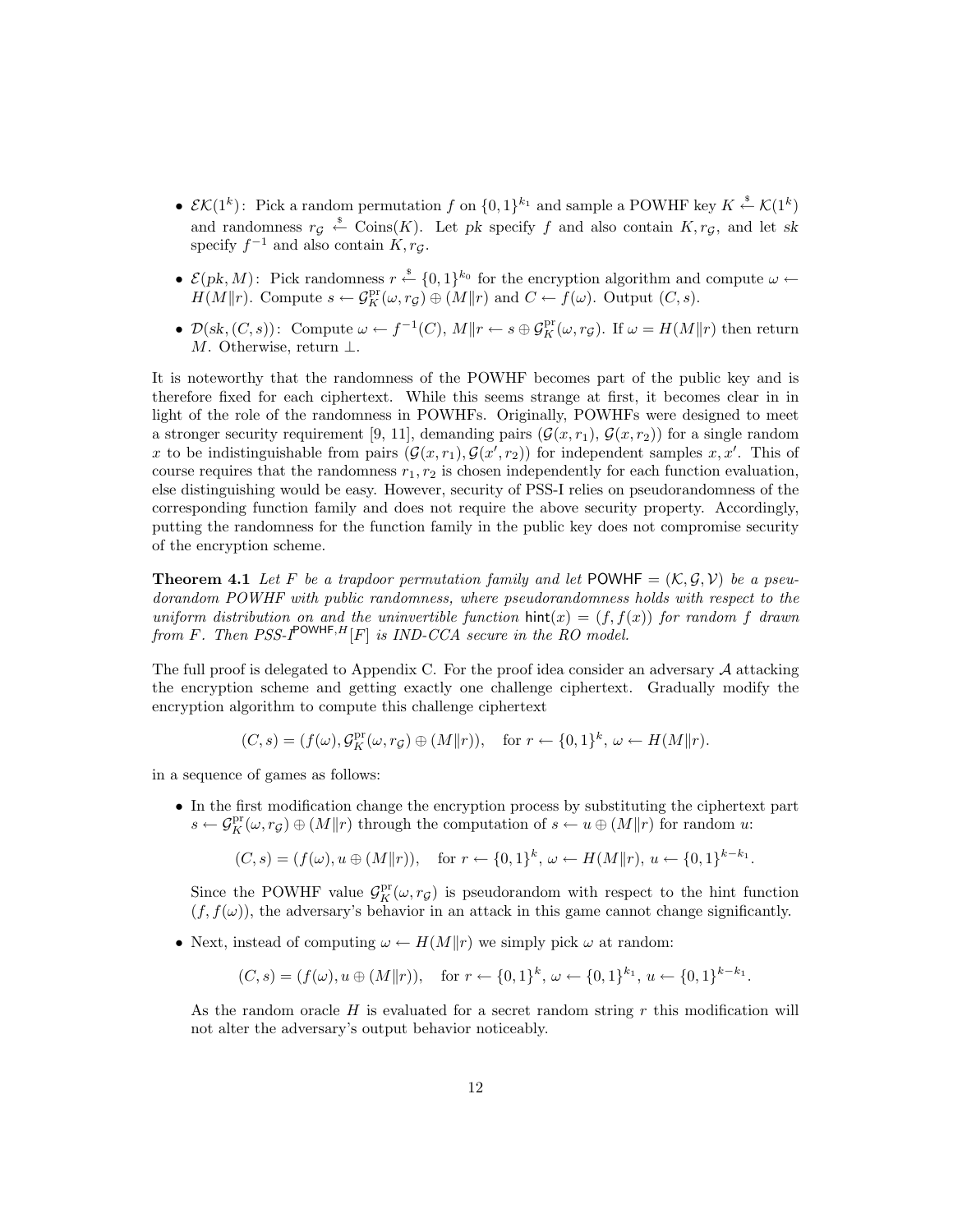We furthermore show that any decryption query of the adversary can be essentially answered in the random oracle model by inspecting  $A$ 's communication with  $H$  (even if we now only have a single random oracle instead of two). This holds for the original scheme as well as for both modified games, but requires some care with decryption queries based on previously obtained ciphertexts of unknown messages. We finally note that ciphertexts in the last game are distributed independently of the message  $M$  and any adversary therefore cannot successfully attack this modified scheme. Because of the almost identical adverserial behavior in all games it follows that the original scheme is secure.

We note that our proof does not make use of the collision-resistance of the POWHF. This is because the preimage  $\omega$  of the POWHF is uniquely determined by the additional trapdoor function value  $f(\omega)$  anyway. Hence, a pseudorandom generator for which distinguishing the output from random is infeasible, even if given  $\text{hint}(\omega)$ , would actually suffice in this setting. In particular, such a generator G can be built in combination with the trapdoor permutation f via the Yao-Blum-Micali construction [27, 8]. Namely, let f be of the form  $f(x) = g<sup>n</sup>(x)$ for a trapdoor permutation g and define  $G(x) = (hb(x), bb(g(x)), \ldots, bb(g^{n-1}(x)))$  through the hardcore bits hb. Then the output of G is still pseudorandom, even given f and  $f(x)$ .

# 5 Security of Instantiating the Fujisaki-Okamoto Transformation

Fujisaki and Okamoto [18] suggested a general construction of hybrid encryption schemes in the random oracle model. It is based on two random oracles, G and H. Here we show that one can replace G by a pseudorandom POWHF and still obtain a secure scheme (for a random oracle  $H$ ). We then prove, under a somewhat strong assumption about the combined security of the POWHF and the encryption scheme, that one can also replace H by a POWHF to obtain a secure scheme for a random oracle G.

#### 5.1 Fujisaki-Okamoto Scheme

The Fujisaki-Okamoto construction is based on an asymmetric encryption scheme  $AS = (EK<sub>asym</sub>)$  $\mathcal{E}_{\text{asym}}$ ,  $\mathcal{D}_{\text{asym}}$  and a deterministic symmetric encryption scheme  $SS = (\mathcal{E}\mathcal{K}_{\text{sym}}, \mathcal{E}_{\text{sym}}, \mathcal{D}_{\text{sym}})$ , as well as two random oracles G, H. For parameter  $k \in \mathbb{N}$  let Coins<sub>asym</sub>(k) and MsgSp<sub>asym</sub>(k) denote the set of random strings and the message space of the asymmetric encryption scheme, and Keys<sub>sym</sub> $(k)$  and MsgSp<sub>sym</sub> $(k)$  denote the key and message space of the symmetric encryption scheme. Let

 $G: \mathrm{MsgSp}_{\mathrm{asym}}(k) \to \mathrm{Keys}_{\mathrm{sym}}(k) \text{ and } H: \{0,1\}^k \times \{0,1\}^* \to \mathrm{Coins}_{\mathrm{asym}}(k)$ 

The message space is  $\text{MsgSp}_{sym}(k)$ . The encryption scheme  $\text{FO}^{G,H}$  is given by the following algorithms:

- $\mathcal{EK}(1^k)$ : Run  $\mathcal{EK}_{\text{asym}}(1^k)$  to generate a key pair  $(\text{sk}, \text{pk})$ .
- $\mathcal{E}(pk, M)$ : Pick  $\sigma \stackrel{\$}{\leftarrow} \text{MsgSp}_{\text{asym}}(k)$ , compute  $C_{\text{asym}} \leftarrow \mathcal{E}_{\text{asym}}(pk, \sigma; H(\sigma, M))$  and  $C_{\text{sym}} \leftarrow$  $\mathcal{E}_{\text{sym}}(G(\sigma), M)$ . Output  $C = (C_{\text{asym}}, C_{\text{sym}})$ .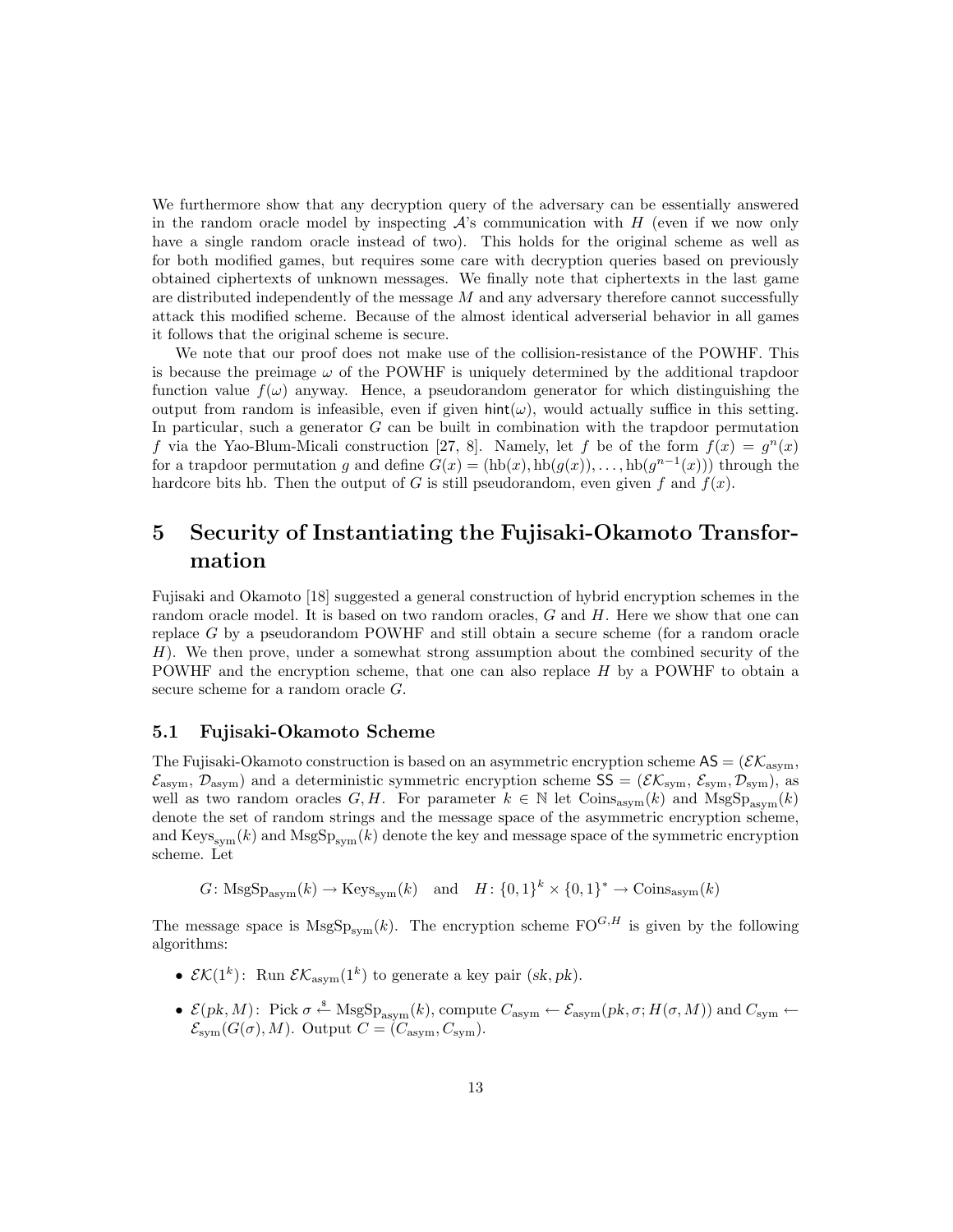•  $\mathcal{D}(sk, C)$ : For  $C = (C_{\text{asym}}, C_{\text{sym}})$  compute  $\sigma \leftarrow \mathcal{D}(sk, C_{\text{asym}})$ ,  $M \leftarrow \mathcal{D}_{\text{sym}}(G(\sigma), C_{\text{sym}})$ . Recompute  $c \leftarrow \mathcal{E}_{\text{asym}}(pk, \sigma; H(\sigma, M))$  and output M if  $c = C_{\text{asym}}$ , else return  $\perp$ .

Security of this conversion has been shown under the assumption that the symmetric encryption scheme is IND-CPA (and that the symmetric encryption algorithm is deterministic), and that the public-key encryption scheme is one-way and  $\gamma$ -uniform, which roughly means that ciphertexts are almost uniform. Here we make different, yet "natural" assumptions about the encryption schemes, as specified below.

#### 5.2 Instantiating the G-Oracle

An *instantiation of the G-oracle* in the Fujisaki-Okamoto scheme through a perfectly one-way hash function POWHF =  $(K, \mathcal{G}, V)$  with public randomness, denoted by FO<sup>POWHF,H</sup>, works as follows:

- $\mathcal{EK}(1^k)$ : Run  $\mathcal{EK}_{\text{asym}}(1^k)$  to generate a key pair  $(sk, pk)$ . Pick  $K \stackrel{\$}{\leftarrow} \mathcal{K}(1^k)$  and  $r \stackrel{\$}{\leftarrow}$ Coins $g(K)$ . Output  $((sk, K, r), (pk, K, r))$ .
- $\mathcal{E}((pk, K, r), M)$ : Pick  $\sigma \stackrel{\text{s}}{\leftarrow} \text{MsgSp}_{asym}(k)$ , compute  $C_{asym} \leftarrow \mathcal{E}_{asym}(pk, \sigma, H(\sigma, M))$  and  $C_{\text{sym}} \leftarrow \mathcal{E}_{\text{sym}}(\mathcal{G}^{\text{pr}}(K,\sigma,r),M)$ . Output  $C = (C_{\text{asym}}, C_{\text{sym}})$ .
- $\mathcal{D}((sk, K, r), C)$ : For  $C = (C_{\text{asym}}, C_{\text{sym}})$  compute  $\sigma \leftarrow \mathcal{D}_{\text{asym}}(sk, C_{\text{asym}})$  and  $M \leftarrow$  $\mathcal{D}_{sym}(\mathcal{G}^{\text{pr}}(K,\sigma,r),C_{sym})$ . Recompute  $c \leftarrow \mathcal{E}_{\text{asym}}(pk,\sigma;H(\sigma,M))$  and output M if  $c=$  $C_{\text{asym}}$ , else return  $\perp$ .

We note that we use the same trick as in the PSS-I case before and put the randomness r of the POWHF into the public key. See the remarks there for further discussion.

**Theorem 5.1** Let AS and SS be IND-CPA asymmetric and symmetric encryption schemes, where  $\mathcal{E}_{sym}$  is deterministic. Let POWHF =  $(\mathcal{K}, \mathcal{G}, \mathcal{V})$  be a pseudorandom POWHF with public randomness (with respect to the uniform distribution on  $(MsgSp_{asym}(k))_{k\in\mathbb{N}}$  and the trivial uninvertible function hint). Then the instantiation of the G-oracle in the Fujisaki-Okamoto scheme,  $FO^{\text{POWHF},H}$ , is IND-CCA in the random oracle model.

The proof is in Appendix D. Similar to PSS-I the underlying idea is to consider an adversary and its behavior for slightly changing games when getting a single challenge ciphertext. Starting with the original encryption algorithm

 $C_{\text{asym}} \leftarrow \mathcal{E}_{\text{asym}}(pk, \sigma; H(\sigma, M)), C_{\text{sym}} \leftarrow \mathcal{E}_{\text{sym}}(\mathcal{G}^{\text{pr}}(K, \sigma, r), M)$  for random  $\sigma$ .

we define the games with the modified encryption algorithm to compute the challenge ciphertext by:

• In the first game pick a random  $\omega$  instead of using  $H(\sigma, M)$  as the random coins for the computation of  $C_{\text{asym}}$ :

$$
C_{\text{asym}} \leftarrow \mathcal{E}_{\text{asym}}(pk, \sigma; \omega), C_{\text{sym}} \leftarrow \mathcal{E}_{\text{sym}}(\mathcal{G}^{\text{pr}}(K, \sigma, r), M) \quad \text{for random } \sigma, \omega.
$$

By the one-wayness of POWHF (for hint( $\sigma$ ) = (pk,  $C_{\text{asym}}$ )) it follows that any adversary attacking the original game cannot query H about  $(\sigma, M)$  during the attack, except with negligible probability. Given this, the modification with a random  $\omega$  is unrecognizable to the adversary.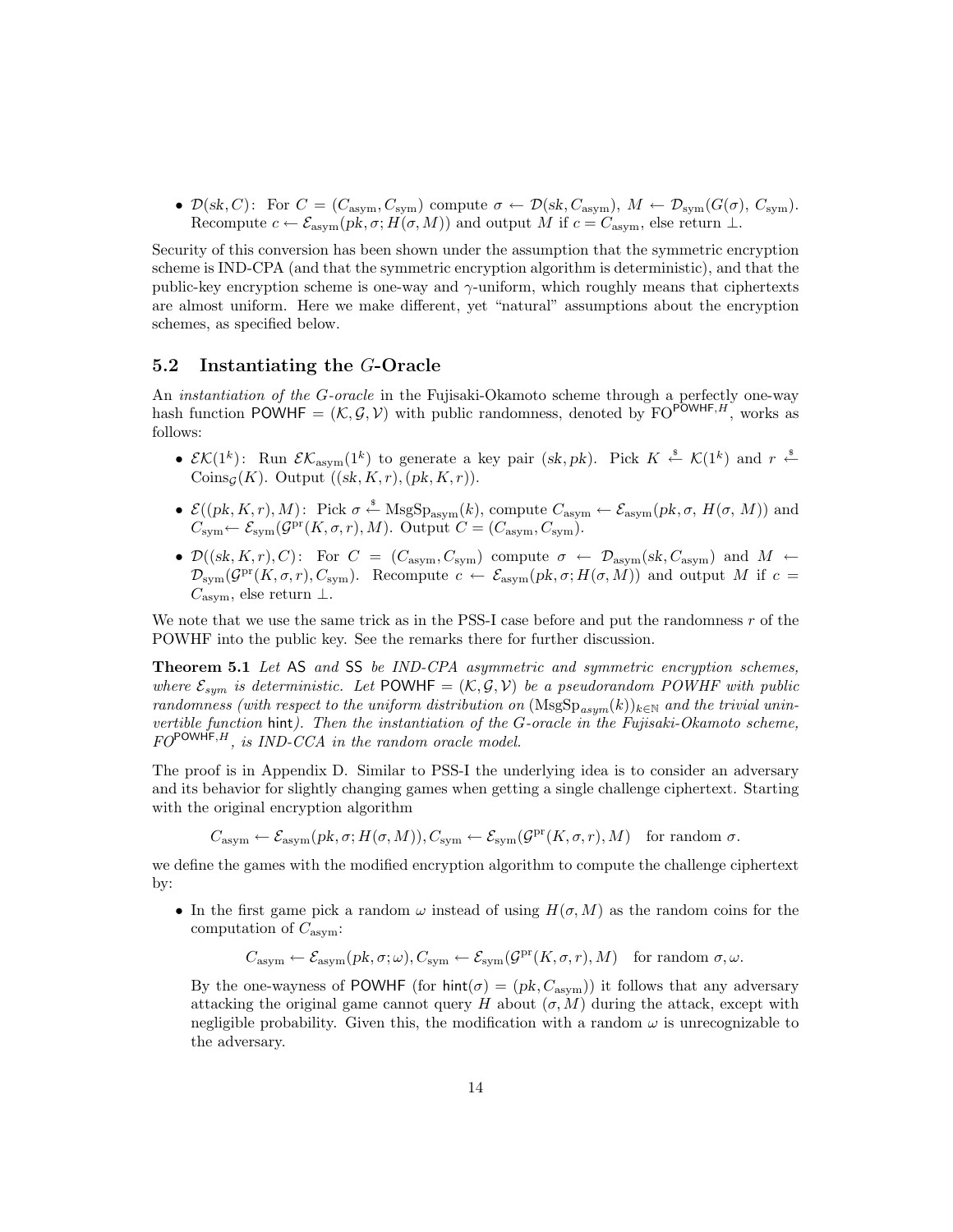• In the second game we now pick a random key  $u$  for the symmetric part, instead of computing it via the POWHF  $\mathcal{G}^{\text{pr}}(K, \sigma, r)$ :

$$
C_{\text{asym}} \leftarrow \mathcal{E}_{\text{asym}}(pk, \sigma; \omega), C_{\text{sym}} \leftarrow \mathcal{E}_{\text{sym}}(u, M) \quad \text{for random } \sigma, \omega, u.
$$

Indistinguishability of the two experiments follows by the pseudorandomness of the POWHF (for hint( $\sigma$ ) = (pk,  $C_{\text{asym}}$ )).

• Finally, replace the symmetric encryption of M by a trivial encryption of  $0^{|M|}$ :

$$
C_{\text{asym}} \leftarrow \mathcal{E}_{\text{asym}}(pk, \sigma; \omega), C_{\text{sym}} \leftarrow \mathcal{E}_{\text{sym}}(u, 0^{|M|})
$$
 for random  $\sigma, \omega, u$ .

The security of the symmetric schemes guarantees that the adversary's output distribution is close to the in the previous game.

It follows analogously to the PSS-I case that decryption queries of the adversary in any of the games can already be simulated with the help of the remaining random oracle  $H$ . Yet, this time we also need to rely on the security of the asymmetric encryption scheme to prove this. Since ciphertexts in the final game are again independent of the actual message content —the length cannot be hidden— we conclude that the original scheme must be secure.

Recall that we demand perfect one-wayness and pseudorandomness of the POWHF to hold with respect to hint( $\sigma$ ) = (pk,  $C_{\text{asym}}$ ), i.e., for an encryption of random  $\sigma$ . By the security of the asymmetric scheme we can replace  $C_{\text{asym}}$  by an encryption of, say,  $0^{|\sigma|}$  without affecting the one-wayness or pseudorandomness significantly. But this hint function is equivalent to trivial and we can therefore build such POWHF as in the claim of Theorem 5.1 from any one-way permutation. We can thus instantiate the G-oracle under this condition. In fact, the proof actually shows that regular one-wayness (instead of perfect one-wayness) is sufficient for the pseudorandom POWHF, where for any efficient algorithm  $A$  the probability that  $A$  returns  $x$ on input  $(K, \text{hint}(x), \mathcal{H}(K, x, r))$  for  $K \stackrel{\$}{\leftarrow} \mathcal{K}(1^k), r \stackrel{\$}{\leftarrow} \text{Coins}(K), x \stackrel{x_k}{\leftarrow} \{0, 1\}^{m(k)}$ , is negligible. Clearly, perfect one-wayness implies regular one-wayness.

#### 5.3 Instantiating the H-Oracle

Instantiating the H-oracle is technically more involved and requires a strong assumption about the combination of the POWHF and the public-key encryption scheme. Our construction also requires a stronger (yet mild) assumption about the symmetric encryption scheme.

Before presenting our assumptions we first define the  $H$ -instantiation of the Fujisaki -Okamoto transformation. We call the encryption scheme below an *instantiation of the H-oracle* in the Fujisaki-Okamoto scheme,  $FO^{G,POWHF}$ , through a pseudorandom and strongly collision-resistant POWHF =  $(K, H, V)$ :

- $\mathcal{EK}(1^k)$ : Run  $\mathcal{EK}_{\text{asym}}(1^k)$  to generate a key pair (sk, pk). Generate  $K \stackrel{\$}{\leftarrow} \mathcal{K}(1^k)$  and  $r \stackrel{\$}{\leftarrow} \text{Coins}_{\mathcal{H}}(k)$  for POWHF. Output  $(\textit{sk}, K, r)$  and  $(\textit{pk}, K, r)$ .
- $\mathcal{E}((pk, K, r), M)$ : Pick  $\sigma \stackrel{\hspace{0.1em}\mathsf{\scriptscriptstyle\$}}{\leftarrow} \mathcal{E} \mathcal{K}_{sym}(1^k)$ , compute  $\omega \leftarrow \mathcal{H}^{pr}(K, \sigma | M, r)$  and  $C_{\text{asym}} \leftarrow$  $\mathcal{E}_{\text{asym}}(pk, \sigma, \omega)$  and  $C_{\text{sym}} \leftarrow \mathcal{E}_{\text{sym}}(G(\sigma), M)$ . Output  $C = (C_{\text{asym}}, C_{\text{sym}})$ .
- $\mathcal{D}((\text{sk}, K, r), C)$ : For  $C = (C_{\text{asym}}, C_{\text{sym}})$  compute  $\sigma \leftarrow \mathcal{D}(\text{sk}, C_{\text{asym}})$ ,  $M \leftarrow \mathcal{D}_{\text{sym}}(G(\sigma), C_{\text{sym}})$ . Recompute  $c \leftarrow \mathcal{E}_{\text{asym}}(pk, \sigma; \mathcal{H}^{\text{pr}}(K, \sigma||M, r))$  and output M if  $c = C_{\text{asym}}$ , else return  $\perp$ .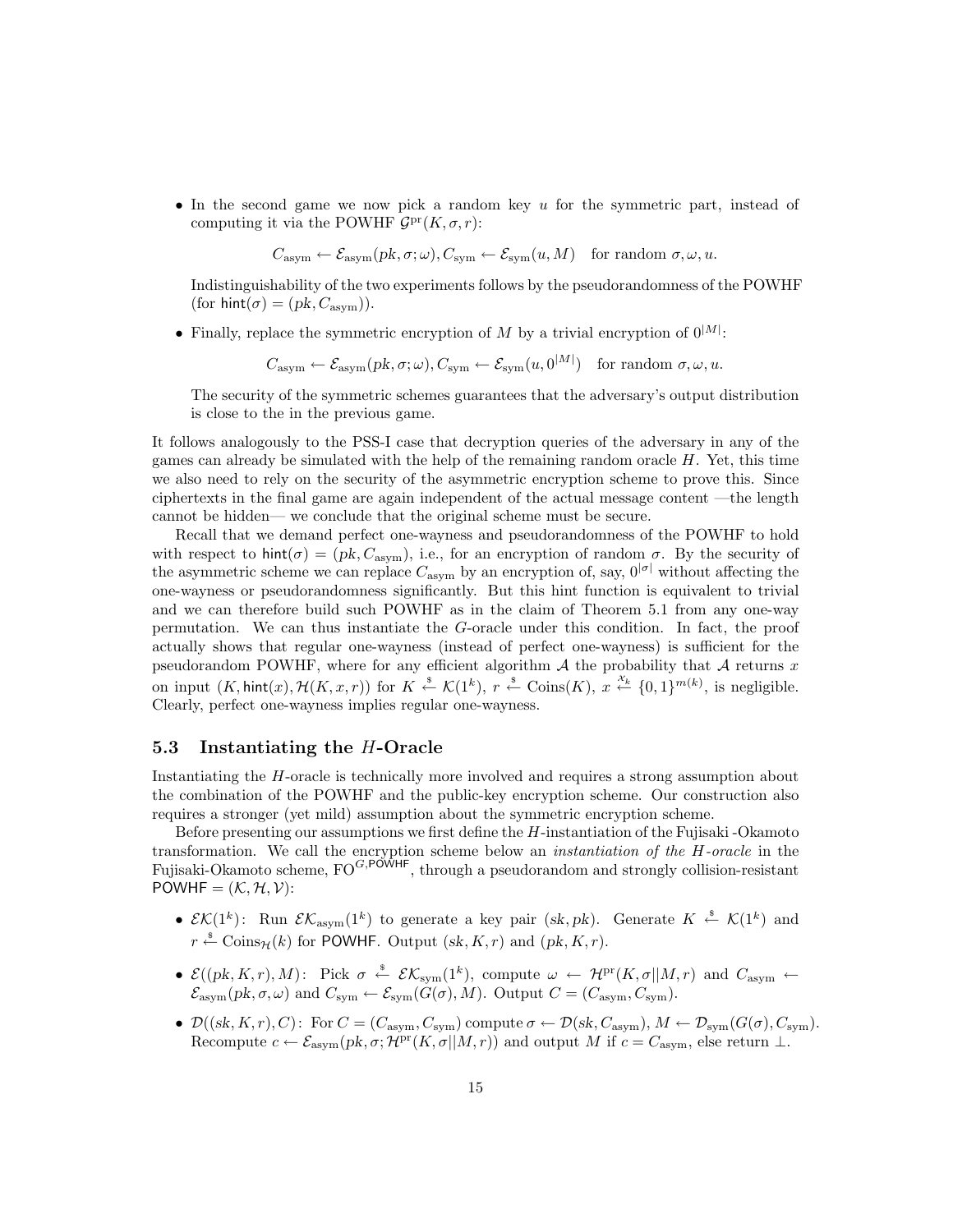To show that this instantiation is secure we need the following additional assumption about the symmetric encryption scheme. We assume that the symmetric encryption scheme provides integrity of ciphertexts (INT-CTXT) [4], i.e., for any efficient adversary  $\mathcal{B}$  let  $\kappa \stackrel{\text{s}}{\leftarrow} \mathcal{E} \mathcal{K}_{sym}(1^k)$ ,  $C \stackrel{\hspace{1mm}\text{d}}{\leftarrow} \mathcal{B}^{\mathcal{E}_{sym}(\kappa,\cdot)}(1^k)$  and let  $M \leftarrow \mathcal{D}_{sym}(\kappa,C)$ . Then the probability that  $M \neq \perp$  and that  $C$ has never been submitted by  $\beta$  to its oracle  $\mathcal{E}_{sym}(\kappa, \cdot)$  is negligible. This INT-CTXT property can be accomplished for example by the encrypt-then-MAC paradigm [4]. We remark that this additional property, together with the IND-CPA security of the asymmetric and symmetric encryption schemes, does not necessarily imply IND-CCA security of hybrid schemes; it is easy to construct counterexamples.

For our instantiation we also need a very strong assumption about the combination of POWHF and the public-key encryption scheme  $(\mathcal{EK}_{\text{asym}}, \mathcal{E}_{\text{asym}}, \mathcal{D}_{\text{asym}})$ . That is, we assume that the following random variables are indistinguishable for any efficient message distribution  $\mathcal{M}$  (which also outputs some information state about the sampling process):

- Let  $(\mathsf{sk}, \mathsf{pk}) \stackrel{\$}{\leftarrow} \mathcal{EK}_{\text{asym}}(1^k), K \stackrel{\$}{\leftarrow} \mathcal{K}(1^k), r \stackrel{\$}{\leftarrow} \text{Coins}_{\mathcal{G}}(k) \text{ and } (M, \mathsf{state}) \stackrel{\$}{\leftarrow} \mathcal{M}(p\mathsf{k}, K, r).$ Pick  $\sigma \stackrel{\$}{\leftarrow} \text{MsgSp}_{\text{asym}}(k)$  and compute  $\omega \leftarrow \mathcal{H}^{\text{pr}}(K, \sigma || M, r)$  and  $C_{\text{asym}} \leftarrow \mathcal{E}_{\text{asym}}(pk, \sigma, \omega)$ . Output  $(pk, K, r, state, C_{\text{asym}})$ .
- Let  $(\mathsf{sk}, \mathsf{pk}) \stackrel{\$}{\leftarrow} \mathcal{EK}_{\text{asym}}(1^k), K \stackrel{\$}{\leftarrow} \mathcal{K}(1^k), r \stackrel{\$}{\leftarrow} \text{Coins}_{\mathcal{G}}(k) \text{ and } (M, \mathsf{state}) \stackrel{\$}{\leftarrow} \mathcal{M}(p\mathsf{k}, K, r).$ Pick  $\sigma \stackrel{\text{*}}{\leftarrow} \text{MsgSp}_{\text{asym}}(k)$  and  $\omega \stackrel{\text{*}}{\leftarrow} \text{Coins}_{\text{asym}}$  and compute  $C_{\text{asym}} \leftarrow \mathcal{E}_{\text{asym}}(pk, \sigma, \omega)$ . Output  $(pk, K, r, state, C_{asym})$ .

We call this the POWHF-encryption assumption for POWHF and AS.

Informally, if one views the POWHFs as a pseudorandom generator, the assumption basically says that encrypting the seed  $\sigma$  of a pseudorandom generator with the pseudorandom output  $\omega$ is indistinguishable from an encryption of the seed with independent randomness. Note that this assumption would be false in general if one is also given  $\omega$  in clear (which is either pseudorandom or truly random). For example, for ElGamal encryption  $(g^{\omega}, p k^{\omega} \cdot \sigma)$  one could easily recover σ if given  $ω$  (by dividing out  $pk<sup>ω</sup>$  in the right part), and try to recompute  $ω$  through the pseudorandom generator applied to  $\sigma$ . However, if one is not given  $\omega$  then such generic attacks (in the sense of [25]) fail.

Note also that our POWHF-encryption assumption is certainly not stronger than assuming that the pseudorandom generator is perfect and given by a random oracle. On the contrary, our result shows that seeing the adversary's queries to function  $H$  is not necessary to simulate attacks and to prove security. This holds, of course, as long as  $G$  is still a random oracle and the simulator learns the queries to this oracle. The proof of the following theorem is in Appendix 5.2 and also relies on a sequence of games, modifying the original scheme to one where ciphertexts are independent of the message (yet, the analysis of these games is slightly more involved). Similar to the G-case the proof shows that regular one-wayness is enough for the pseudorandom POWHF.

**Theorem 5.2** Let AS and SS be IND-CPA public-key and private-key encryption schemes where  $\mathcal{E}_{sym}$  is deterministic. Let POWHF =  $(\mathcal{K}, \mathcal{H}, \mathcal{V})$  be a pseudorandom POWHF with public randomness (with respect to the uniform distribution and the trivial uninvertible function). Assume further that the symmetric encryption scheme provides integrity of ciphertexts and that the POWHF-encryption assumption holds for POWHF and AS. Then the instantiation of the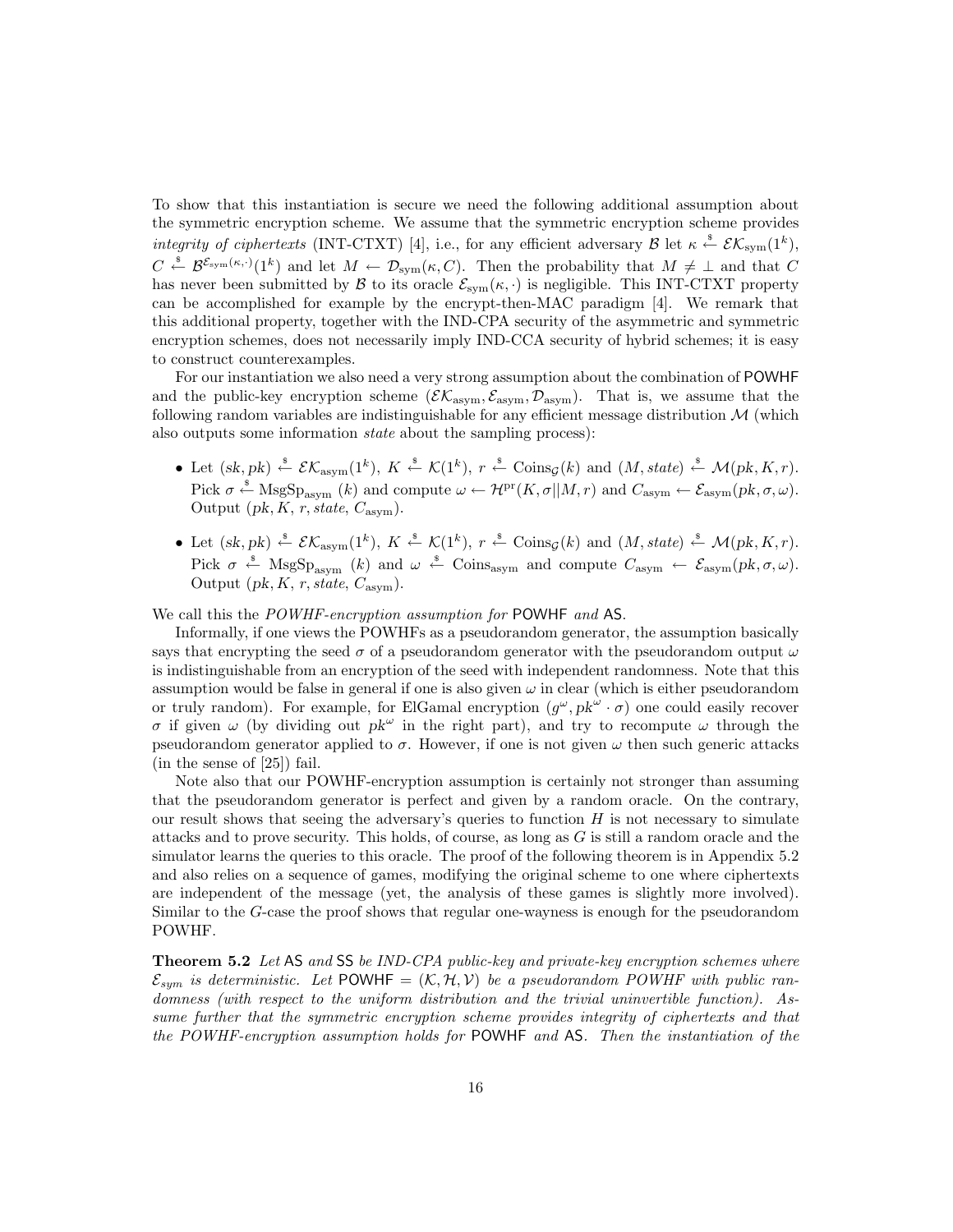H-oracle in the Fujisaki-Okamoto transformation,  $FO^{G,POWHF}$ , yields an IND-CCA encryption scheme in the random oracle model.

# 6 (In)Security of FDH Signature Scheme Instantiations

In this section we consider the Full Domain Hash (FDH) signature scheme which is provably secure in the random oracle model if the associated permutation is one-way. We show that replacing the random oracle by a verifiable pseudorandom function does not necessarily yield a secure instantiation. For sake of concreteness we explain our negative result for the RSA case. The result can be transferred, mutatis mutandis, to other trapdoor permutations.

We note that one can easily transfer our negative result about OAEP (Theorems 3.1 and 3.4) to show that the FDH instantiated with a POWHF is insecure with respect to a specific trapdoor permutation oracle. But our result here for the VPRFs works for any trapdoor permutation, including RSA for example.

#### 6.1 Full Domain Hash Signature Scheme and Instantiation with VPRFs

We recall the well-known Full-domain hash (FDH) signature scheme [5]. The scheme  $FDH<sup>H</sup>[F]$ makes use of a random permutation family F for domain  $D = (D_k)_{k \in \mathbb{N}}$  and a random oracle H.

- $\mathcal{SK}(1^k)$ : Pick a random permutation f on  $D_k$  from F. Let pk specify f and let sk specify  $f^{-1}.$
- $S^H(\mathsf{sk}, M)$ : Output  $S \leftarrow f^{-1}(H(M)).$
- $\mathcal{V}^H(pk, M, S)$ : If  $f(S) = H(M)$  then return 1, else return 0

An instantiation of the FDH scheme with  $VPRF = (K, H, V)$  is the following signature scheme  $FDH^{VPRF}[F] = (\mathcal{SK}, \mathcal{S}, \mathcal{V})$ :

- $\mathcal{SK}(1^k)$ : pick a random permutation f on  $D_k$  from F, pick  $(fk, vk) \stackrel{\$}{\leftarrow} \mathcal{K}(1^k)$ . Let pk specify f and contain vk and let sk specify  $f^{-1}$  and contain vk.
- $\mathcal{S}^{\mathcal{H}(fk,\cdot)}(sk,M)$ :  $(y,\pi) \stackrel{\$}{\leftarrow} \mathcal{H}(fk,M), S \leftarrow f^{-1}(y)$ . Output  $(S,\pi,y)$ .
- $\mathcal{V}^{\mathcal{V}(f_k,\cdot)}(pk,M,(S,\pi))$ : If  $f(S) = y$  and  $\mathcal{V}(vk,M,y,\pi) = 1$  then return 1, else return 0

It is important to note that similarly to the case of schemes using PRFs, in the attack the adversary is not only given access to the signature oracle, but also to the VPRF oracle (just as it is allowed to query the random oracle). This viewpoint is also supported by the application as a third-party web interface providing such values or as a tamper-resistant device to which the adversary has local black-box access.<sup>1</sup>

<sup>&</sup>lt;sup>1</sup>In the proceedings version we initially claimed that our result would also hold if the adversary is denied access to the VPRF; this, however, remains open.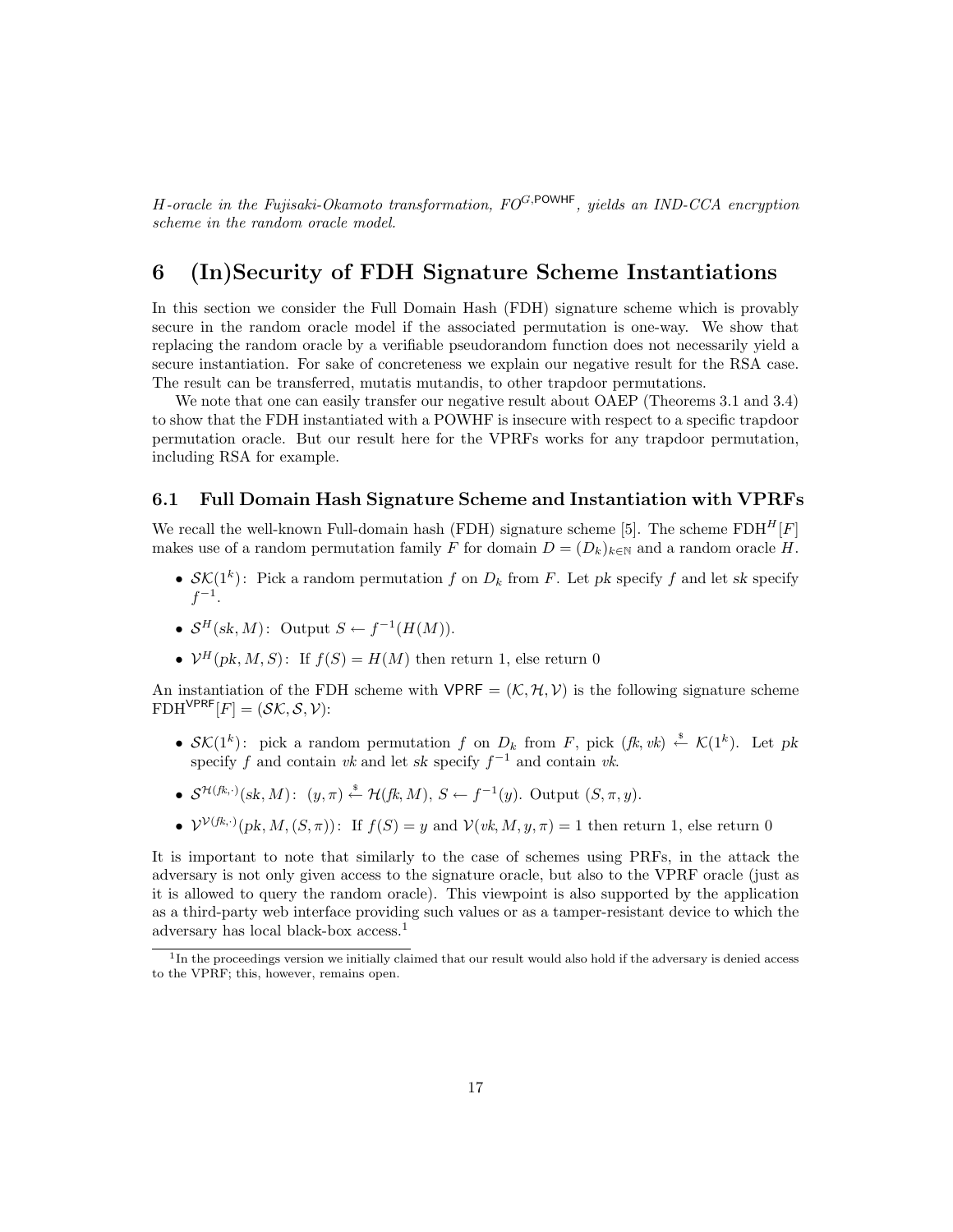#### 6.2 On the Insecurity of RSA-FDH with VPRFs

A special case is the RSA-FDH signature scheme (and its instantiation through a VPRF) where  $f, f^{-1}$  are given by the RSA function  $x \mapsto x^e \mod N$  and its inverse  $y \mapsto y^d \mod N$ . Here we consider the case *with large prime exponents* where the RSA exponent e has to be a prime of  $(k + 1)$  bits and therefore larger than the k-bit modulus N. We denote this function by RSAlarge-exponent. According to the recent result about deterministic primality testing [1], this prerequisite allows to verify deterministically that a pair  $(N, e)$  really constitutes a permutation. We also remark that this RSA version is not known to be weaker than RSA with other exponents.

For the RSA-FDH scheme we construct a "bad" VPRF such that, when instantiated with this VPRF, RSA-FDH becomes insecure:

**Theorem 6.1** Suppose VPRFs exist. Then there exists a verifiable pseudorandom function  $VPRF = (K, H, V)$  such that  $FDH^{VPRF}[RSA_{large-exponent}]$  is subject to existential forgeries in chosen-message attacks.

The basic idea is that the "bad" VPRF (which exists if any VPRF exists) itself will reveal signatures for free as part of the correctness proof. We prove this formally in Appendix F.

# Acknowledgments

We thank Victor Shoup for clarifications on [26] and Mihir Bellare and the anonymous reviewers of Crypto 2005 for useful comments.

# References

- [1] M. Agrawal, N. Kayal, and N. Saxena. Primes is in P. http://www.cse.iitk.ac.in/news/ primality.html, 2002.
- [2] M. Bellare, A. Boldyreva, A. Desai, and D. Pointcheval. Key-privacy in public-key encryption. In ASIACRYPT 2001, volume 2248, pages 566–582.
- [3] M. Bellare, A. Boldyreva, and A. Palacio. An uninstantiable random-oracle-model scheme for a hybrid-encryption problem. In C. Cachin and J. Camenisch, editors, Eurocrypt 2004, volume 3027 of LNCS. Springer, 2004.
- [4] M. Bellare and C. Namprempre. Authenticated encryption: Relations among notions and analysis of the generic composition paradigm. In T. Okamoto, editor, ASIACRYPT 2000, volume 1976 of LNCS. Springer, 2000.
- [5] M. Bellare and P. Rogaway. Random oracles are practical: a paradigm for designing efficient protocols. In CCS '93. ACM, 1993.
- [6] M. Bellare and P. Rogaway. Optimal asymmetric encryption how to encrypt with RSA. In A. De Santis, editor, Eurocrypt '94, volume 950, 1995.
- [7] M. Bellare and P. Rogaway. The exact security of digital signatures: How to sign with RSA and Rabin. In U. Maurer, editor, Eurocrypt '96, volume 1070 of LNCS. Springer, 1996.
- [8] M. Blum and S. Micali. How to generate cryptographically strong sequences of pseudorandom bits. SIAM Journal of Computing, 13:850–864, 1984.
- [9] R. Canetti. Towards realizing random oracles: Hash functions that hide all partial information. In B. Kaliski, editor, CRYPTO '97, volume 1294 of LNCS. Springer, 1997.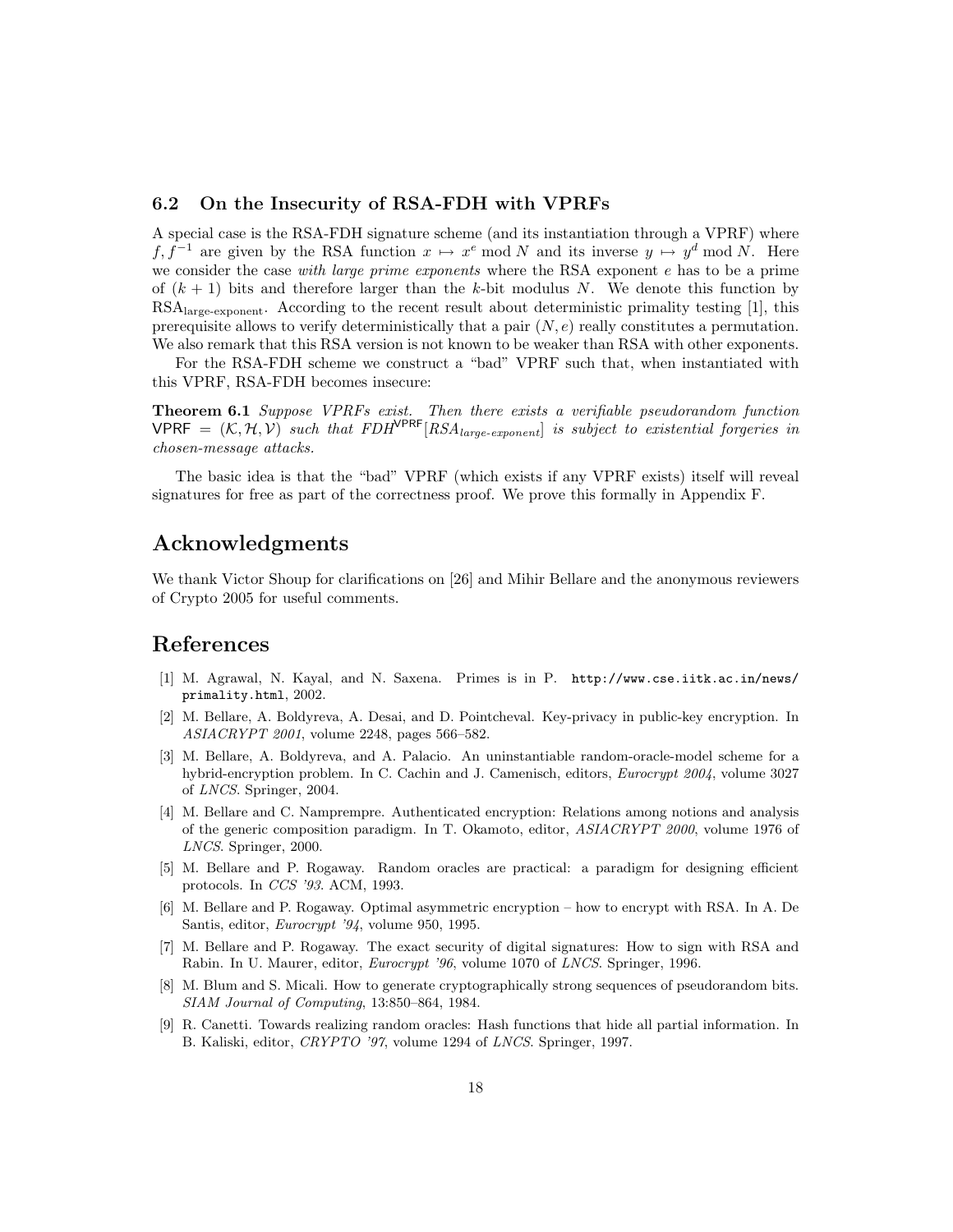- [10] R. Canetti, O. Goldreich, and S. Halevi. The random oracle methodology, revisited. In *STOC* '98. ACM, 1998.
- [11] R. Canetti, D. Micciancio, and O. Reingold. Perfectly one-way probabilistic hash functions. In STOC '98. ACM, 1998.
- [12] D. Chaum. Blind signatures for untraceable payments. In D. Chaum, R. Rivest, and T. Sherman, editors, CRYPTO '82, 1983.
- [13] J.-S. Coron, M. Joye, D. Naccache, and P. Paillier. Universal padding schemes for RSA. In M. Yung, editor, CRYPTO 2002, volume 2442. Springer, 2002.
- [14] Y. Dodis. Efficient construction of (distributed) verifiable random functions. In Y. Desmedt, editor, PKC 2003, volume 2567 of LNCS. Springer, 2003.
- [15] Y. Dodis, R. Oliveira, and K. Pietrzak. On the generic insecurity of full-domain hash. In V. Shoup, editor, CRYPTO 2005, LNCS, 2005.
- [16] A. Fiat and A. Shamir. How to prove yourself: Practical solutions to identification and signature schemes. In Crypto '86, volume 263 of LNCS. Springer, 1986.
- [17] M. Fischlin. Pseudorandom function tribe ensembles based on one-way permutations: Improvements and applications. In J. Stern, editor, Eurocrypt '99, volume 1592 of LNCS. Springer, 1999.
- [18] E. Fujisaki and T. Okamoto. Secure integration of asymmetric and symmetric encryption schemes. In M. Weiner, editor, CRYPTO '99, volume 1666 of LNCS, 1999.
- [19] E. Fujisaki, T. Okamoto, D. Pointcheval, and J. Stern. RSA-OAEP is secure under the RSA assumption. In J. Kilian, editor, CRYPTO 2001, volume 2139 of LNCS. Springer, 2001.
- [20] S. Goldwasser and Y. T. Kalai. On the (in)security of the Fiat-Shamir paradigm. In FOCS 2003. IEEE, 2003.
- [21] K. Kobara and H. Imai. OAEP++: A very simple way to apply OAEP to deterministic ow-cpa primitives. Cryptology ePrint Archive, Report 2002/130., 2002.
- [22] U. Maurer, R. Renner, and C. Holenstein. Indifferentiability, impossibility results on reductions, and applications to the random oracle methodology. In M. Naor, editor, TCC 2004, volume 2951 of LNCS. Springer, 2004.
- [23] S. Micali, M. Rabin, and S. Vadhan. Verifiable random functions. In FOCS 1999. IEEE, 1999.
- [24] J. Nielsen. Separating random oracle proofs from complexity theoretic proofs: The non-committing encryption case. In M. Yung, editor, CRYPTO 2002, volume 2442 of LNCS. Springer, 2002.
- [25] V. Shoup. Lower bounds for discrete logarithms and related problems. In W. Fumy, editor, Eurocrypt  $'97$ , volume 1233 of *LNCS*. Springer, 1997.
- [26] V. Shoup. OAEP reconsidered. In J. Kilian, editor, CRYPTO 2001, volume 2139 of LNCS. Springer, 2001.
- [27] A. Yao. Theory and applications of trapdoor functions. In FOCS 1982, pages 80–91. IEEE, 1982.

# A Standard Definitions

#### A.1 Encryption Schemes and their Security

An asymmetric encryption scheme  $AE = (\mathcal{E}K, \mathcal{E}, \mathcal{D})$  is specified by three polynomial-time algorithms with the following functionalities. The randomized key-generation algorithm  $\mathcal{EK}$  takes input  $1^k$ , where k is the security parameter, and outputs a pair  $(pk, sk)$  consisting of a public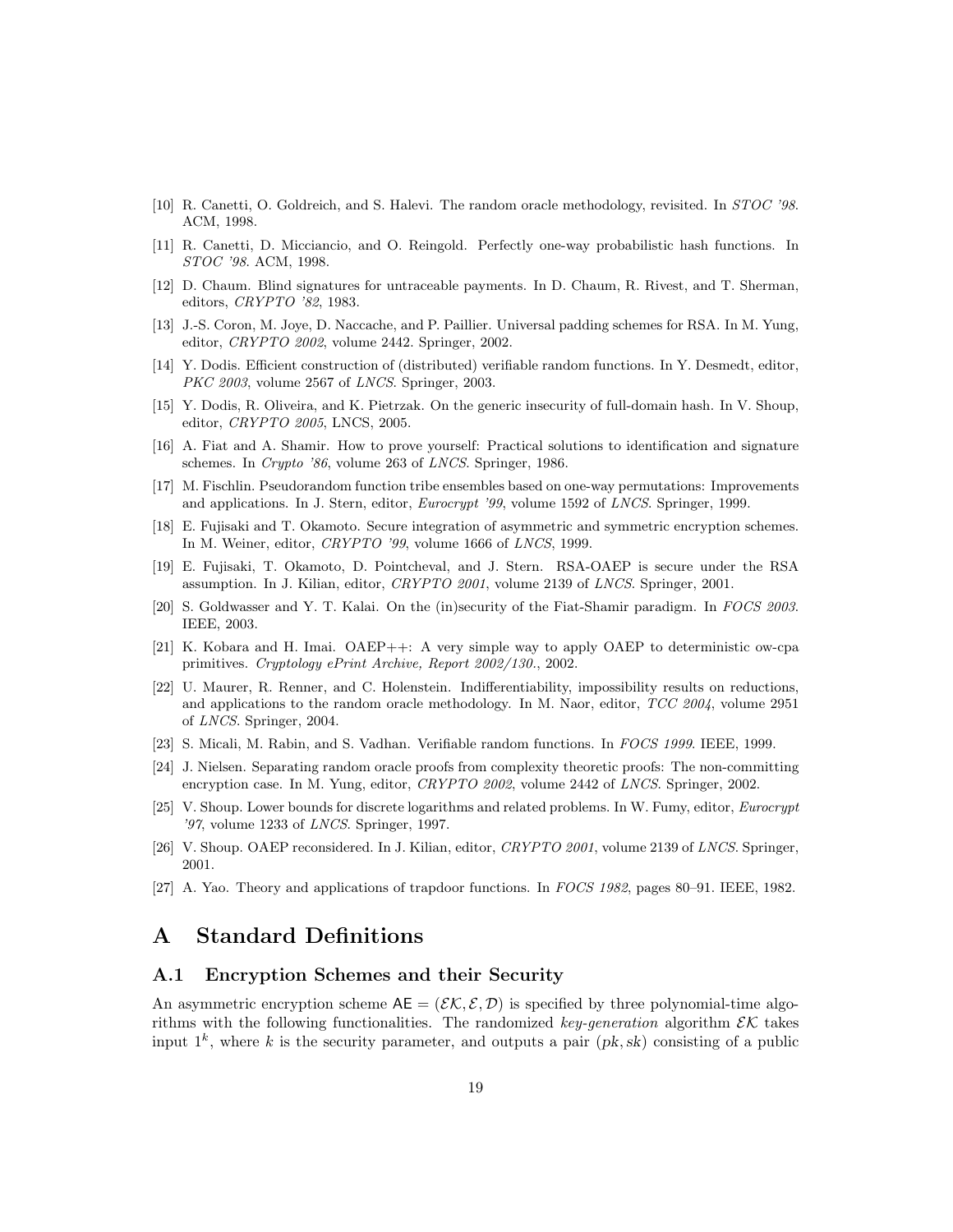key and a matching secret key, respectively. The randomized encryption algorithm  $\mathcal E$  takes input a public key pk and a message  $M$ , and outputs a ciphertext  $C$ . The deterministic *decryption* algorithm  $\mathcal D$  takes input a secret key sk and a ciphertext C, and outputs a message M or a special symbol  $\perp$  to indicate that the ciphertext is invalid. Associated to k is a message space  $\text{MsgSp}(k)$ from which M is allowed to be drawn. For any  $(pk, sk) \in [\mathcal{EK}(1^k)]$ , any  $M \in \text{MsgSp}(k)$ , it is required that  $\mathcal{D}(sk, \mathcal{E}(pk, M)) = M$ .

The syntax of deterministic symmetric encryption schemes is very similar, except the same symmetric key K is used in place of public and secret keys  $(pk = sk = K)$  and the encryption algorithm is deterministic.

Definition A.1 [Security of Asymmetric Encryption] Let  $AE = (\mathcal{EK}, \mathcal{E}, \mathcal{D})$  be an asymmetric encryption scheme. Consider experiments  $\mathbf{Exp}_{\mathsf{AE},\mathcal{A},b}^{\text{enc-ind-cpa}}(k)$ ,  $\mathbf{Exp}_{\mathsf{AE},\mathcal{A},b}^{\text{enc-ind-cca}}(k)$  associated to AE, a bit  $b \in \{0,1\}$  and an adversary A. In both experiments A is given input a public key pk. In experiment  $\exp_{AE,A,b}^{\text{enc-ind-cca}}(k)$  the adversary is also given input a decryption oracle  $\mathcal{D}(sk, \cdot)$ . Here pk and sk are matching keys generated via  $(pk, sk) \stackrel{\$}{\leftarrow} \mathcal{EK}(1^k)$ . In the first phase A outputs a pair of messages  $M_0, M_1 \in \text{MsgSp}(k)$  of equal length, and some state information st. In the second phase A gets back the challenge ciphertext computed via  $C \stackrel{\text{s}}{\leftarrow} \mathcal{E}(\text{pk}, M_b)$  and st, and outputs a guess d which is also the output of the experiment. In the seconf phase of the experiment  $\text{Exp}_{\mathsf{AE},\mathcal{A},b}^{\text{enc-ind-cca}}(k)$  the adversary is not allowed to query its decryption oracle on C. AE is said to be  $\overline{IND}\text{-}CPA$  (resp. IND-CCA) secure if the the following

$$
Pr[\mathbf{Exp}_{\mathsf{AE},\mathcal{A},1}^{\text{enc-ind-atk}}(k) = 1] - Pr[\mathbf{Exp}_{\mathsf{AE},\mathcal{A},0}^{\text{enc-ind-atk}}(k) = 1].
$$

is negligible in k.

IND-CPA and IND-CCA security of symmetric encryption schemes is defined similarly, except that adversary is not given any key.

We adopt the convention that the *time complexity* of adversary  $A$  is the execution time of the entire experiment, including the time taken for key generation, and computation of answers to oracle queries. The same convention will be used implicitly in other definitions of the paper.

#### A.2 Digital Signature Schemes and Their Security

A digital signature scheme  $DS = (SK, S, V)$  is specified by four polynomial-time algorithms with the following functionalities. The randomized key-generation algorithm  $\mathcal{SK}$  takes input  $1<sup>k</sup>$ , where k is the security parameter, and outputs a pair  $(pk, sk)$  consisting of a public key and a matching secret key, respectively. The (possibly) randomized *signing* algorithm  $S$  takes input a secret key sk and a message  $M \in \{0,1\}^*$ , and outputs a signature  $\sigma$ . The deterministic verification algorithm V takes input a public key pk, a message M and a candidate signature  $\sigma$  for M, and outputs a bit. We say that  $\sigma$  is a valid signature for M relative to pk if  $\mathcal{V}(p\mathbf{k}, M, \sigma) = 1$ . For any pair of keys  $(pk, sk) \in [\mathcal{SK}(1^k)]$  and any  $M \in \{0, 1\}^*$ , it is required that  $\mathcal{V}(pk, M,$  $S(\text{sk}, M) = 1.$ 

**Definition A.2** [Security of Digital Signatures] Let  $DS = (SK, S, V)$  be a digital signature scheme. Consider an adversary A that is given input a public key pk and access to a signing oracle  $U\mathcal{S}_{\mathcal{S}}(sk, \cdot)$ , where pk and sk are matching keys generated via  $I \stackrel{\$}{\leftarrow} \mathcal{SG}(1^k)$ ; (pk, sk)  $\stackrel{\$}{\leftarrow}$  $\mathcal{SK}(I)$ . The oracle takes input a message M and returns a signature  $\sigma \stackrel{\$}{\leftarrow} \mathcal{S}(\text{sk}, M)$ . A queries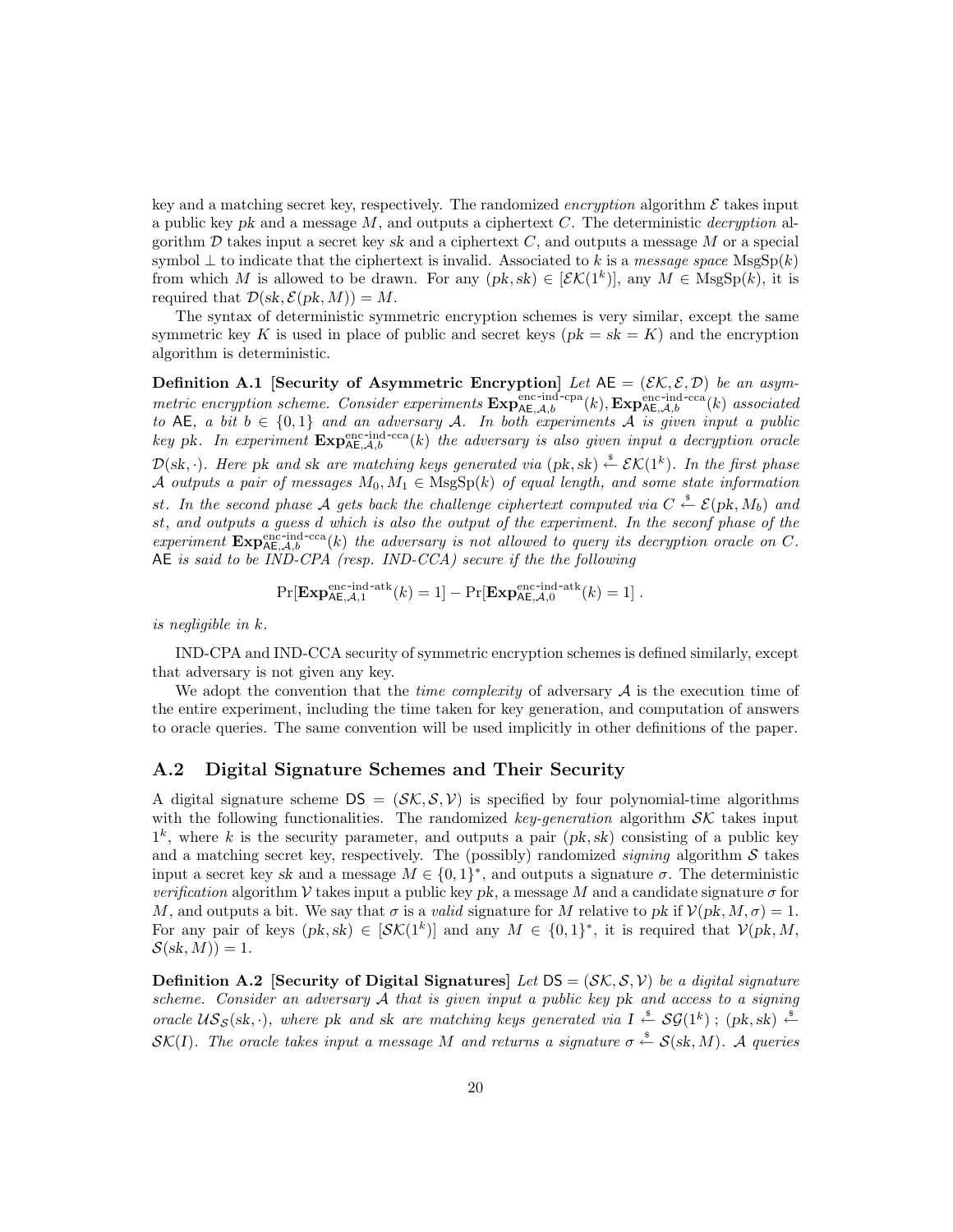this oracle on messages of its choice, and eventually outputs a forgery  $(M, \sigma)$ . DS is said to be secure against existential forgery under adaptive chosen-message attacks (or, simply, secure) if the probability that the adversary outputs a pair  $(M, \sigma)$  such that  $\sigma$  is a valid signature for message M and this message was not queried to the signing oracle, is negligible in k.

## B Auxiliary Results for Section 3

#### B.1 Constructing Malleable POWHFs

Towards proving our negative result we need malleable POWHFs, i.e., for which  $\mathcal{G}_K(x, r) \oplus \Delta =$  $\mathcal{G}_K(x \oplus \delta, r)$  for some  $\delta, \Delta$  which we will specify later. Ironically, to construct such malleable POWHFs we start with POWHFs which are strongly xor-collision-resistant, which basically means that such bit modifications are impossible:

**Definition B.1** Let POWHF =  $(K, \mathcal{G}, \mathcal{V})$  be a POWHF (with respect to X, hint). Then POWHF is strongly xor-collision-resistant if for every efficient adversary C and any sequence  $(z_k)_{k\in\mathbb{N}}$  of values  $z_k \in \{0,1\}^{n(k)}$  the following holds. For  $k \in \mathbb{N}$  pick  $K \stackrel{\$}{\leftarrow} \mathcal{K}(1^k)$  and let  $(x, x', y, y') \stackrel{\$}{\leftarrow}$  $\mathcal{C}(K, z_k)$ . Then

$$
Pr[\mathcal{V}(K, x, y) = 1 \land \mathcal{V}(K, x', y') = 1 \land x \neq x' \land y \oplus y' = z_k]
$$

is negligible in k.

Strong xor-collision-resistance (which implies for example regular collision-resistance for the special case  $z_k = 0^{n(k)}$  has not been considered in previous works about POWHFs. However, as we show below, this property is already satisfied by the pseudorandom function tribe ensembles in [17] (which is one possibility to build POWHFs), again under the assumption that the distribution  $\mathcal X$  is uniform and that the uninvertible function hint is trivial. We actually note that the construction of a pseudorandom POWHF with respect to *some*  $\mathcal{X}$ , hint would suffice to get a strongly xor-collision-resistant POWHF with respect to the same pair  $\mathcal{X}$ , hint (if one-way permutations exist).

Proposition B.2 If one-way permutations exist then there is a pseudorandom and strongly xorcollision-resistant POWHF (with respect to the uniform distribution and the trivial uninvertible function hint). If there is a pseudorandom POWHF (with respect to some distribution  $\mathcal X$  and some uninvertible function hint) and one-way permutations exist, then there is also a pseudorandom and strongly xor-collision-resistant POWHFs (with respect to the same  $X$  and hint). All derived POWHFs have public randomness.

Proof: To prove the proposition we recall some very basic facts about PRF tribe ensembles [11, 17]. Let F be a PRF family such that  $\mathcal{F}(x, r)$  denotes the value of the pseudorandom function for secret key x at point r. A tribe ensemble now is a PRF family  $\mathcal F$  with an additional public tribe key K such that for any secret keys  $x \neq x'$  and r, we have  $\mathcal{F}(K, x, r) \oplus \mathcal{F}(K, x', r) \neq z_k$  with overwhelming probability over the choice of K for any sequence  $(z_k)_{k\in\mathbb{N}}$  of fixed values. In [11, 17] constructions of PRF tribe ensembles have been given based on any one-way permutation.<sup>2</sup>

<sup>&</sup>lt;sup>2</sup>Originally defined only for the special case of  $z_k = 0^{n(k)}$  but the solution in [17] for example achieves this property for any sequence of fixed values.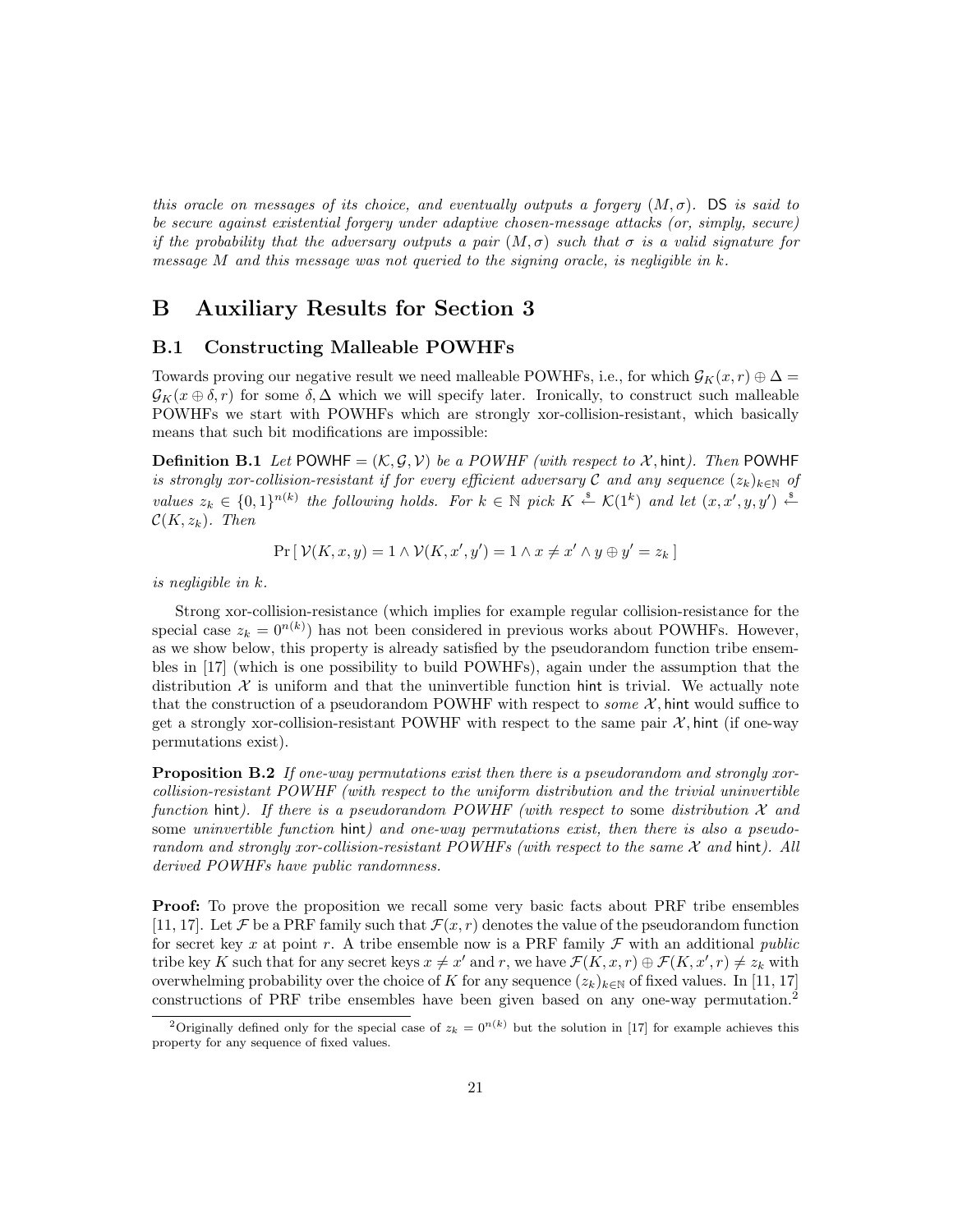They immediately give POWHFs with strong xor-collision-resistance and public randomness via  $\mathcal{H}(K, x, r) = (r, \mathcal{F}(K, x, r)).$ 

The first claim follows easily from the construction of the pseudorandom function tribe ensemble from any one-way permutation in [17] and the construction sketched above. Pseudorandomness of this POWHF is immediate from the pseudorandomness of  $\mathcal{F}$ . The strong XOR collisionresistance property follows from the random choice of the tribe key, as explained above. The idea for the second part of the claim is to convert  $x$  through the pseudorandom POWHF into a uniform-looking string and to use this string as input for the pseudorandom function tribe ensemble. The formalization and the security proof are straightforward.

Given such strongly xor-collision-resistant POWHFs we can now construct our malleable POWHF:

**Definition B.3** Let POWHF<sup>'</sup> =  $(K', \mathcal{G}', \mathcal{V}')$  be a pseudorandom and strongly XOR-collisionresistant POWHF with public randomness (for the uniform distribution and some function hint), where  $\mathcal{G}'$ :  $\{0,1\}^k \times \{0,1\}^{m-1} \times \text{Coins}(K) \to \{0,1\}^n$  and  $\mathcal{V}$ :  $\{0,1\}^k \times \{0,1\}^{m-1} \times \{0,1\}^n \to \{0,1\}$ . For every  $K \in K'(1^k)$  and  $x \in \{0,1\}^m$  and  $r \in \text{Coins}(K)$  define:

$$
\begin{array}{rcl}\n\mathcal{G}_{K}^{pr}(x,r) & = & \left\{ \begin{array}{l} \mathcal{G}_{K}^{'pr}(x[2]\| \dots \|x[m],r), & \text{if } x[1] = 0 \\
\mathcal{G}_{K}^{'pr}(x[2]\| \dots \|x[m],r) \oplus 1 \|0^{n-1}, & \text{if } x[1] = 1\n\end{array} \right. \\
\mathcal{V}_{K}(x,(r,y)) & = & \left\{ \begin{array}{l} \mathcal{V}_{K}^{\prime}(x[2]\| \dots \|x[m],(r,y)), & \text{if } x[1] = 0 \\
\mathcal{V}_{K}^{\prime}(x[2]\| \dots \|x[m],(r,y \oplus 1 \|0^{n-1})), & \text{if } x[1] = 1\n\end{array} \right.\n\end{array}
$$

Claim B.4 POWHF =  $(K', \mathcal{G}, V)$  as defined in Construction B.3 is a pseudorandom POWHF with public randomness, with respect to the uniform distribution and the uninvertible function hint.

Proof: It is clear that POWHF satisfies the correctness property. Collision resistance follows from collision-resistance and XOR-collision-resistance of POWHF'. This is because if  $x, x', r, y$ are such that  $x \neq x'$  and  $\mathcal{V}_K(x,(r, y)) = \mathcal{V}_K(x', (r, y)) = 1$ , then it is either

- $x[1] = x'[1]$  and  $\mathcal{G}_K^{\prime \text{pr}}(x,r) = \mathcal{G}_K^{\prime \text{pr}}(x',r)$ , or
- $x[1] \neq x'[1]$  and  $\mathcal{G}'^{\text{pr}}_K(x,r) \oplus \mathcal{G}'^{\text{pr}}_K(x',r) = 1||0^n$

But the former condition contradicts the collision-resistance of POWHF', and the latter condition contradicts XOR-collision-resistance of POWHF'. The pseudorandomness property of POWHF easily follows from the pseudorandomness property of  $\mathsf{POWHF}'$ , because the restriction of x to the last  $m-1$  bits is also uniformly distributed and the value  $1||0^{n-1}$  is added with probability  $1/2.$ 

We finally discuss that the derived POWHF is malleable. Given  $\mathcal{G}_K^{\text{pr}}(x,r)$  adding  $1||0^{n-1}$  to this value flips the first bit in  $x$ :

$$
\mathcal{G}_K^{\mathrm{pr}}(x,r)\oplus 1||0^{n-1}=\mathcal{G}_K^{\mathrm{pr}}(x\oplus 1||0^{m-1},r)\qquad\text{for all }K,x,r.
$$

Recall that we have shown in Proposition B.2 that the starting family POWHF' in Construction B.3 (with respect to the uniform distribution and the trivial uninvertible function) exists if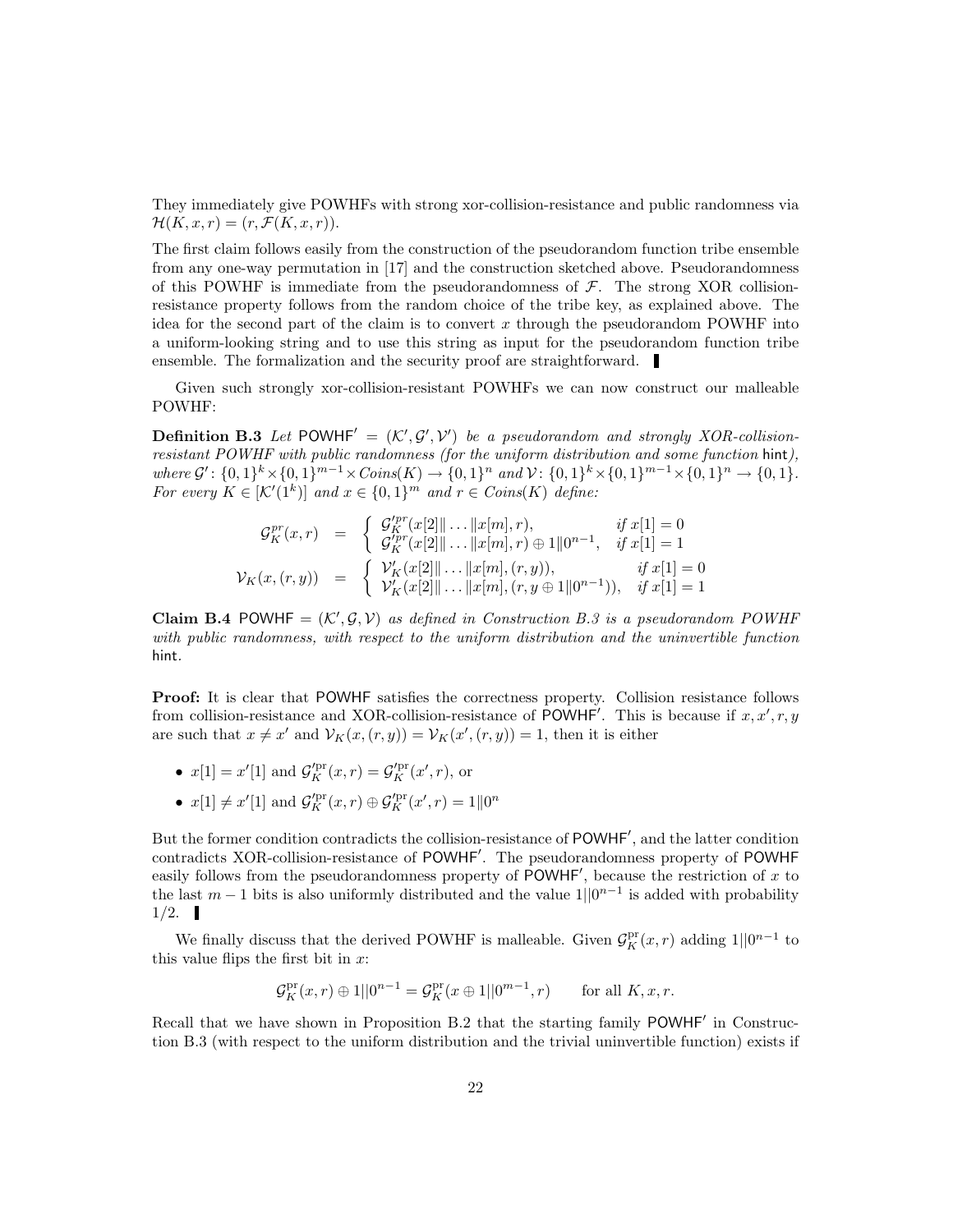there are one-way permutations. Hence, under the same assumption we can construct our derived family POWHF. Under the more general assumption that such a family POWHF' with respect to the uniform distribution and *arbitrary* hint exists, the constructed POWHF is pseudorandom with respect to the uniform distribution and hint.

#### B.2 Proof of Theorem 3.1

Let POWHF =  $(K, \mathcal{G}, \mathcal{V})$  be a pseudorandom POWHF with public randomness (with respect to the uniform distribution and hint), derive from POWHF' according to Construction B.3, where  $m = k_0$  and  $n = k - k_0$ . Let F' be an XOR-malleable one-way permutation family that exists relative to an oracle according to Claim 3.3. For every  $s\{0,1\}^{k-k_0}$ ,  $t \in \{0,1\}^{k_0}$  define  $f(s||t) = f'_{\text{left}}(s)||f'_{\text{right}}(t)$ , where  $f'_{\text{left}} f'_{\text{right}}$  are random instances of F'. Clearly, the derived family  $F$  is a partial one-way permutation family.

We now show that  $O A E P^{POWHF, H}[F]$  in not IND-CCA secure (in the RO model). An adversary  $A$  is given a public key  $(f, K)$ . Without querying the decryption oracle in the first phase  $A$  outputs two arbitrary but distinct messages  $M_0$ ,  $M_1$ . It gets back a challenge ciphertext  $(r_{\mathcal{G}}^*, C_{\text{left}}^* || C_{\text{right}}^*)$  of message  $M_b$ , where  $| C_{\text{left}}^* | = k - k_0$  and  $| C_{\text{right}}^* | = k_0$ . In the second phase algorithm  $\mathcal A$  transforms the right ciphertext part through the XOR-malleable algorithm U to get  $C_{\text{right}} \overset{\hspace{0.1em}\mathsf{\$}}{\leftarrow} U(f'_{\text{right}}, C^*_{\text{right}}, 1||0^{k_0-1})$ . If U returns an answer then A queries  $(r^*_{\mathcal{G}}, C^*_{\text{left}}||C_{\text{right}})$ to its decryption oracle. If the returned message M equals  $M_0 \oplus 1||0^{k-k_0-k_1-1}$  then A outputs 0, otherwise it outputs 1. If U fails then  $\mathcal A$  outputs 1.

For the analysis assume that  $U$  succeeds to transform the ciphertext. This happens with non-negligible probability. Under this condition we have for the challenge ciphertext  $f'_{\text{left}}(s^*)||f'_{\text{right}}(t^*)$  where  $s^* = M_b||0^{k_0} \oplus \mathcal{G}_K^{\text{pr}}(r^*, r^*_{\mathcal{G}})$  and  $t^* = r^* \oplus H(s^*)$ :

$$
C_{\text{right}} = f'_{\text{right}}(t^* \oplus 1 \parallel 0^{k_0 - 1}) = f'_{\text{right}}((r^* \oplus 1 \parallel 0^{k_0 - 1}) \oplus H(s^*))
$$
  
\n
$$
C_{\text{left}}^* = f'_{\text{left}}(s^*) = f'_{\text{left}}(M_b \parallel 0^{k_0} \oplus \mathcal{G}_K^{\text{pr}}(r^*, r_g^*))
$$
  
\n
$$
= f'_{\text{left}}((M_b \parallel 0^{k_0} \oplus 1 \parallel 0^{k - k_0 - 1}) \oplus (\mathcal{G}_K^{\text{pr}}(r^*, r_g^*) \oplus 1 \parallel 0^{k - k_0 - 1}))
$$
  
\n
$$
= f'_{\text{left}}((M_b \parallel 0^{k_0} \oplus 1 \parallel 0^{k - k_0 - 1}) \oplus \mathcal{G}_K^{\text{pr}}(r^* \oplus 1 \parallel 0^{k_0 - 1}, r_g^*))
$$

Thus, the submitted ciphertext is valid and the decryption oracle returns  $M_b \oplus 1||0^{k-k_0-k_1-1}$ . In this case  $A$ 's output according to the decision about the answer M is correct. In case U's transformation fails A outputs the fixed bit 1. It follows that the difference between the probabilities that A answers 1 for the case  $b = 1$  and for the case  $b = 0$ , is at least the probability that U successfully transforms the ciphertext. This probability is non-negligible by assumption.

Therefore OAEP<sup>POWHF,H</sup>[F], an instantiation of the G-oracle in the OAEP<sup>G,H</sup>[F] encryption scheme with POWHF, is not IND-CCA in the RO model.

#### B.3 Proof of Theorem 3.4

Let again POWHF =  $(K, \mathcal{H}, \mathcal{V})$  is the pseudorandom POWHF with public randomness derive from POWHF' through Construction B.3 (but this time the evaluation function is called  $H$  since we replace the  $H$ -oracle). Let  $F'$  be once more an XOR-malleable one-way trapdoor family relative to an oracle according to Claim 3.3. For every  $s \in \{0,1\}^{k-k_0}, t \in \{0,1\}^{k_0}$  let again  $f(s||t) = f'_{\text{left}}(s)||f'_{\text{right}}(t)$ , where  $f'_{\text{left}} f'_{\text{right}}$  are random instances of F'.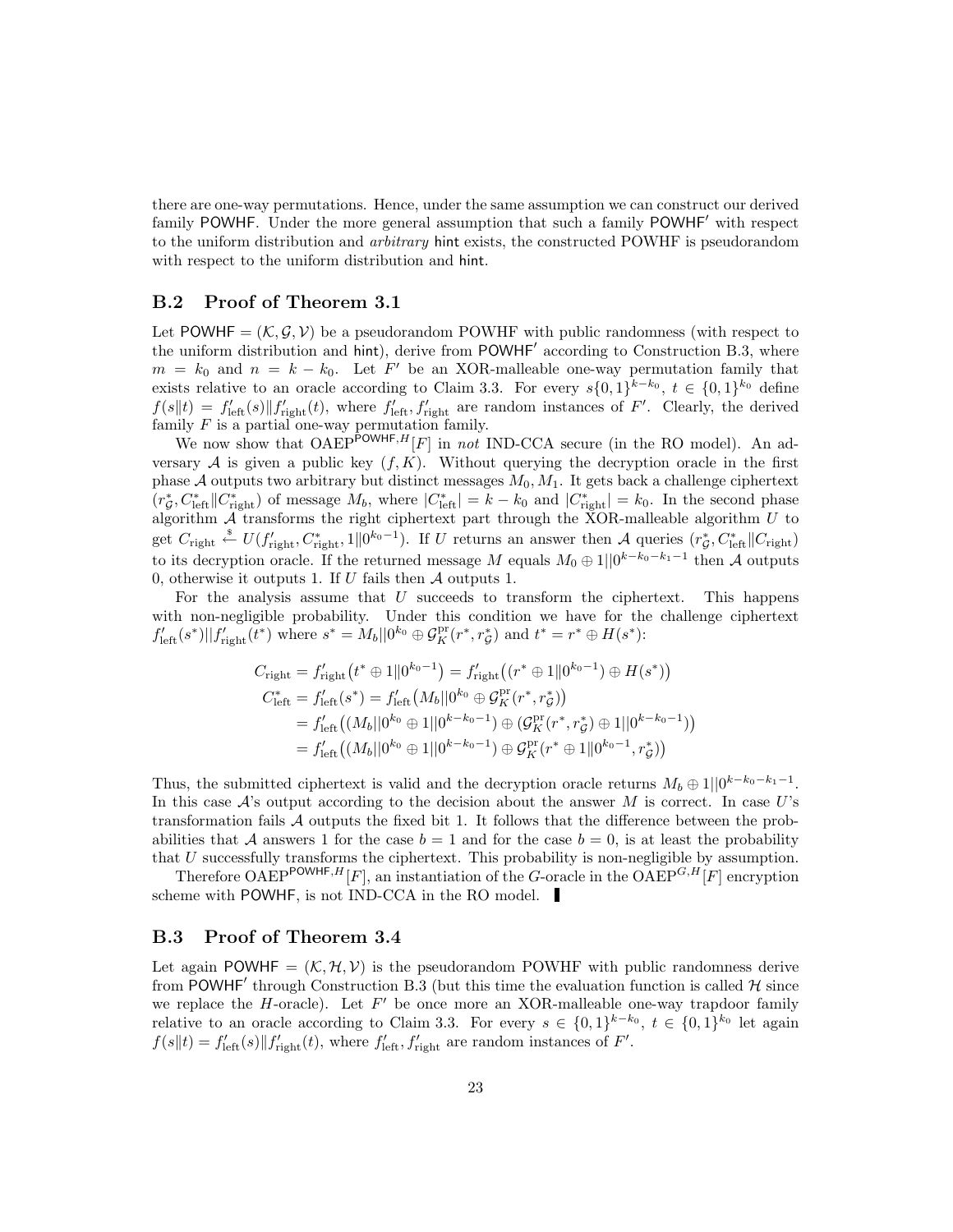The adversary  $A$  is given a public key  $(f, K)$ . It immediately outputs two arbitrary but distinct messages  $M_0, M_1$  to receive the challenge ciphertext  $(r^*_{\mathcal{H}}, C^*_{\text{left}} \| C^*_{\text{right}})$  of message  $M_b$ . Algorithm A now tries to transform both ciphertext parts through U to get  $C_{\text{left}} \stackrel{\hspace{0.1em}\mathsf{\scriptscriptstyle\$}}{\leftarrow} U(f'_{\text{left}}, C^*_{\text{left}}, 1 \| 0^{k-k_0-1})$  and  $C_{\text{right}} \stackrel{\hspace{0.1em}\mathsf{\scriptscriptstyle\$}}{\leftarrow} U(f'_{\text{right}}, C^*_{\text{right}}, 1 \| 0^{k_0-1})$ . If successful then A queries the decryption oracle about  $(r^*_{\mathcal{H}},C_{\text{left}}||C_{\text{right}})$ . If the answer M equals  $M_0 \oplus 1||0^{k-k_0-k_1-1}$ then  $A$  outputs 0, otherwise it outputs 1. If  $U$  fails to transform any of the two ciphertexts then A outputs 1.

For the analysis assume that U succeeds to transform both ciphertexts. This happens with non-negligible probability, because the preimage in the corresponding part is random or at least pseudorandom. Given that U succeeds in both cases let  $s = s^* \oplus 1||0^{k-k_0-1}$  and  $t = t^* \oplus 1||0^{k_0-1}$ denote the two values encrypted in  $C_{\text{left}}$  and  $C_{\text{right}}$ , respectively. Then,

$$
t \oplus \mathcal{H}_K^{\text{pr}}(s, r_{\mathcal{H}}^*) = t^* \oplus 1 || 0^{k_0 - 1} \oplus \mathcal{H}_K^{\text{pr}}(s, r_{\mathcal{H}}^*)
$$
  
=  $t^* \oplus \mathcal{H}_K^{\text{pr}}(s \oplus 1 || 0^{k - k_0 - 1}, r_{\mathcal{H}}^*) = t^* \oplus \mathcal{H}_K^{\text{pr}}(s^*, r_{\mathcal{H}}^*)$   
=  $r^*$ 

and the decryption oracle therefore returns  $M$ , where

$$
M||0^{k_0} = s \oplus G(r^*) = s^* \oplus 1||0^{k-k_0-1} \oplus G(r^*) = M_b||0^{k_0} \oplus 1||0^{k-k_0-1}
$$

Hence, A's output is correct for successful transformations. It follows as in the proof for the G-oracle that  $\widehat{O(\text{AEP}^{G,POWHF}[F])}$ , an instantiation of the H-oracle in the  $\widehat{O(\text{AEP}^{G,H}[F])}$  encryption scheme with POWHF, is not IND-CCA in the RO model.

# C Proof of Theorem 4.1

Let  $\mathcal A$  be an arbitrary probabilistic polynomial-time algorithm. Let  $\mathsf{Game}^0_{\mathcal A,b}(k)$  denote the original attack of A on the encryption scheme PSS-I<sup>POWHF,H</sup>[F] where always message  $M_b$  is encrypted in the challenge ciphertext. Let  $\text{Game}^1_{\mathcal{A},b}(k)$  denote the game where we replace  $\mathcal{G}_K^{\text{pr}}(\omega^*, r_g)$  in the challenge ciphertext by a uniformly and independently distributed string  $u^*$ . All games are described formally in Figure 1.

Note that in  $\textsf{Game}^2_{\mathcal{A},b}$  the distribution of the data is independent of bit b.Hence, the probabilities Pr  $\left[$  Game $_{A,1}^2(k) = 1$  and Pr  $\left[$  Game $_{A,0}^2(k) = 1$  for  $b = 1$  and  $b = 0$ , respectively, are identical. Therefore,

$$
\begin{aligned} \Pr\big[\ \mathsf{Game}^\mathsf{0}_{\mathcal{A},1}(k)=1\ \big] - \Pr\big[\ \mathsf{Game}^\mathsf{0}_{\mathcal{A},0}(k)=1\ \big] \\ = & \ \sum_{i=0}^1 \Pr\big[\ \mathsf{Game}^i_{\mathcal{A},1}(k)=1\ \big] - \Pr\big[\ \mathsf{Game}^{i+1}_{\mathcal{A},1}(k)=1\ \big] \\ & + \Pr\big[\ \mathsf{Game}^2_{\mathcal{A},1}(k)=1\ \big] - \Pr\big[\ \mathsf{Game}^2_{\mathcal{A},0}(k)=1\ \big] \\ + & \ \sum_{i=1}^0 \Pr\big[\ \mathsf{Game}^{i+1}_{\mathcal{A},0}(k)=1\ \big] - \Pr\big[\ \mathsf{Game}^i_{\mathcal{A},0}(k)=1\ \big] \end{aligned}
$$

and it suffices to show that  $Pr \left[ \textsf{Game}^0_{\mathcal{A},b}(k) = 1 \right]$  –  $Pr \left[ \textsf{Game}^1_{\mathcal{A},b}(k) = 1 \right]$ and  $\Pr\big[\mathsf{Game}^1_{\mathcal{A},b}(k) = 1\big] - \Pr\big[\mathsf{Game}^2_{\mathcal{A},b}(k) = 1\big]$  are negligible for any  $b \in \{0,1\}$ . by flip-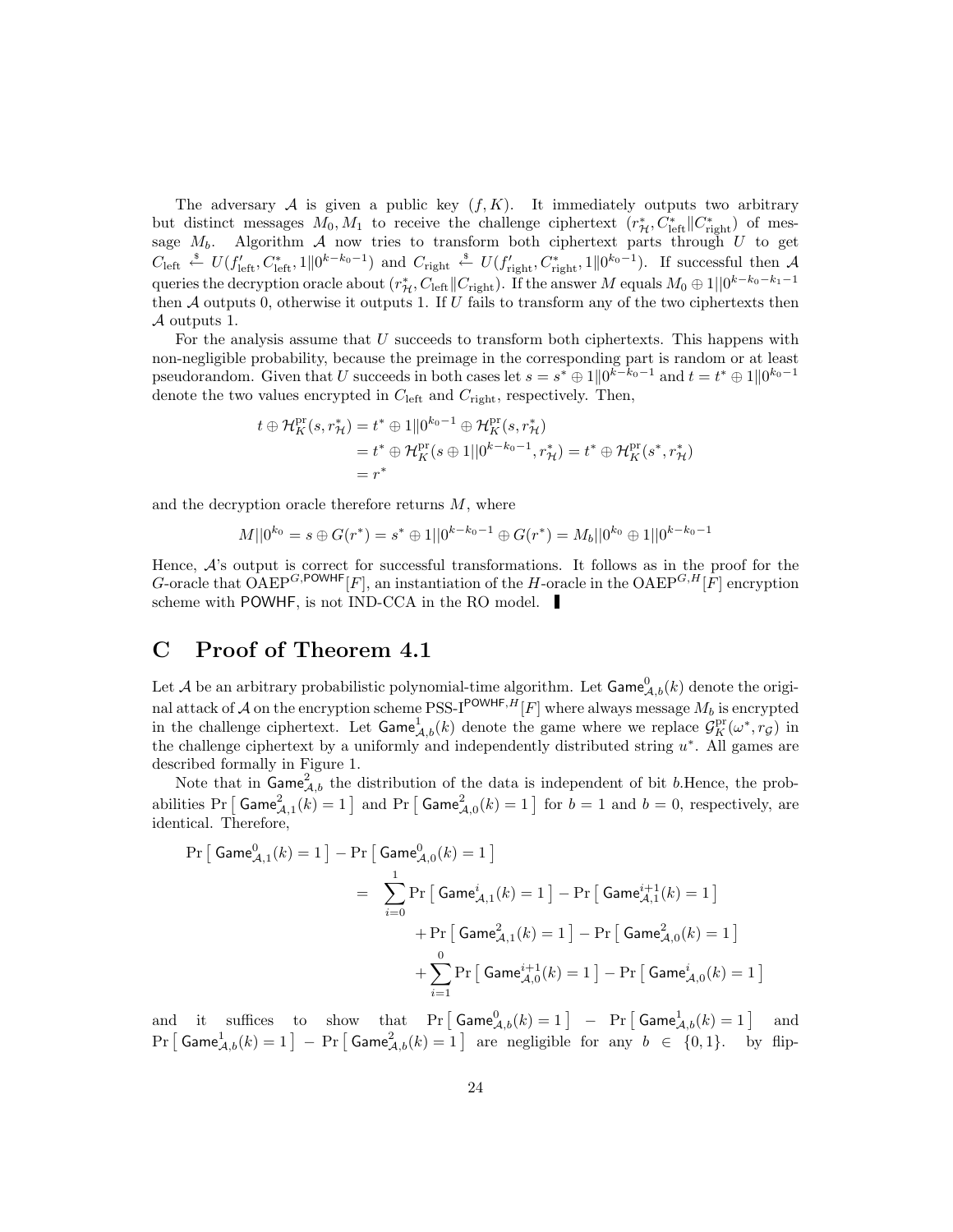| <b>Experiment Game</b> $_{A,b}^{0}(k)$ :<br>$((f^{-1}, K, r_G), (f, K, r_G)) \stackrel{\ast}{\leftarrow} \mathcal{EK}(1^k)$<br>$(M_0, M_1, \text{state}) \stackrel{\text{*}}{\leftarrow} \mathcal{A}^{H, \mathcal{D}(sk, \cdot)}(f, K, r_G)$<br>Compute ciphertext $(C^*, s^*)$ :<br>Pick $r^* \stackrel{\$}{\leftarrow} \{0,1\}^k$<br>Compute $\omega^* \leftarrow H(M_b  r^*)$<br>Compute $C^* \leftarrow f(\omega^*)$<br>Compute $s^* \leftarrow \mathcal{G}_K^{\text{pr}}(\omega^*, r_G) \oplus M_b  r^*$<br>$d \stackrel{\$}{\leftarrow} \mathcal{A}^{H,\mathcal{D}(sk,\cdot) - \{(C^*,s^*)\}}((C^*,s^*),state)$                                                                         | <b>Experiment Game</b> <sup>1</sup> $_A$ <sub><i>b</i></sub> $(k)$ <b>:</b><br>$((f^{-1}, K, r_G), (f, K, r_G)) \stackrel{\text{s}}{\leftarrow} \mathcal{EK}(1^k)$<br>$(M_0, M_1, \text{state}) \stackrel{\text{s}}{\leftarrow} \mathcal{A}^{H, \mathcal{D}(sk, \cdot)}(f, K, r_G)$<br>Compute ciphertext $(C^*, s^*)$ :<br>Pick $r^* \stackrel{\text{*}}{\leftarrow} \{0,1\}^k$<br>Compute $\omega^* \leftarrow H(M_b  r^*)$<br>Compute $C^* \leftarrow f(\omega^*)$<br>Pick $u^* \stackrel{\$}{\leftarrow} \{0,1\}^{k-k_1}$<br>Compute $s^* \leftarrow u^* \oplus M_b    r^*$<br>$d \stackrel{\$}{\leftarrow} \mathcal{A}^{H,\mathcal{D}(sk,\cdot) - \{ (C^*,s^*) \} }((C^*,s^*),state)$ |
|-----------------------------------------------------------------------------------------------------------------------------------------------------------------------------------------------------------------------------------------------------------------------------------------------------------------------------------------------------------------------------------------------------------------------------------------------------------------------------------------------------------------------------------------------------------------------------------------------------------------------------------------------------------------------------------------------|--------------------------------------------------------------------------------------------------------------------------------------------------------------------------------------------------------------------------------------------------------------------------------------------------------------------------------------------------------------------------------------------------------------------------------------------------------------------------------------------------------------------------------------------------------------------------------------------------------------------------------------------------------------------------------------------|
| <b>Experiment</b> Game $_{A,b}^2(k)$ :<br>$((f^{-1}, K, r_G), (f, K, r_G)) \stackrel{\ast}{\leftarrow} \mathcal{EK}(1^k)$<br>$(M_0, M_1, \text{state}) \stackrel{\text{s}}{\leftarrow} \mathcal{A}^{H, \mathcal{D}(sk, \cdot)}(f, K, r_G)$<br>Compute ciphertext $(C^*, s^*)$ :<br>Pick $r^* \stackrel{\text{*}}{\leftarrow} \{0,1\}^k$<br>Pick $\omega^* \stackrel{\hspace{0.1em}\mathsf{\scriptscriptstyle\$}}{\leftarrow} \{0,1\}^{k_1}$<br>Compute $C^* \leftarrow f(\omega^*)$<br>Pick $u^* \leftarrow \{0,1\}^{k-k_1}$<br>Compute $s^* \leftarrow u^* \oplus M_b    r^*$<br>$d \stackrel{\$}{\leftarrow} \mathcal{A}^{H,\mathcal{D}(sk,\cdot) - \{(C^*,s^*)\}}((C^*,s^*),\text{state})$ |                                                                                                                                                                                                                                                                                                                                                                                                                                                                                                                                                                                                                                                                                            |

Figure 1: Games in the Proof of Theorem 5.1: Shaded areas indicate the differences between the games. It is always assumed that the output  $(M_0, M_1, \text{state})$  of A in the first phase satisfies  $|M_0| = |M_1|$ .

ping  $\mathcal{A}$ 's output bit we can always assume that the differences are positive. In the sequel we fix the bit b.

Simulating the Decryption Oracle. We first describe how to simulate decryption queries in the games without knowing the secret key  $f^{-1}$ . This is accomplished through the random oracle mode and via one procedure D which works for all games. In addition to a ciphertext  $(C, s)$  this procedure gets the public data f, K, r<sub>G</sub> and a list  $L_H$ , representing A's queries to H and the answers as input. The procedure checks if there is exactly one pair  $(M||r, \omega)$  in  $L_H$  such that  $C = f(\omega)$  and  $s = \mathcal{G}_K^{\text{pr}}(\omega, r_{\mathcal{G}}) \oplus (M||r)$ . If so, it outputs M, else it returns  $\perp$ .

We next prove that this decryption procedure may substitute the actual decryption oracle except with negligible simulation error probability in both games. More formally, this means that for every decryption request in the game we run D (on the list  $L_H$  of communication between A and H up to this point) instead of  $D$ . Let DecError<sub>i</sub> denote the event that D returns a different answer than D for the i-th decryption query in the corresponding game, given that the first  $i-1$ replies were identical. It then suffices to show that the probability of  $\mathsf{DecError}_i$  is negligible for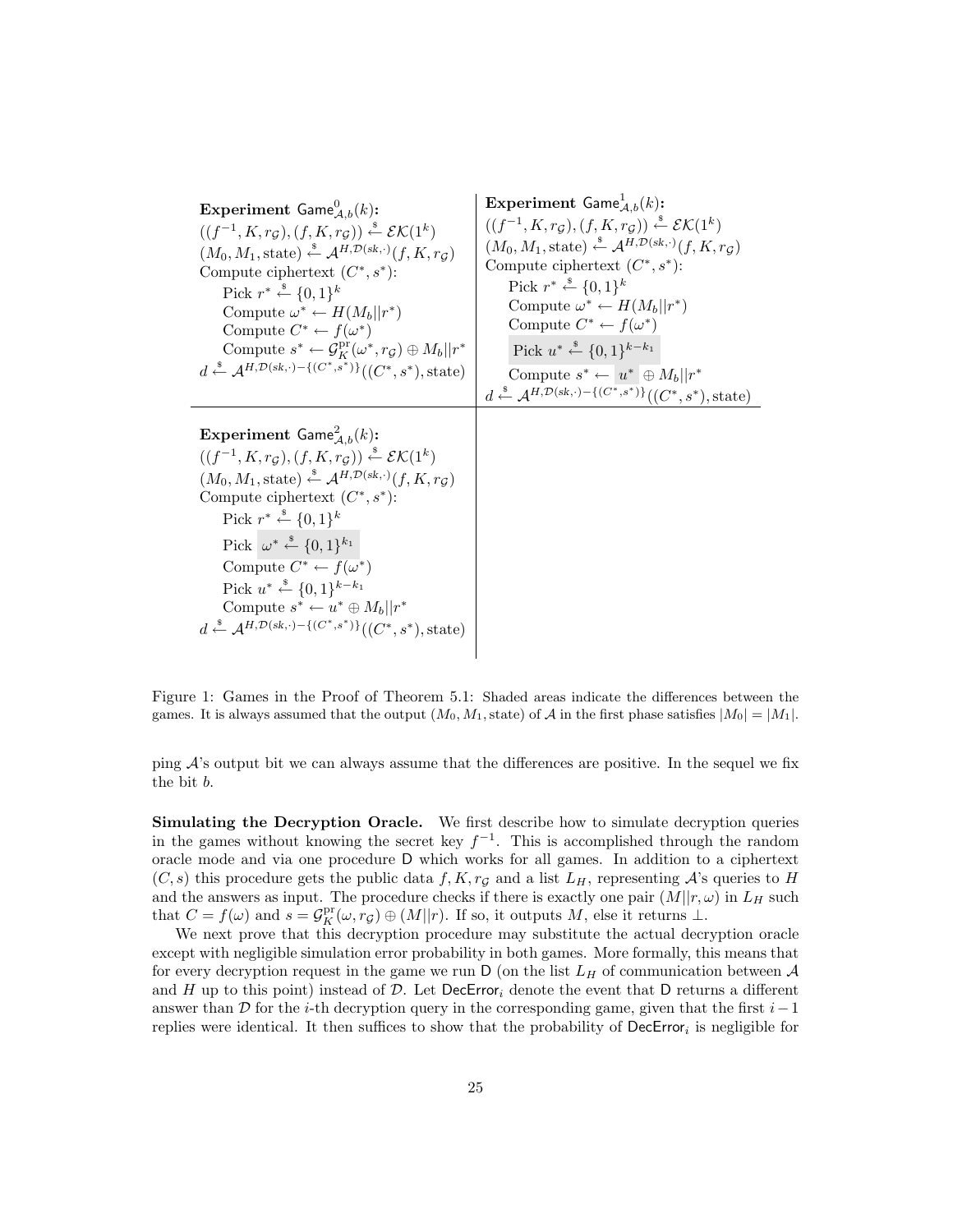arbitrary *i*. Recall that we call a ciphertext valid iff  $D$  returns a message  $M \neq \bot$ .

First note that collisions  $(M||r,\omega)$ ,  $(M'||r',\omega)$  for different  $M||r \neq M'||r'$  in the list  $L_H$ are unlikely and happen with negligible probability only at any point. This holds in all games, because the values  $\omega$  are picked at random. So we can condition on the event that there are no such collision and analyze  $Pr[\,$  DecError<sub>i</sub>  $]$  under this condition, i.e., it suffices to discuss the case of missing entries in  $L_H$ , as this is the only case when D's behavior diverges; if there is a unique entry in  $L_H$  then D gives the same answer as the genuine decryption oracle.

BEHAVIOR IN GAME ZERO. Assume that A submits some  $(C, s)$  to the decryption oracle with the *i*-th query in  $\textsf{Game}^0_{\mathcal{A},b}$  such that there is no matching entry in  $L_H$ . Let  $\omega, M, r$  denote the unique values such that  $f(\omega) = C$  and  $s = \mathcal{G}_K^{\text{pr}}(\omega, r_{\mathcal{G}}) \oplus (M||r)$ . Let  $\omega^*, M_b, r^*$  denote the corresponding values for the challenge ciphertext  $(C^*, s^*) = (f(\omega^*), \mathcal{G}_K^{\text{pr}}(\omega^*, r_g) \oplus (M_b||r^*)).$ 

- If we are in the first phase of the game, before A receives the challenge ciphertext, and there is no value for M||r in  $L_H$ , then  $\omega = H(M||r)$  is an unknown random value and the probability that  $f(\omega) = C$  is negligible.
- If we are in either phase and  $M||r \neq M_b||r^*$  and there is no entry in  $L_H$ , then the value  $\omega = H(M||r)$  is again independently distributed (in particular, independent of  $H(M_b||r^*))$ ) and the probability that  $f(\omega) = C$  is again negligible.
- If we are in the second phase and have  $M||r = M_b||r^*$  then we must also have  $\omega =$  $\omega^* = H(M_b||r^*)$  and  $s = s^* = \mathcal{G}_K^{\text{pr}}(\omega^*, r_g) \oplus (M_b||r^*)$ . But then  $(C, s) = (C^*, s^*)$  equals the challenge ciphertext, and we presume that  $A$  never submits this ciphertext to the decryption oracle.

Hence, the probability of event DecError<sub>i</sub> is negligible and D simulates  $D$  correctly with overwhelming probability.

BEHAVIOR IN GAMES ONE AND TWO. We address D's behavior in experiment  $\mathsf{Game}^1_{\mathcal{A},b}$ . This case is a bit more demanding, as the challenge ciphertext  $(C^*, s^*)$  now contains a fake value  $s^*$ , where the POWHF value is replaced by a random value, and the adversary may for example at some point submit  $(C^*, s)$  for the right value  $s = \mathcal{G}_K^{\text{pr}}(\omega^*, r_{\mathcal{G}}) \oplus M_b || r^*$ . Denote again by  $\omega, M, r$ and  $\omega^*, M_b, r^*$  the values associated to the *i*-th decryption query and to the challenge ciphertext.

- Suppose A asks about  $M||r$  in the first phase or about  $M||r \neq M_b||r^*$  in either phase, and there is no entry in  $L_H$ , then it follows as before in  $\mathsf{Game}^0_{\mathcal{A},b}$  that the submitted ciphertext is valid with negligible probability only.
- Assume A submits for the first time a ciphertext  $(C, s)$  in the second phase which correctly encodes  $M||r = M_b||r^*$ . First observe that the value  $s^*$  in the challenge ciphertext is distributed independently of  $M_b||r^*$ . Furthermore, since there is no corresponding entry in  $L_H$  the adversary has not asked H about  $M_b||r^*$  before. But then the only information about  $M_b||r^*$  available to the adversary (in an information-theoretical sense) is that this value must be different from all (at most polynomially many) entries in  $L_H$ . Hence,  $r^*$ still has superlogarithmic entropy, given the adversary's view, and the probability that  $A$ submits  $M||r = M_b||r^*$  is negligible (over the distribution of  $r^*$ ).

It follows as for  $\mathsf{Game}^0_{\mathcal{A},b}$  that D gives the same answers as D, except with negligible probability. The same holds for  $\textsf{Game}^2_{\mathcal{A},b}$ , with exactly the same argument as for  $\textsf{Game}^1_{\mathcal{A},b}$ . The only difference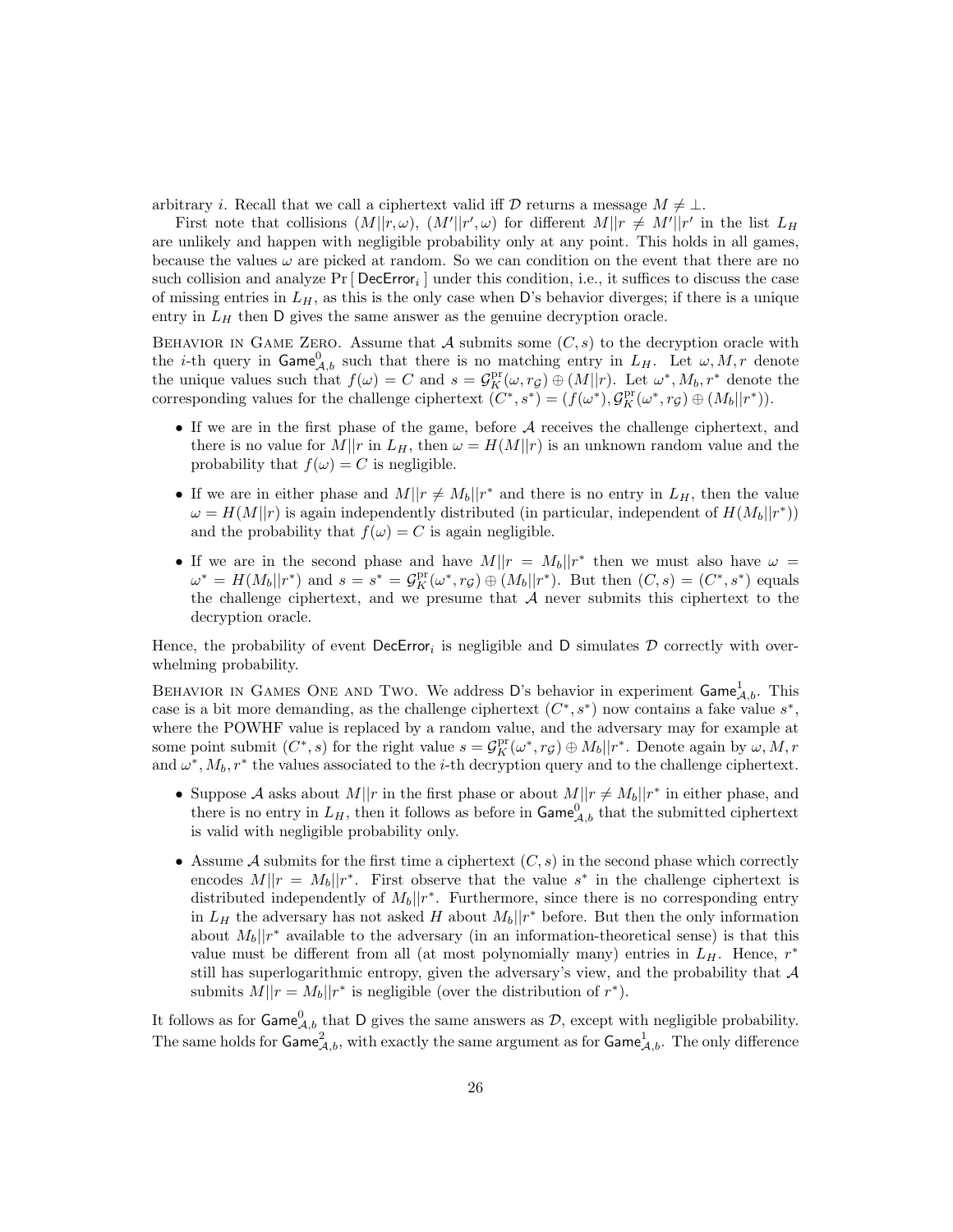between the games here occurs if A accidently queries H about  $M_b||r^*$ ; but then the decryption simulation works perfectly anyway.

**Comparing Games Zero and One.** We next show that the difference between  $\mathsf{Game}^0_{\mathcal{A},b}$  and Game<sup>1</sup><sub> $\mathcal{A},b$ </sub> is negligible. Assume towards contradiction that this probability was non-negligible. Then we construct an algorithm  $\mathcal{B}_b$  (for fixed bit b), refuting the pseudorandomness of the POWHF.

Algorithm  $\mathcal{B}_b$  is given  $(K, r_{\mathcal{G}}, u^*)$  as input, where K is a random POWHF key and either  $(r_G, u^*) \stackrel{\hspace{0.1em}\mathsf{\scriptscriptstyle\$}}{\leftarrow} \mathcal{G}_K(\omega^*, r_G)$  for random  $r_G \stackrel{\hspace{0.1em}\mathsf{\scriptscriptstyle\$}}{\leftarrow} \text{Coins}(K)$  and  $\omega^* \stackrel{\hspace{0.1em}\mathsf{\scriptscriptstyle\$}}{\leftarrow} \{0,1\}^{k_1}$ , or  $(r_G, u^*)$  is completely random. In addition,  $\mathcal{B}_b$  is given side information  $\text{hint}(\omega^*) = (f, f(\omega^*))$  where f is drawn from F, independently of whether the input  $(r<sub>G</sub>, u<sup>*</sup>)$  is pseudorandom or random. Note that this function hint is uninvertible by the one-wayness of  $f$ .

 $\mathcal{B}_b$  starts a simulation of A for input  $(f, K, r_g)$ . Algorithm  $\mathcal{B}_b$  perfectly simulates the random oracle  $H$  as usual by returning random answers for new queries and repeating replies for identical queries. All communication is stored in a list  $L_H$ .  $B_b$  also uses the decryption procedure D (on  $L_H, f, K, r_g$ ) to simulate A's decryption queries. If A outputs a message pair  $M_0, M_1$  for the challenge ciphertext then  $\mathcal{B}_b$  outputs  $(C^*, s^*)$  where  $C^* \leftarrow f(\omega^*)$  is taken form hint $(\omega^*)$  and  $s^* \leftarrow u^* \oplus (M_b||r^*)$  for the given  $u^*$  and random  $r^* \stackrel{\$}{\leftarrow} \{0,1\}^{k_0}$ . Whenever A makes a query  $(M, r)$  to H then  $\mathcal{B}_b$  checks whether  $u^* = s^* \oplus (M||r)$  or not. If true, then  $\mathcal{B}_b$  stops with output 1 immediately, else it continues the simulation. If this test never succeeds then  $B_b$  at the end outputs  $A$ 's final answer.

We analyze  $\mathcal{B}_b$ 's success probability. Clearly, in case of a pseudorandom  $u^*$ , algorithm  $\mathcal{B}_b$ returns 1 with probability at least  $Pr\left[ \text{ Game}_{\mathcal{A},b}^{0}(k) = 1 \right]$  (minus a negligible error probability for the simulation of D by procedure D). This is true since  $\mathcal{B}_b$  sometimes even stops prematurely with output 1, namely, if A asks H about the right value  $M_b||r^*$ , and given that this does not happen the simulation perfectly mimics  $\mathsf{Game}^0_{\mathcal{A},b}.$ 

On the other hand, if  $u^*$  is truly random, then (under the condition that no decryption errors occur) A asks H about  $M_b||r^*$  with negligible probability only. This is true as the the adversary's view is essentially independent of  $M_b||r^*$  —again, only the fact that  $M_b||r^*$  is not among the previous  $H$ -queries is known— and therefore the probability that  $A$  at some point puts an H-query  $M||r$  such that

$$
s^* \oplus M||r = u^* \oplus M_b||r^* \oplus M||r = u^*
$$

for this random and unknown  $r^*$ , is negligible. Given that A never queries H about  $M_b||r^*$ , algorithm  $\mathcal{B}_b$  perfectly simulates experiment  $\mathsf{Game}^1_{\mathcal{A},b}$ . Hence,  $\mathcal{B}_b$  outputs 1 for random  $u^*$  with probability at most Pr  $\left[$  Game $_{A,b}^{1}(k) = 1 \right]$  (plus a negligible amount). Since both probabilities for the games are assumed to be non-negligibly apart, this contradicts the pseudorandomness of the POWHFs.

Comparing Games One and Two. The adversary can only notice a difference between the games if she queries H about the right value  $M_b||r^*$ . Since the distribution of the challenge ciphertext is independent of  $r^*$  the adversary only has a negligible success probability for such a query.

We conclude that the encryption scheme is IND-CCA in the RO model.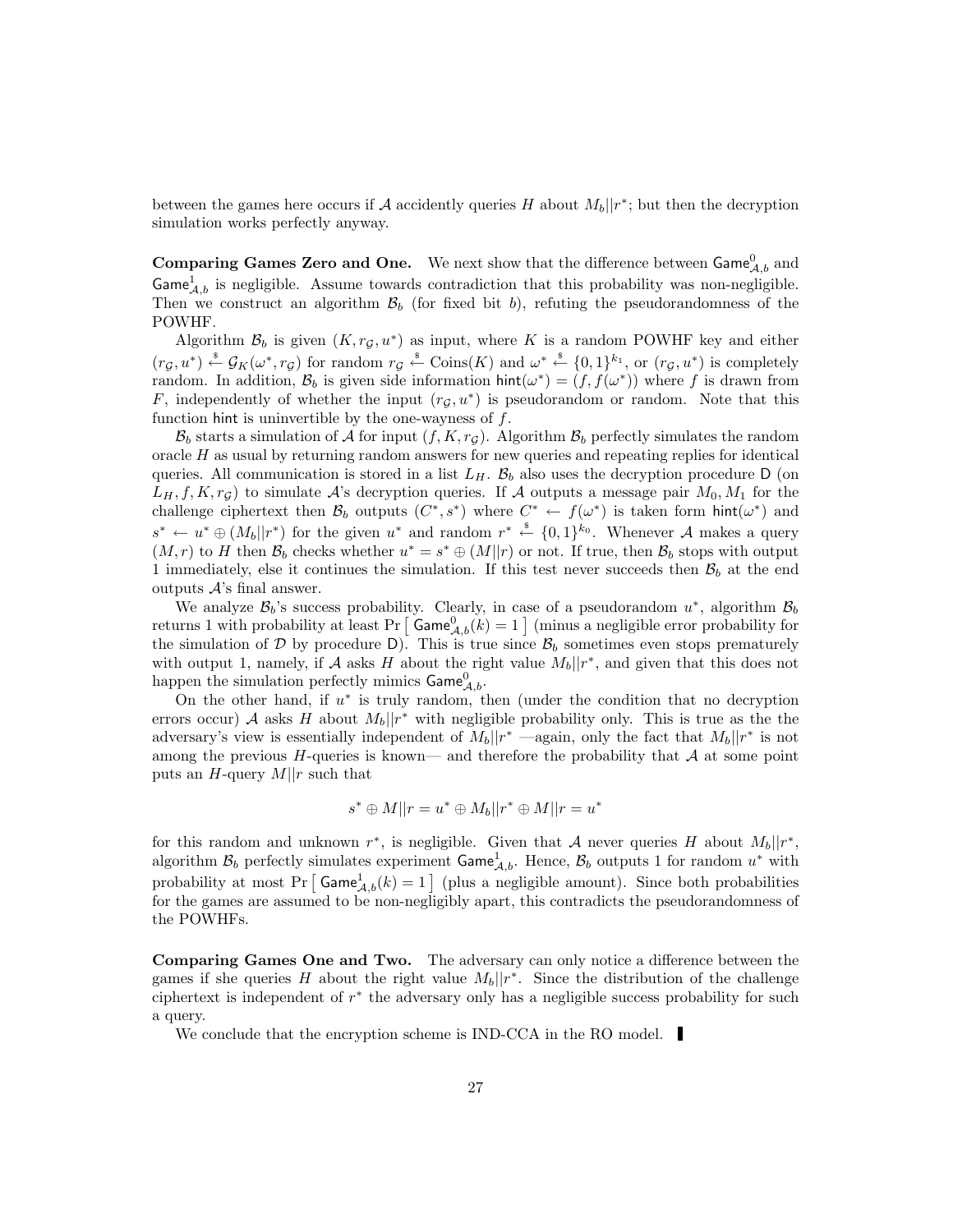# D Proof of Theorem 5.1

Let  $A$  be an arbitrary probabilistic polynomial-time algorithm. We consider the following sequence of games, described formally in Figure 2:

- Game $_{\mathcal{A},b}^{0}(k)$ : Describes the chosen-ciphertext attack of A on the G-instantiation of the encryption scheme, where  $M_b$  is encrypted in the challenge ciphertext.
- Game $^1_{A,b}(k)$ : Same as in Game $^0_{A,b}$ , except that we substitute the hash value  $H(\sigma^*, M_b)$  in the challenge ciphertext of the asymmetric part by an independent random value  $\omega^*$ .
- Game $^2_{\mathcal{A},b}(k)$ : Similar to Game $^1_{\mathcal{A},b}$ , but in the challenge ciphertext we replace  $\mathcal{G}^{\text{pr}}(K,\sigma^*,r)$ by a uniformly distributed string  $u^*$ .
- Game<sub> $A,b$ </sub> $(k)$ : Same as Game<sub> $A,b$ </sub>, but for the challenge ciphertext we replace the computation of  $C^*_{sym} \leftarrow \mathcal{E}_{sym}(u^*, M_b)$  by an encryption of a fixed string  $0^{|M_0|} = 0^{|M_1|}$ .

Clearly,

$$
\begin{aligned} \Pr\left[\ \mathsf{Game}^0_{\mathcal{A},1}(k)=1 \ \right] - \Pr\left[\ \mathsf{Game}^0_{\mathcal{A},0}(k)=1 \ \right] \\ = & \ \sum_{i=0}^2 \Pr\left[\ \mathsf{Game}^i_{\mathcal{A},1}(k)=1 \ \right] - \Pr\left[\ \mathsf{Game}^{i+1}_{\mathcal{A},1}(k)=1 \ \right] \\ & + \Pr\left[\ \mathsf{Game}^3_{\mathcal{A},1}(k)=1 \ \right] - \Pr\left[\ \mathsf{Game}^3_{\mathcal{A},0}(k)=1 \ \right] \\ + & \sum_{i=2}^0 \Pr\left[\ \mathsf{Game}^{i+1}_{\mathcal{A},0}(k)=1 \ \right] - \Pr\left[\ \mathsf{Game}^i_{\mathcal{A},0}(k)=1 \ \right] \end{aligned}
$$

In  $\mathsf{Game}^3_{\mathcal{A},b}(k)$  the challenge ciphertext and therefore the execution is independent of the value b. Hence, the two probabilities  $Pr\left[Game_{\mathcal{A},0}^{3}(k) = 1 \right]$  and  $Pr\left[Game_{\mathcal{A},1}^{3}(k) = 1 \right]$  are equal. It therefore suffices to show that the transition from  $\textsf{Game}^i_{\mathcal{A},b}(k)$  to  $\textsf{Game}^{i+1}_{\mathcal{A},b}(k)$  for all  $i = 0,1,2$ and  $b \in \{0,1\}$  cannot increase the advantage by more than a negligible amount. In the sequel we fix the bit b and prove similarity of the three adjacent games  $\overline{Game}^i_{A,b}(k)$ ,  $Game^{i+1}_{A,b}(k)$  for  $i = 0, 1, 2.$ 

Simulating the Decryption Oracle. As in the proof of Theorem 4.1 we first describe how to simulate decryption queries in the games without knowing the secret key sk in the random oracle model. Consider the following procedure D which has access to a list  $L_H$  of all oracle queries A makes in the corresponding experiment to  $H$  and all replies; D is also given  $pk, K, r$  as input. For a decryption request  $(C_{\text{asym}}, C_{\text{sym}})$ , procedure D checks if there is a pair  $((\sigma, M), \omega)$  in  $L_H$ such that  $C_{\text{asym}} = \mathcal{E}_{\text{asym}}(pk, \sigma, \omega)$ . If not or if there is more than one such pair then D returns ⊥. Else, it verifies that  $M = \mathcal{D}_{sym}(\mathcal{G}^{\text{pr}}(K,\sigma,r),C_{sym})$  and, if so, D returns M. Otherwise it outputs ⊥.

We again consider the event DecError<sub>i</sub> (relative to the game) that D gives a different answer for the *i*-th decryption query than  $D$ , under the condition that both procedures coincide on the first i − 1 decryption requests. Note that if D finds a unique matching entry  $((\sigma, M), \omega)$  in  $L_H$ then it gives the same answer as the original decryption procedure. It thus suffices to analyze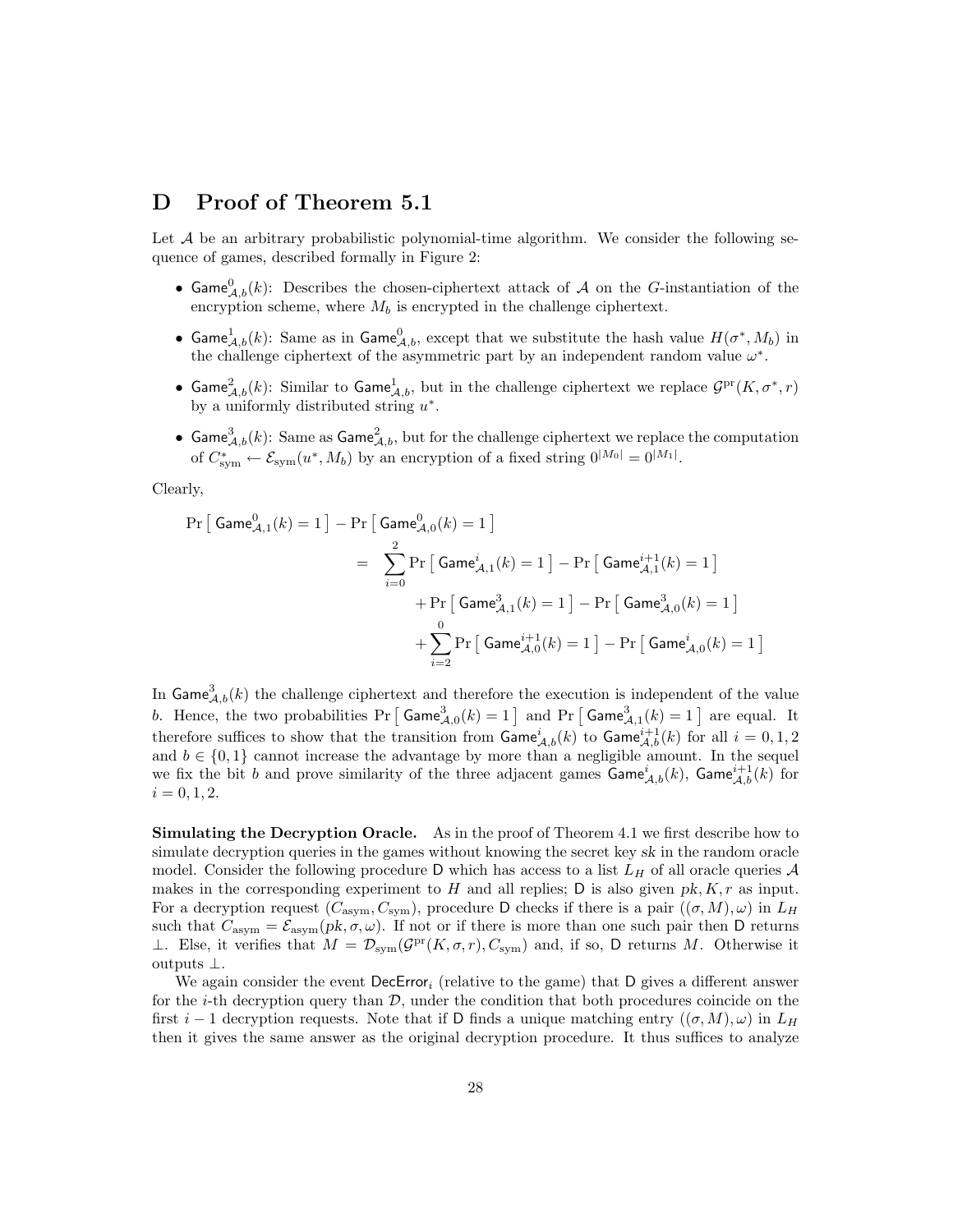| <b>Experiment Game</b> $_{A,b}^{0}(k)$ :<br>$((sk, K, r), (pk, K, r)) \stackrel{\$}{\leftarrow} \mathcal{EK}(1^k)$<br>$(M_0, M_1, \text{state}) \stackrel{\text{*}}{\leftarrow} \mathcal{A}^{H, \mathcal{D}(sk, \cdot)}(pk, K, r)$<br>Compute ciphertext $C^* = (C^*_{\text{asym}}, C^*_{\text{sym}})$ :<br>Pick $\sigma^* \stackrel{\text{s}}{\leftarrow} \text{MsgSp}_{\text{asym}}(k)$<br>Compute $C^*_{\text{asym}} \leftarrow \mathcal{E}_{\text{asym}}(pk, \sigma^*; H(\sigma^*, M_b))$<br>Compute $C^*_{sym} \leftarrow \mathcal{E}_{sym}(\mathcal{G}^{\text{pr}}(K, \sigma^*, r), M_b)$<br>$d \stackrel{\$}{\leftarrow} \mathcal{A}^{H,\mathcal{D}(sk,\cdot)-\{C^*\}}(C^*,\text{state})$ | <b>Experiment Game</b> $_{A,b}^{L}(k)$ :<br>$((sk, K, r), (pk, K, r)) \stackrel{\$}{\leftarrow} \mathcal{EK}(1^k)$<br>$(M_0, M_1, \text{state}) \stackrel{\text{*}}{\leftarrow} \mathcal{A}^{H, \mathcal{D}(sk, \cdot)}(pk, K, r)$<br>Compute ciphertext $C^* = (C^*_{\text{asym}}, C^*_{\text{sym}})$ :<br>Pick $\sigma^* \stackrel{\text{*}}{\leftarrow} \text{MsgSp}_{\text{asym}}(k)$<br>Pick $\omega^* \stackrel{\$}{\leftarrow} \text{Coins}_{\text{asym}}(k)$<br>Compute $C^*_{\text{asym}} \leftarrow \mathcal{E}_{\text{asym}}(pk, \sigma^*; \omega^*)$<br>Compute $C^*_{sym} \leftarrow \mathcal{E}_{sym}(\mathcal{G}^{\text{pr}}(K, \sigma^*, r), M_b)$<br>$d \stackrel{\$}{\leftarrow} \mathcal{A}^{H,\mathcal{D}(\text{sk},\cdot) - \{C^*\}}(C^*,\text{state})$ |
|--------------------------------------------------------------------------------------------------------------------------------------------------------------------------------------------------------------------------------------------------------------------------------------------------------------------------------------------------------------------------------------------------------------------------------------------------------------------------------------------------------------------------------------------------------------------------------------------------------------------------------------------------------------------------------------------------|------------------------------------------------------------------------------------------------------------------------------------------------------------------------------------------------------------------------------------------------------------------------------------------------------------------------------------------------------------------------------------------------------------------------------------------------------------------------------------------------------------------------------------------------------------------------------------------------------------------------------------------------------------------------------------------------------------------------------------------------------------------------------|
| <b>Experiment Game</b> $_{A,b}^2(k)$ :                                                                                                                                                                                                                                                                                                                                                                                                                                                                                                                                                                                                                                                           | <b>Experiment</b> Game $^{3}_{A,b}(k)$ :                                                                                                                                                                                                                                                                                                                                                                                                                                                                                                                                                                                                                                                                                                                                     |
| $((sk, K, r), (pk, K, r)) \stackrel{\$}{\leftarrow} \mathcal{EK}(1^k)$                                                                                                                                                                                                                                                                                                                                                                                                                                                                                                                                                                                                                           | $((sk, K, r), (pk, K, r)) \stackrel{\$}{\leftarrow} \mathcal{EK}(1^k)$                                                                                                                                                                                                                                                                                                                                                                                                                                                                                                                                                                                                                                                                                                       |
| $(M_0, M_1, \text{state}) \stackrel{\text{*}}{\leftarrow} \mathcal{A}^{H, \mathcal{D}(sk, \cdot)}(pk, K, r)$                                                                                                                                                                                                                                                                                                                                                                                                                                                                                                                                                                                     | $(M_0, M_1, \text{state}) \stackrel{\text{*}}{\leftarrow} \mathcal{A}^{H, \mathcal{D}(sk, \cdot)}(pk, K, r)$                                                                                                                                                                                                                                                                                                                                                                                                                                                                                                                                                                                                                                                                 |
| Compute ciphertext $C^* = (C^*_{\text{asym}}, C^*_{\text{sym}})$ :                                                                                                                                                                                                                                                                                                                                                                                                                                                                                                                                                                                                                               | Compute ciphertext $C^* = (C^*_{\text{asym}}, C^*_{\text{sym}})$ :                                                                                                                                                                                                                                                                                                                                                                                                                                                                                                                                                                                                                                                                                                           |
| Pick $\sigma^* \stackrel{\text{s}}{\leftarrow} \text{MsgSp}_{\text{asym}}(k)$                                                                                                                                                                                                                                                                                                                                                                                                                                                                                                                                                                                                                    | Pick $\sigma^* \stackrel{\hspace{0.1em}\mathsf{\scriptscriptstyle\$}}{\leftarrow} \mathrm{MsgSp}_{\mathrm{asym}}(k)$                                                                                                                                                                                                                                                                                                                                                                                                                                                                                                                                                                                                                                                         |
| Pick $\omega^* \stackrel{\hspace{0.1em}\mathsf{\scriptscriptstyle\$}}{\leftarrow} \operatorname{Coins}_{\text{asym}}(k)$                                                                                                                                                                                                                                                                                                                                                                                                                                                                                                                                                                         | Pick $\omega^* \stackrel{\text{*}}{\leftarrow} \text{Coins}_{\text{asym}}(k)$                                                                                                                                                                                                                                                                                                                                                                                                                                                                                                                                                                                                                                                                                                |
| Pick $u^* \stackrel{\text{s}}{\leftarrow} \text{Keys}_{\text{asym}}(k)$                                                                                                                                                                                                                                                                                                                                                                                                                                                                                                                                                                                                                          | Pick $u^* \overset{\text{*}}{\leftarrow}$ Keys <sub>asym</sub> $(k)$                                                                                                                                                                                                                                                                                                                                                                                                                                                                                                                                                                                                                                                                                                         |
| Compute $C^*_{\text{asym}} \leftarrow \mathcal{E}_{\text{asym}}(pk, \sigma^*; \omega^*)$                                                                                                                                                                                                                                                                                                                                                                                                                                                                                                                                                                                                         | Compute $C^*_{\text{asym}} \leftarrow \mathcal{E}_{\text{asym}}(pk, \sigma^*, \omega^*)$                                                                                                                                                                                                                                                                                                                                                                                                                                                                                                                                                                                                                                                                                     |
| Compute $C^*_{sym} \leftarrow \mathcal{E}_{sym}(u^*, M_b)$                                                                                                                                                                                                                                                                                                                                                                                                                                                                                                                                                                                                                                       | Compute $C^*_{sym} \leftarrow \mathcal{E}_{sym}(u^*, 0^{ M_b })$                                                                                                                                                                                                                                                                                                                                                                                                                                                                                                                                                                                                                                                                                                             |
| $d \stackrel{\$}{\leftarrow} \mathcal{A}^{H,\mathcal{D}(\text{sk},\cdot)-\{C^*\}}(C^*,\text{state})$                                                                                                                                                                                                                                                                                                                                                                                                                                                                                                                                                                                             | $d \stackrel{\$}{\leftarrow} \mathcal{A}^{H,\mathcal{D}(sk,\cdot)-\{C^*\}}(C^*,\text{state})$                                                                                                                                                                                                                                                                                                                                                                                                                                                                                                                                                                                                                                                                                |

Figure 2: Games in the Proof of Theorem 5.1: Shaded areas indicate the differences between the games. It is always assumed that the output  $(M_0, M_1, \text{state})$  of A in the first phase satisfies  $|M_0| = |M_1|$ .

the probability of DecError<sub>i</sub> under the condition that D does not find an entry  $((\sigma, M), \omega)$  in  $L_H$  although the ciphertext is valid. Here we can again assume that collisions in the list  $L_H$ at any point, i.e., pairs  $((\sigma, M), \omega)$ ,  $((\sigma', M'), \omega)$  with  $(\sigma, M) \neq (\sigma', M')$ , do not occur. This is true with overwhelming probability as collisions among q values appear with probability at most  $q^2/|\text{Coins}_{\text{asym}}(k)|$ . Since q is assumed to be polynomial and Coins<sub>asym</sub> must be a superpolynomial set by the IND-CPA property, this term is negligible.

Below we let  $(C_{\text{asym}}, C_{\text{sym}})$  denote the *i*-th decryption query (which can be assumed to be valid) and denote by  $M, \sigma$  the unique values encrypted in  $(C_{\text{asym}}, C_{\text{sym}})$ . Recall that we consider the case that this pair  $(M, \sigma)$  does not appear in list  $L_H$ . Accordingly,  $(C^*_{\text{asym}}, C^*_{\text{sym}})$  is the challenge ciphertext (computed according to the game). For each game we can assign a pair  $(M_b, \sigma^*)$  to this challenge ciphertext, as defined by Figure 2 (where  $M_b$  is determined by  $\mathcal{A}$ 's output in the first phase and  $\sigma^*$  through the encryption process).

BEHAVIOR IN GAME ZERO. To analyze D's behavior in  $\mathsf{Game}^0_{\mathcal{A},b}$  we use the fact that for a given pair  $C_{\text{asym}}$ ,  $\sigma$  the probability that  $C_{\text{asym}} = \mathcal{E}_{\text{asym}}(pk, \sigma; \omega)$  for a random and independent value  $\omega \leftarrow$  Coins<sub>asym</sub> $(k)$  is negligible. Otherwise it would contradict the IND-CPA security of the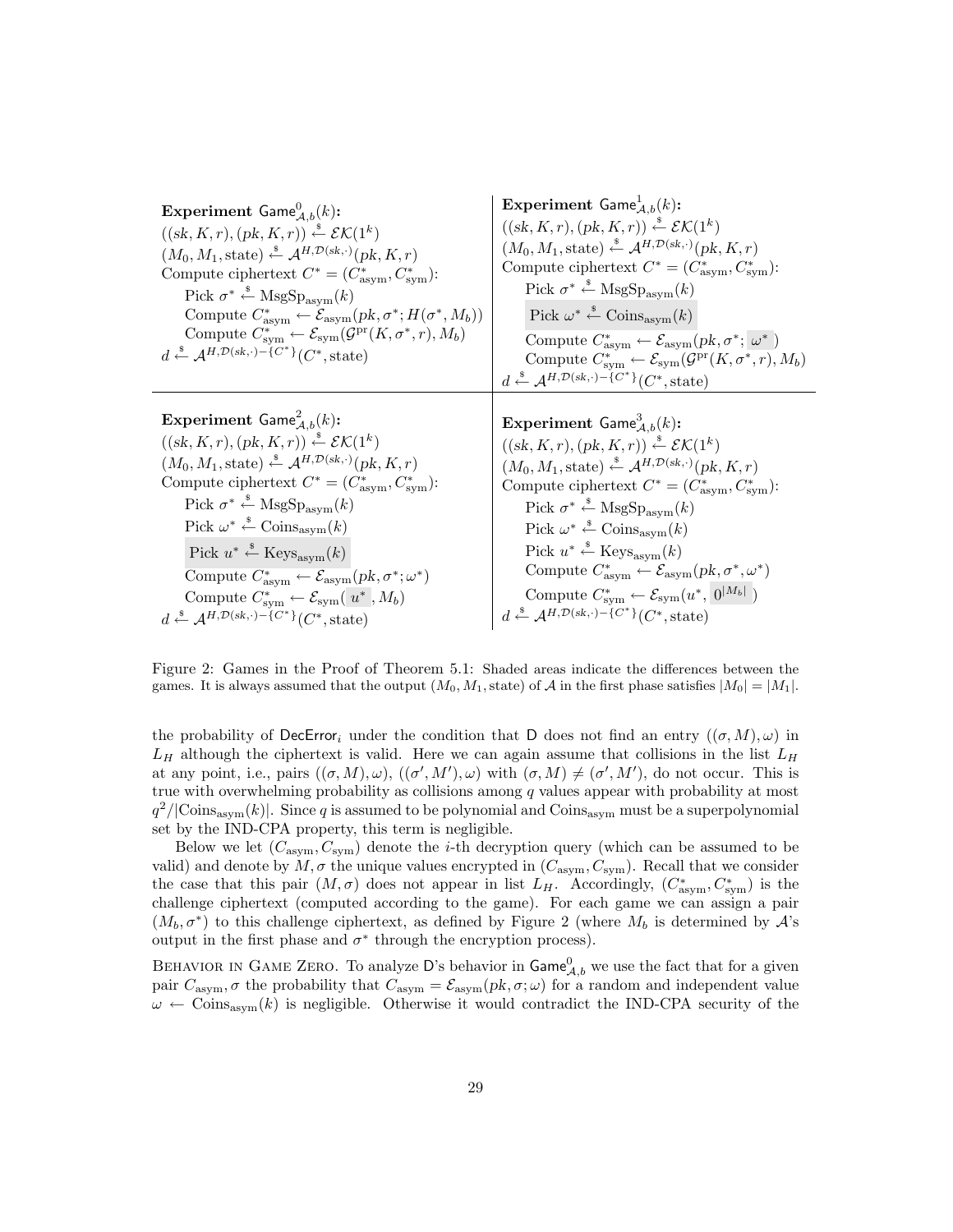encryption scheme in a straightforward way.<sup>3</sup> We distinguish between the following cases:

- If  $(C_{\text{asym}}, C_{\text{sym}})$  is submitted in the first phase, before A sees the challenge, and there is no entry  $(M, \sigma)$  in  $L_H$  then  $H(M, \sigma)$  is an independent, uniformly distributed and unknown string. The probability that  $C_{\text{asym}} = \mathcal{E}_{\text{asym}}(pk, \sigma, H(\sigma, M))$  is therefore negligible.
- Assume A's query is made after having received the challenge ciphertext, but  $C_{\text{asym}} \neq$  $C^*_{\text{asym}}$  and there is no list entry for  $(M, \sigma)$ . If  $(\sigma, M) = (\sigma^*, M_b)$  then this would contradict  $C_{\text{asym}}^{\dagger} \neq C_{\text{asym}}^*$ . Hence, the value  $H(\sigma, M)$  is independent of  $H(\sigma^*, M_b)$  and any other hash value. But since there is no value in  $L_H$  for  $(\sigma, M)$  it follows again that the probability  $C_{\text{asym}} = \mathcal{E}_{\text{asym}}(pk, \sigma, H(\sigma, M))$  is negligible.
- Let  $C^*_{\text{asym}} = C_{\text{asym}}$  for the query in the second phase. Then the symmetric parts must be distinct. In this case we have inequality  $M_b \neq M$  for the encapsulated messages in  $C_{sym}^*$ ,  $C_{sym}$  (as both asymmetric parts encrypt the same value  $\sigma = \sigma^*$ ). Once more, since  $(M, \sigma)$  does not appear in  $L_H$  and is different from  $(M_b, \sigma^*)$  the probability that the hash value  $H(\sigma, M)$  yields  $C_{\text{asym}}$  is again negligible.

Overall, D gives the same answer for the *i*-th query as  $D$  does, except with negligible error.

Behaviors in Games One, Two and Three. D's behavior in these games is even simpler to analyze, as the challenge ciphertext is now independent of the hash function. If there is no entry in  $L_H$  for  $M||r$ , no matter whether  $M||r = M_b||r^*$  or not, then the hash value  $H(M||r)$ is an independent secret random value, and the probability for  $C_{\text{asym}} = \mathcal{E}_{\text{asym}}(pk, \sigma; H(M||r))$ is negligible. Note that our analysis does not rely on the possibility that  $A$  realizes that the ciphertext in these games is fake or submits an invalid ciphertext derived as a modification of the challenge ciphertext; we only care about the difference in  $\mathcal{D}$ 's and  $\mathcal{D}$ 's answers for decryption queries here.

**Comparing Games Zero and One.** We show that the probability that  $A$  queries  $H$  about the challenge values  $(\sigma^*, M_b)$  during experiment  $Game_{\mathcal{A},b}^0$  is negligible. Assume that this was not the case. Then we construct an algorithm  $B_b$  (for fixed bit b), successfully attacking the one-wayness of the POWHF with respect to the following uninvertible function hint defined by

 $\text{hint}(\sigma^*) = (pk, C^*_{\text{asym}})$  where  $(\text{sk}, pk) \overset{\$}{\leftarrow} \mathcal{EK}_{\text{asym}}(1^k), C^*_{\text{asym}} \overset{\$}{\leftarrow} \mathcal{E}_{\text{asym}}(pk, \sigma^*).$ 

Presuming the security of the encryption scheme this function is uninvertible for the well-spread distribution  $\sigma^* \leftarrow \text{MsgSp}_{\text{asym}}(k)$  since it is an independent encryption of  $\sigma^*$ . The IND-CPA property of the encryption scheme also implies that one can replace this function hint by the trivial uninvertible function  $\text{hint}(\sigma^*) = 0.4$ 

<sup>&</sup>lt;sup>3</sup>If this probability was non-negligible for some  $\sigma$ ,  $C_{\text{asym}}$  then we could construct a (non-uniform) CPA-attacker with "wired"  $\sigma$ , C<sub>asym</sub>, and which gives  $\sigma$  and some  $\sigma' \neq \sigma$  to the encryption oracle to receive a challenge ciphertext  $C^*_{\text{asym}}$ . If  $C_{\text{asym}} = C^*_{\text{asym}}$  then this attacker outputs 1, else it returns 0. If  $\sigma'$  is encrypted in this challenge ciphertext then it can never equal  $C_{\text{asym}}$  which encrypts  $\sigma$ . In the other case the random encryption equals  $\tilde{C}_{\text{asym}}$  with non-negligible probability by assumption. Hence, this attacker would distinguish the two cases with non-negligible probability.

<sup>&</sup>lt;sup>4</sup>Formally, we can replace the value  $\text{hint}(\sigma^*)$  by an independent encryption of the all-zero string, and this information can be simulated given the trivial value 0. This is done on the "POWHF level", of course, not here in the proof.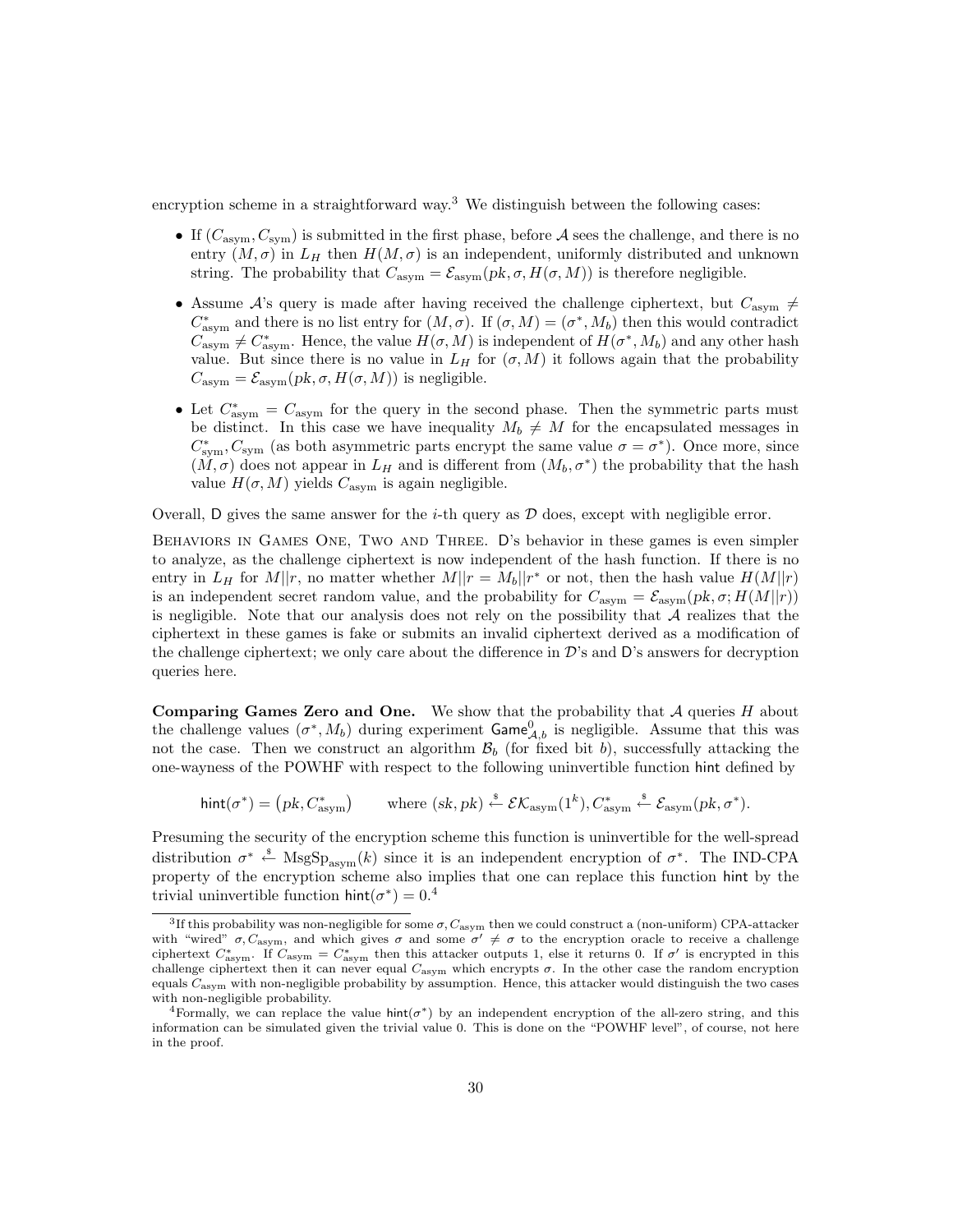Attacker  $\mathcal{B}_b$  (with binary output) is given as input  $(K, \text{hint}(\sigma^*), (r, u^*))$ , where  $u^*$  is either  $\mathcal{G}^{\text{pr}}(K,\sigma^*,r)$  or  $\mathcal{G}^{\text{pr}}(K,\sigma',r)$  for an independent sample  $\sigma'$ . Algorithm  $\mathcal{B}_b$  initially picks an index i between 1 and  $Q$ , the polynomial bound on the number of hash queries  $A$  makes. It starts an emulation of A mounting a chosen-ciphertext attack. In particular,  $B_b$  perfectly simulates  $A$ 's access to random oracle  $H$  in the common way, i.e., by keeping track of previous queries in a list  $L_H$ , returning the same answer if queried twice, and generating random answers if queried for the first time. Any decryption query of  $A$  is answered by running procedure  $D$  described above for list  $L_H$  and K, r, pk. If A generates a pair of challenge messages  $(M_0, M_1)$  then  $\mathcal{B}_b$ computes  $C^*_{sym} \leftarrow \mathcal{E}_{sym}(u^*, M_b)$  for the given value  $u^*$  and returns  $(C^*_{asym}, C^*_{sym})$  where  $C^*_{asym}$  is taken from  $\text{hint}(\sigma^*)$ . If A (or D) makes the *i*-th query  $(\sigma, M)$  to H then  $\mathcal{A}^*$  stops and outputs 1 if and only if  $\mathcal{G}^{\text{pr}}(K, \sigma, r) = u^*$ .

Given input  $u^* = \mathcal{G}^{\text{pr}}(K, \sigma^*, r)$  and that A or D queries H about  $(\sigma^*, M_b)$  at some point, algorithm  $\mathcal{B}_b$  guesses the right query with probability 1/Q. This holds as the simulation up to the right query is identical to A's attack  $\mathsf{Game}^0_{\mathcal{A},b}$ , except for a negligible error probability due to the error in simulated decryption queries. Since the probability of asking  $H$  about the pair is non-negligible by assumption, attacker  $B<sub>b</sub>$  thus outputs 1 with non-negligible probability for the case  $u^* = \mathcal{G}^{\text{pr}}(K, \sigma^*, r)$ .

On the other hand, given  $u^* = \mathcal{G}^{\text{pr}}(K, \sigma', r)$  the probability that  $\mathcal{G}^{\text{pr}}(K, \sigma, r) = u^*$  for any query  $\sigma$  of  $\mathcal A$  is negligible by the one-wayness and the collision-intractability of the POWHF. Specifically, the probability that some query includes the value  $\sigma'$  is negligible by the (regular) one-wayness of the POWHF. Any other H-query about  $(\sigma, M)$  for  $\sigma \neq \sigma'$  resulting in the same value  $u^*$  would give a collision. Both arguments can be easily turned into formal algorithms refuting the one-wayness and collision-resistance, respectively. Thus,  $\mathcal{B}_b$  outputs 1 for  $u^*$  =  $\mathcal{G}^{\text{pr}}(K, \sigma', r)$  with negligible probability only.

It follows that the random variables  $(K, x, \mathcal{B}_b(K, \text{hint}(\sigma^*), (r, u^*)))$  for the two cases are easy to distinguish, contradicting the one-wayness of the POWHF. Given that  $A$  never queries  $H$ about  $(\sigma^*, M_b)$  it is clear that the hash value is independently distributed, and that the outputs of  $\mathcal A$  in  $\mathsf{Game}^0_{\mathcal A,b}$  and  $\mathsf{Game}^1_{\mathcal A,b}$  are indistinguishable.

**Comparing Games One and Two.** We show that any non-negligible difference in  $\mathcal{A}$ 's output for the two games would refute the pseudorandomness of the POWHF  $(K, \mathcal{G}, \mathcal{V})$ . Specifically, suppose that  $Pr\left[$  Game $_{A,b}^{1}(k) = 1 \right] - Pr\left[$  Game $_{A,b}^{2}(k) = 1 \right]$  is non-negligible as a function of parameter k (by flipping  $\mathcal{A}$ 's output bit we can always guarantee that the difference is nonnegative for infinitely many  $k$ 's). Then we construct the following probabilistic polynomialtime algorithm  $\mathcal{B}_b$  (for fixed bit b) which gets as input a tuple  $(K, \text{hint}(\sigma^*), (r, u^*))$  and uses A to decide whether  $(r, u^*)$  is the output of G or random. Here the probabilistic function  $\text{hint}(\sigma^*) = (pk, C^*_{\text{asym}})$  is defined as above.

Algorithm  $\mathcal{B}_b$  runs a black-box simulation of A and emulates A's access to random oracle H with the usual technique. It also uses procedure D to simulate decryption queries. For the simulation  $\mathcal{B}_b$  takes K, r from its input  $(K, \text{hint}(\sigma^*), (r, u^*))$  and pk from  $\text{hint}(\sigma^*)$ . When A outputs the challenge message pair  $(M_0, M_1)$  algorithm  $\mathcal{B}_b$  creates a ciphertext by letting  $C_{\text{sym}}^* \leftarrow \mathcal{E}_{\text{sym}}(u^*, M_b)$  for the given value  $u^*$  and returns  $C^* = (C_{\text{asym}}^*, C_{\text{sym}}^*)$  where  $C_{\text{asym}}^*$  originates from hint $(\sigma^*)$ . Algorithm  $\mathcal{B}_b$  continues  $\mathcal{A}$ 's attack as before and outputs  $\mathcal{A$ d.

It is clear that  $\mathcal{B}_b$  outputs 1 for a hash function input  $(K, \text{hint}(\sigma^*), \mathcal{G}(K, \sigma^*, r))$  with the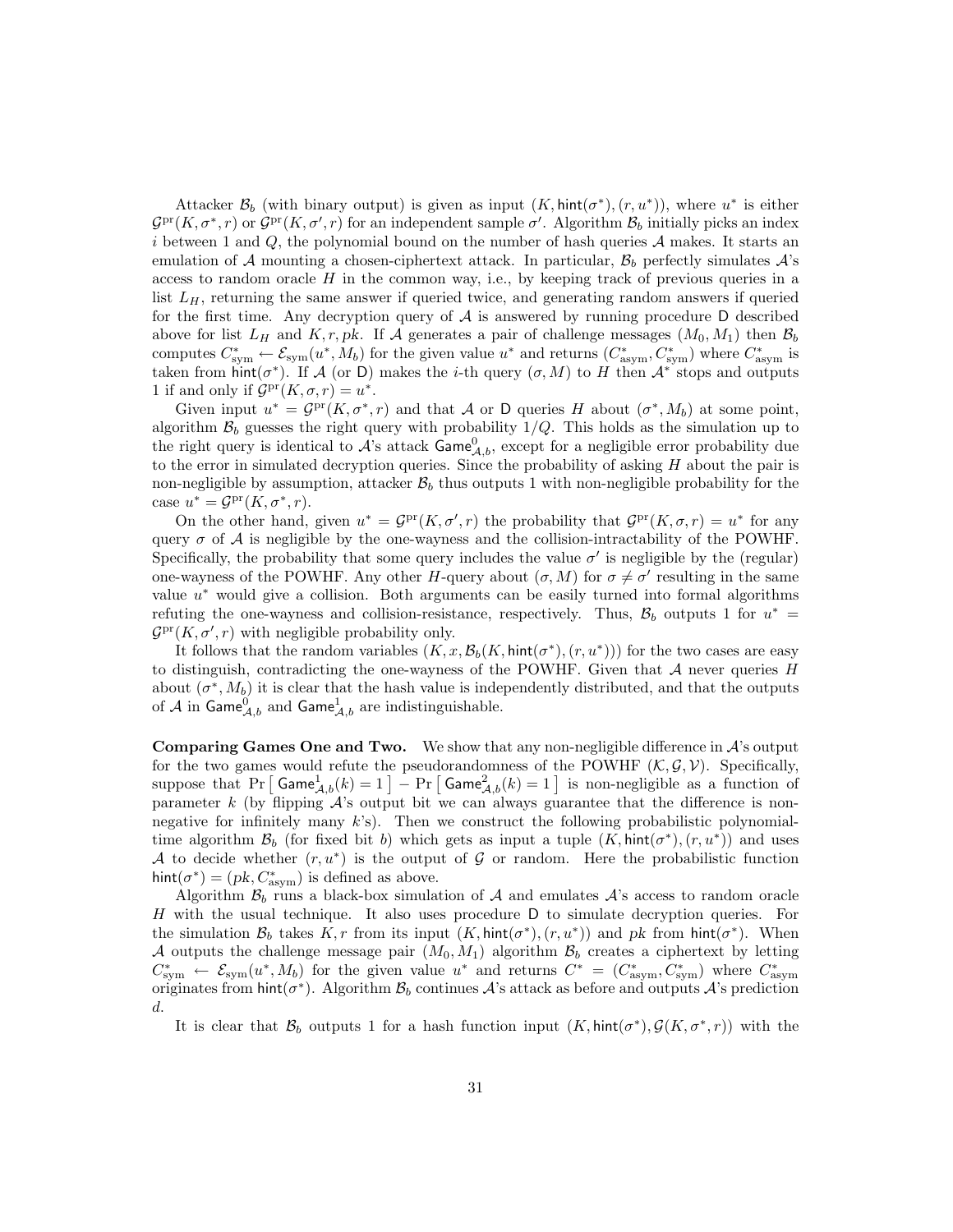same probability as  $A$  does in experiment  $\textsf{Game}^1_{A,b}$  (except for a negligible error for simulating the decryption requests). On the other hand,  $\mathcal{B}_b$  outputs 1 with the same probability as A in experiment  $\textsf{Game}^2_{\mathcal{A},b}$  for random values  $(r, u^*)$  (again, up to a negligible error). By assumption the probabilities have non-negligible difference. This, however, contradicts the pseudorandomness of the POWHF and our initial assumption about  $\mathcal{A}$ 's advantage must have been wrong.

Comparing Games Two and Three. It follows straightforwardly from the IND-CPA security of the symmetric encryption scheme that  $\mathcal{A}$ 's output in games  $\mathsf{Game}^2_{\mathcal{A},b}$  and  $\mathsf{Game}^3_{\mathcal{A},b}$  is indistinguishable. If A's advantage would be non-negligible for the two experiments then it would be easy to distinguish encryptions of  $M_b$  and  $0^{|M_b|}$  in a chosen-plaintext attack, by emulating the experiments with knowledge of the asymmetric decryption key.

This proves that the derived scheme is IND-CCA.

# E Proof of Theorem 5.2

Let  $A$  be a probabilistic polynomial-time algorithm. We consider again a sequence of games, formally described in Figure 3, such that the starting game corresponds to  $\mathcal{A}$ 's attack scenario and the final game is independent of b:

- Game $^0_{A,b}$  describes the attack on the encryption scheme when message  $M_b$  is encrypted.
- Game<sup>1</sup><sub>*A*,*b*</sub> describes the game where we replace the symmetric encryption key  $G(\sigma^*)$  in the challenge ciphertext by an independent key  $\kappa^*$ .
- Game<sup>2</sup><sub> $A,b$ </sub> modifies Game<sup>1</sup><sub> $A,b$ </sub> insofar as the challenge ciphertext now contains an (asymmetric) encryption  $\mathcal{E}_{\text{asym}}(pk, \sigma^*, u^*)$  with an independent random value  $u^*$  instead of  $\mathcal{H}(K,\sigma^*||M_b,r).$
- Game $^3_{A,b}$  is identical to Game $^2_{A,b}$ , except that the symmetric part of the challenge ciphertext now contains an encryption of  $0^{|M_b|}$  instead of  $M_b$ .

With the same argument as in the proof of Theorem 5.1 it suffices to show that the differences  $\Pr\big[\textsf{Game}^i_{\mathcal{A},b}=1\,\big]\,(k)-\Pr\Big[\textsf{Game}^{i+1}_{\mathcal{A},b}(k)=1\,\Big]$  are negligible for all  $i=0,1,2$  and  $b\in\{0,1\}.$  Fix again the bit b for this.

Simulating the Decryption Oracle. Analogously to the proofs of Theorems 4.1 and 5.1 we again first describe a procedure to simulate decryption queries. This procedure D takes as input a ciphertext  $(C_{\text{asym}}, C_{\text{sym}})$ , a list  $L_G$  of queries of A and answers random oracle G as well as pk, K, r. It checks if there are pairs  $(\sigma, \kappa)$  in  $L_G$  such that for  $m \leftarrow \mathcal{D}_{sym}(\kappa, C_{sym})$  it holds  $C_{\text{asym}} = \mathcal{E}_{\text{asym}}(pk, \sigma, \mathcal{H}^{\text{pr}}(K, \sigma | m, r))$ . If there is a unique pair then D returns m, else if returns ⊥.

Let DecError<sub>i</sub> once more denote the event that D returns a different answers than  $D$  for the i-th query, conditioning on equal replies for the first  $i - 1$  decryption requests (when D is run instead of D in the corresponding game). The *i*-th query  $(C_{\text{asym}}, C_{\text{sym}})$ , which we can assume to be valid, uniquely determines some  $\sigma$  and therefore some M. In particular, collisions in the list  $L_G$  cannot occur. Since D yields the same answer for this query if there is exactly one entry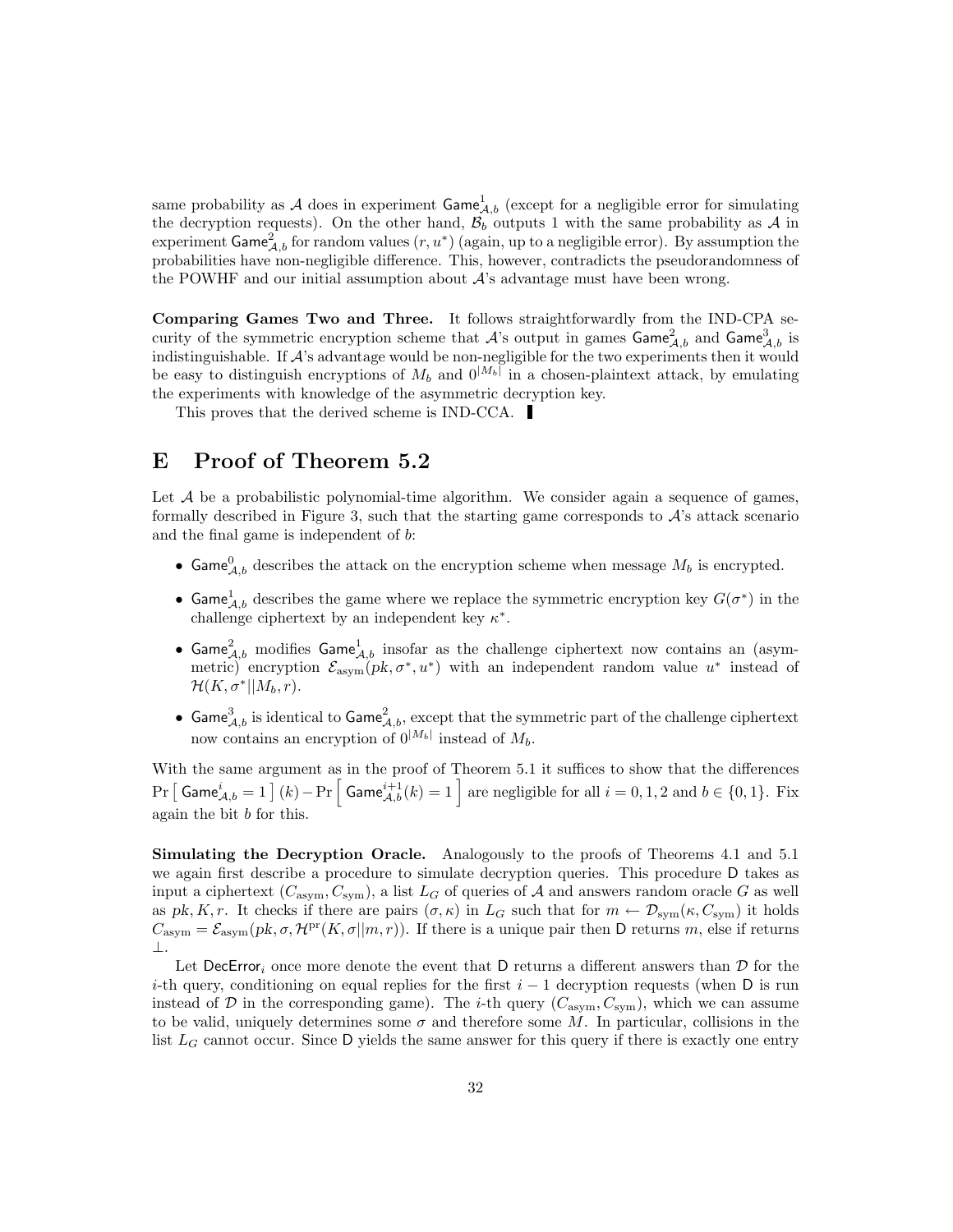| <b>Experiment Game</b> $_{A,b}^0$ :<br>$((sk, K, r), (pk, K, r)) \stackrel{1}{\leftarrow} \mathcal{EK}(1^k)$<br>$(M_0, M_1, \text{state}) \stackrel{\$}{\leftarrow} \mathcal{A}^{G, \mathcal{D}(sk, \cdot)}(pk)$<br>Compute ciphertext $C^* = (C^*_{\text{asym}}, C^*_{\text{sym}})$ :<br>Pick $\sigma^* \stackrel{\hspace{0.1em}\mathsf{\scriptscriptstyle\$}}{\leftarrow}$ Keys $(1^k)$<br>Compute $C^*_{\text{asym}} \overset{\hspace{0.1em}\mathsf{\scriptscriptstyle\$}}{\leftarrow} \mathcal{E}_{\text{asym}}(pk, \sigma^*; \mathcal{H}^{\text{pr}}_K(\sigma^*  M_b, r^*))$<br>Compute $C^*_{sym} \leftarrow \mathcal{E}_{sym}(G(\sigma^*), M_b)$<br>$d \stackrel{\$}{\leftarrow} \mathcal{A}^{G,\mathcal{D}(sk,\cdot)-\{C^*\}}(C^*,\text{state})$ | <b>Experiment</b> Game <sup>1</sup> <sub>A b</sub> :<br>$((sk, K, r), (pk, K, r)) \stackrel{\$}{\leftarrow} \mathcal{EK}(1^k)$<br>$(M_0, M_1, \text{state}) \stackrel{\$}{\leftarrow} \mathcal{A}^{G, \mathcal{D}(sk, \cdot)}(pk)$<br>Compute ciphertext $C^* = (C^*_{\text{asym}}, C^*_{\text{sym}})$ :<br>Pick $\sigma^* \stackrel{\text{*}}{\leftarrow} \text{MsgSp}_{\text{asym}}(k)$<br>Compute $C^*_{\text{asym}} \overset{\hspace{0.1em}\mathsf{\scriptscriptstyle\$}}{\leftarrow} \mathcal{E}_{\text{asym}}(pk, \sigma^*; \mathcal{H}_K^{\text{pr}}(\sigma^*  M_b, r^*))$<br>Pick $\kappa^* \stackrel{\hspace{0.1em}\mathsf{\scriptscriptstyle\$}}{\leftarrow} \operatorname{Keys}_{\operatorname{sym}}(k)$<br>Compute $C^*_{\text{sym}} \leftarrow \mathcal{E}_{\text{sym}}(\kappa^*, M_b)$<br>$d \stackrel{\$}{\leftarrow} \mathcal{A}^{G,\mathcal{D}(sk,\cdot)-\{C^*\}}(C^*,\text{state})$ |
|----------------------------------------------------------------------------------------------------------------------------------------------------------------------------------------------------------------------------------------------------------------------------------------------------------------------------------------------------------------------------------------------------------------------------------------------------------------------------------------------------------------------------------------------------------------------------------------------------------------------------------------------------------------------------------------------------------------------------------------------------------|-------------------------------------------------------------------------------------------------------------------------------------------------------------------------------------------------------------------------------------------------------------------------------------------------------------------------------------------------------------------------------------------------------------------------------------------------------------------------------------------------------------------------------------------------------------------------------------------------------------------------------------------------------------------------------------------------------------------------------------------------------------------------------------------------------------------------------------------------------------------------------------------------------|
| <b>Experiment</b> Game <sub><math>A, b</math></sub> :                                                                                                                                                                                                                                                                                                                                                                                                                                                                                                                                                                                                                                                                                                    | <b>Experiment Game</b> $A_b$ :                                                                                                                                                                                                                                                                                                                                                                                                                                                                                                                                                                                                                                                                                                                                                                                                                                                                        |
| $((sk, K, r), (pk, K.r)) \stackrel{\$}{\leftarrow} \mathcal{E} \mathcal{K}(1^k)$                                                                                                                                                                                                                                                                                                                                                                                                                                                                                                                                                                                                                                                                         | $((sk, K, r), (pk, K.r)) \stackrel{\text{*}}{\leftarrow} \mathcal{EK}(1^k)$                                                                                                                                                                                                                                                                                                                                                                                                                                                                                                                                                                                                                                                                                                                                                                                                                           |
| $(M_0, M_1, \text{state}) \stackrel{\$}{\leftarrow} \mathcal{A}^{G, \mathcal{D}(sk, \cdot)}(pk)$                                                                                                                                                                                                                                                                                                                                                                                                                                                                                                                                                                                                                                                         | $(M_0, M_1, \text{state}) \overset{\$}{\leftarrow} \mathcal{A}^{G, \mathcal{D}(sk, \cdot)}(pk)$                                                                                                                                                                                                                                                                                                                                                                                                                                                                                                                                                                                                                                                                                                                                                                                                       |
| Compute ciphertext $C^* = (C^*_{\text{asym}}, C^*_{\text{sym}})$ :                                                                                                                                                                                                                                                                                                                                                                                                                                                                                                                                                                                                                                                                                       | Compute ciphertext $C^* = (C^*_{\text{asym}}, C^*_{\text{sym}})$ :                                                                                                                                                                                                                                                                                                                                                                                                                                                                                                                                                                                                                                                                                                                                                                                                                                    |
| Pick $\sigma^* \stackrel{\text{*}}{\leftarrow} \text{MsgSp}_{\text{asym}}(k)$                                                                                                                                                                                                                                                                                                                                                                                                                                                                                                                                                                                                                                                                            | Pick $\sigma^* \stackrel{\text{s}}{\leftarrow} \text{MsgSp}_{\text{asym}}(k)$                                                                                                                                                                                                                                                                                                                                                                                                                                                                                                                                                                                                                                                                                                                                                                                                                         |
| Pick $u^* \stackrel{\$}{\leftarrow} \text{Coins}_{\text{asym}}(1^K)$                                                                                                                                                                                                                                                                                                                                                                                                                                                                                                                                                                                                                                                                                     | Pick $u^* \stackrel{\$}{\leftarrow} \text{Coins}_{\text{asym}}(1^K)$                                                                                                                                                                                                                                                                                                                                                                                                                                                                                                                                                                                                                                                                                                                                                                                                                                  |
| Compute $C^*_{\text{asym}} \overset{\hspace{0.1em}\mathsf{\scriptscriptstyle\$}}{\leftarrow} \mathcal{E}_{\text{asym}}(pk, \sigma^*; u^*)$                                                                                                                                                                                                                                                                                                                                                                                                                                                                                                                                                                                                               | Compute $C^*_{\text{asym}} \overset{\hspace{0.1em}\mathsf{\scriptscriptstyle\$}}{\leftarrow} \mathcal{E}_{\text{asym}}(pk, \sigma^*; u^*)$                                                                                                                                                                                                                                                                                                                                                                                                                                                                                                                                                                                                                                                                                                                                                            |
| Pick $\kappa^* \overset{\text{\sf{*}}}{\leftarrow}$ Keys <sub>sym</sub> $(k)$                                                                                                                                                                                                                                                                                                                                                                                                                                                                                                                                                                                                                                                                            | Pick $\kappa^* \overset{\hspace{0.1em}\mathsf{\scriptscriptstyle\$}}{\leftarrow}$ Keys <sub>sym</sub> $(k)$                                                                                                                                                                                                                                                                                                                                                                                                                                                                                                                                                                                                                                                                                                                                                                                           |
| Compute $C^*_{\text{sym}} \leftarrow \mathcal{E}_{\text{sym}}(\kappa^*, M_b)$                                                                                                                                                                                                                                                                                                                                                                                                                                                                                                                                                                                                                                                                            | Compute $C^*_{\text{sym}} \leftarrow \mathcal{E}_{\text{sym}}(\kappa^*, 0^{ M_b })$                                                                                                                                                                                                                                                                                                                                                                                                                                                                                                                                                                                                                                                                                                                                                                                                                   |
| $d \stackrel{\$}{\leftarrow} \mathcal{A}^{G,\mathcal{D}(sk,\cdot)-\{C^*\}}(C^*,\text{state})$                                                                                                                                                                                                                                                                                                                                                                                                                                                                                                                                                                                                                                                            | $d \stackrel{\$}{\leftarrow} \mathcal{A}^{G,\mathcal{D}(\text{sk},\cdot) - \{C^*\}}(C^*, \text{state})$                                                                                                                                                                                                                                                                                                                                                                                                                                                                                                                                                                                                                                                                                                                                                                                               |

Figure 3: Games in the Proof of Theorem 5.2: Shaded areas indicate the differences between the games. It is always assumed that the output  $(M_0, M_1, \text{state})$  of A in the first phase satisfies  $|M_0| = |M_1|$ .

 $(\sigma, \kappa)$  in  $L_G$  we condition again on that there is no value  $(\sigma, \kappa)$  in  $L_G$ . Let  $\sigma^*$  be the value that is encrypted in  $C^*_{\text{asym}}$ .

BEHAVIOR IN GAME ZERO. We distinguish between the cases that  $\sigma \neq \sigma^*$  and  $\sigma = \sigma^*$ . Possibly,  $\sigma^*$  has not been determined at this point, if we are still in the first phase of the attack.

- Suppose  $\sigma \neq \sigma^*$ , which happens also with overwhelming probability if the query is submitted before seeing the ciphertext. Since there is no entry in  $L_G$  about  $\sigma$  the value  $G(\sigma)$ has not been defined yet, not even implicitly through  $\sigma^*$  in the challenge ciphertext since  $\sigma \neq \sigma^*$ . Since we can assume that  $G(\sigma)$  is given through a random and unknown key  $\kappa$  the probability that  $C_{sym}$  is a valid ciphertext under this key is negligible by the INT-CTXT property. This is straightforward to formalize. Hence, rejecting such a query through D is correct with overwhelming probability.
- Suppose  $\sigma = \sigma^*$  and  $C^*_{sym} = C_{sym}$ . Then we must also have  $M = M_b$  and  $C^*_{\text{asym}} \neq C^*_{\text{asym}}$ . But then  $C_{\text{asym}}$  cannot be a valid encryption, and rejecting this ciphertext is correct.

The final case,  $\sigma = \sigma^*$  and  $C^*_{sym} \neq C_{sym}$ , needs a more thorough treatment. Assume that there is no entry in  $L_G$  and that the ciphertext is valid, i.e., should not be rejected by  $D$ . We first claim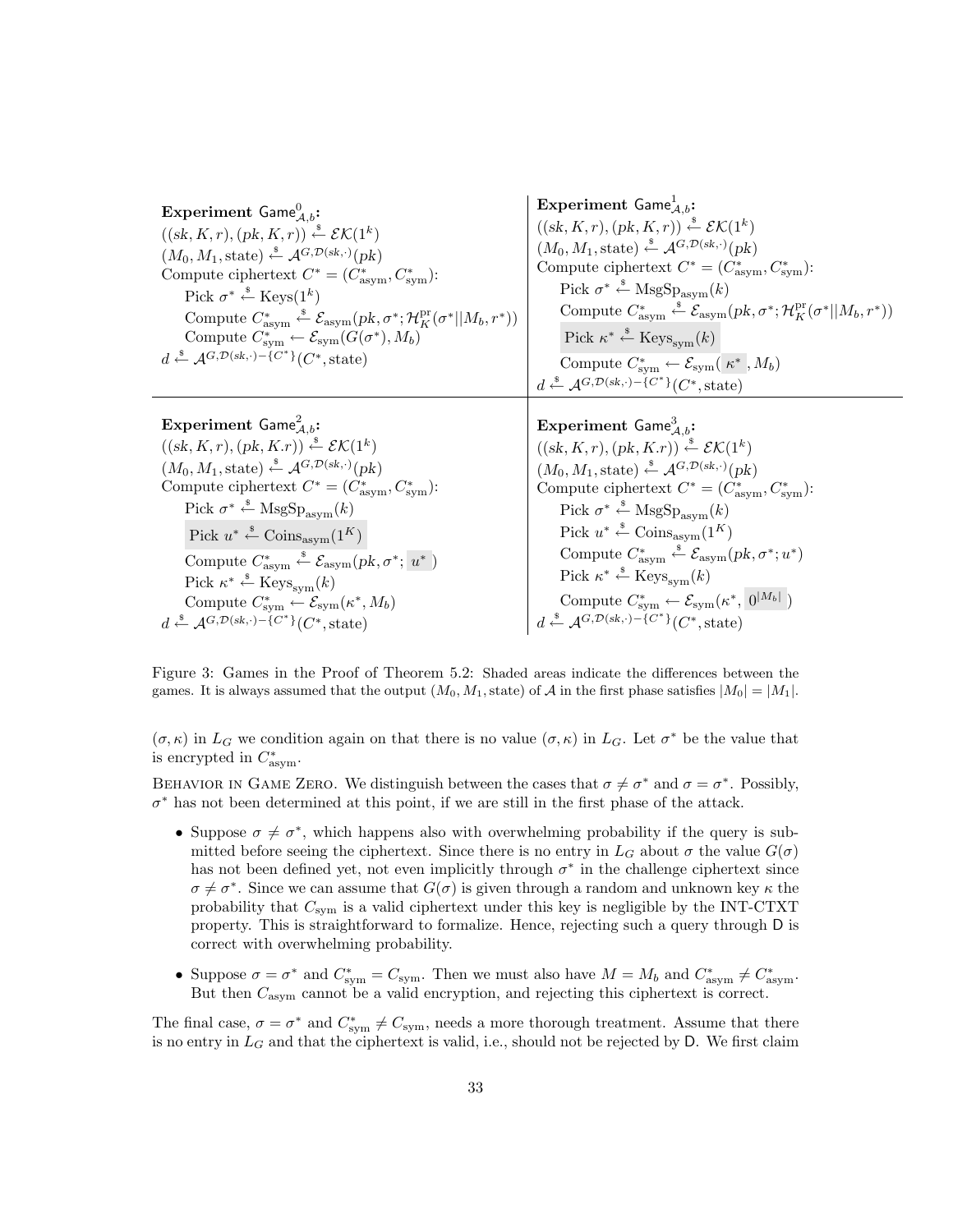that the probability that A has queried random oracle G about  $\sigma^*$  at this point is negligible.

If A would query G about  $\sigma^*$  with non-negligible probability then it would be straightforward to derive an algorithm  $\mathcal{B}_b$  (with fixed bit b) refuting the POWHF-encryption assumption. Namely, algorithm  $\mathcal{B}_b$  is given as input  $(pk, K, r, C^*_{\text{asym}})$  and simulates  $\mathcal{A}$ 's attack by supplying a perfect simulation of the random oracle  $G$  as usual, and simulating the decryption queries through procedure D. If  $\mathcal{B}_b$  is given a message pair  $M_0, M_1$  and state from A —which describes an efficient distribution  $\mathcal{M}(pk, K, r)$  on the messages— then it picks  $\kappa^*$  at random and computes  $C^*_{sym} \leftarrow \mathcal{E}_{sym}(\kappa^*, M_b)$  and returns  $(C^*_{asym}, C^*_{sym})$  to continue A's simulation.  $B_b$  initially also guesses a number j among the at most polynomially many G-queries and aborts the simulation immediately if A puts the j-th query  $\sigma$  to G. Then  $\mathcal{B}_b$  checks whether  $C^*_{\text{asym}} = \mathcal{E}(pk, \sigma, \mathcal{H}^{\text{pr}}(K, \sigma||M_b, r)).$  If so,  $\mathcal{B}_b$  outputs the guess 1, else it outputs the guess 0.

For the analysis note that, if the probability that A queries G about  $\sigma^*$  before submitting the *i*-th decryption query is non-negligible, then  $B_b$  guesses the right query with non-negligible probability, too. In this case  $\mathcal{B}_b$  predicts the type of input correctly, and for the other cases  $\mathcal{B}_b$ outputs the fixed bit 0. Overall the advantage of  $B_b$  is thus non-negligible, and we conclude that A cannot query G about  $\sigma^*$  with more than negligible probability.

Conditioning on that A has never queried G about  $\sigma^*$  replacing the value  $G(\sigma^*)$  by an independent random key  $\kappa^*$  generates the same view for  $\mathcal{A}$ , and thus  $\mathcal{A}$  triggers event DecError<sub>i</sub> also with non-negligible probability if we substitute  $G(\sigma^*)$  by  $\kappa^*$ . We next prove that this, together with  $\sigma = \sigma^*$  and  $C^*_{sym} \neq C_{sym}$ , contradicts the integrity of ciphertexts of the symmetric scheme.

We construct again an algorithm  $\mathcal{B}_b$ , but this time  $\mathcal{B}_b$  refutes the INT-CTXT property of the symmetric encryption scheme. Algorithm  $\mathcal{B}_b$  is given access to an encryption oracle  $\mathcal{E}_{sym}(\kappa^*,\cdot)$ for an unknown key  $\kappa^*$ . It tries to predict the index i by guessing a random j and then starts to simulate  $\mathcal{A}$ 's attack.  $\mathcal{B}_b$  again provides a simulated random oracle G and answers decryption requests with D. All other complementary inputs to A like the public key  $(pk, K, r)$  are chosen by  $\mathcal{B}_b$ . For the challenge ciphertext  $\mathcal{B}_b$  computes an encryption  $C^*_{\text{asym}}$  for random  $\sigma^*$  itself and queries the given oracle about  $M_b$  to get  $C^*_{sym}$ . It returns  $(C^*_{asym}, \check{C}^*_{sym})$  to A. If A eventually outputs the *i*-th decryption query  $(C_{\text{asym}}, \widetilde{C}_{\text{sym}})$  then  $\mathcal{B}_b$  stops with output  $C_{\text{sym}}$ .

Note that if the probability for DecError<sub>i</sub> and  $\sigma = \sigma^*$ ,  $C_{sym} \neq C_{sym}^*$  for a valid  $C_{sym}$ , is non-negligible for some i, then  $\mathcal{B}_b$  guesses the right index with non-negligible probability. Under this condition  $\mathcal{B}_b$  generates a valid but new ciphertext under the unknown key  $\kappa^*$ , contradicting the ciphertext integrity of the symmetric scheme.

In summary, events DecError<sub>i</sub> only occur with negligible probability. It follows that D simulates decryption queries with overwhelming probability.

BEHAVIOR IN GAMES ONE, TWO AND THREE. The indistinguishable behavior of  $D$  and  $D$ in these games follows as in the previous case from the INT-CTXT property of the symmetric encryption scheme. The reason is that the challenge ciphertext is independent of oracle  $G$ , and if there is no entry for  $\sigma$  in  $L_G$  then the key of the symmetric scheme is an undetermined random value.

**Comparing the Games.** The indistinguishability of  $A$ 's output primarily follows from the analysis of D's behavior in  $\mathsf{Game}^0_{\mathcal{A},b}$ . Specifically,

• For Game $_{\mathcal{A},b}^{0}$  and Game $_{\mathcal{A},b}^{1}$  we have already shown in the analysis of D for Game $_{\mathcal{A},b}^{0}$  that  $\mathcal{A}$ queries G about  $\sigma^*$  with negligible probability only. We can thus replace the value  $G(\sigma^*)$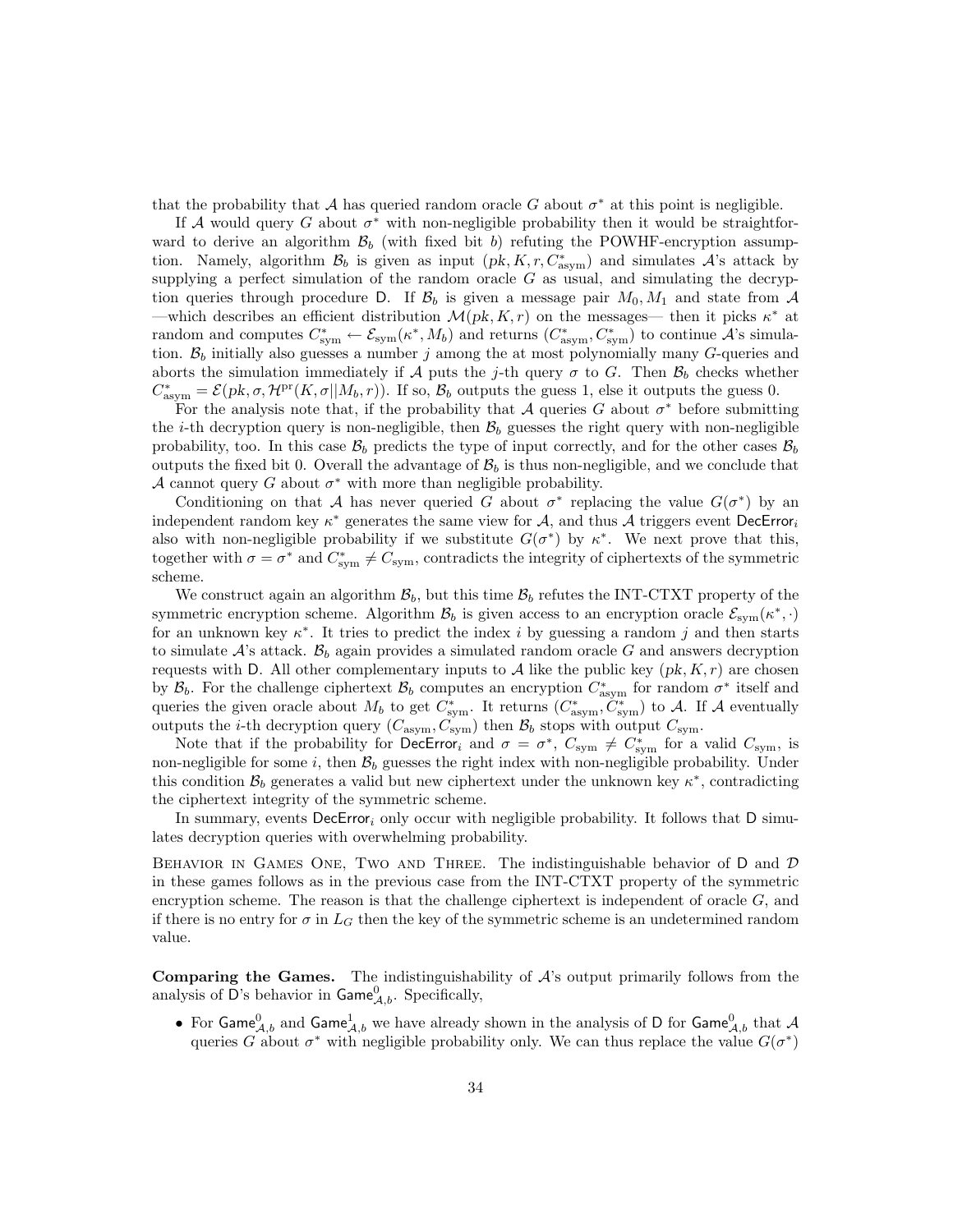in the challenge ciphertext by an independent key  $\kappa^*$  without altering  $\mathcal{A}$ 's output behavior significantly.

- For  $\mathsf{Game}^1_{\mathcal{A},b}$  and  $\mathsf{Game}^2_{\mathcal{A},b}$  this follows analogously to the analysis of D in  $\mathsf{Game}^0_{\mathcal{A},b}$  and the POWHF-encryption property.
- For  $\textsf{Game}^2_{\mathcal{A},b}$  and  $\textsf{Game}^3_{\mathcal{A},b}$  indistinguishability for these two games obviously follows from the IND-CPA property of the symmetric encryption scheme.

This proves that the H-instantiation of the Fujisaki-Okamoto transformation is IND-CCA for random oracle G.

# F Proof of Theorem 6.1

Recall that our idea is to construct a "bad" VPRF (which exists if any VPRF exists) which reveals signatures for free, but whose outputs are still pseudorandom. To ensure this pseudorandomness, even though the VPRF outputs signatures which usually have some structure, we use the key privacy trick of [2]. There, to make sure that RSA-encryptions for users with different k-bit moduli  $N_0, N_1, N_2, \ldots$  do not reveal the actual receiver, the sender searches for ciphertexts belonging to  $\bigcap_i \mathbf{Z}_{N_i}$ . One possibility to ensure this privacy —which we also take advantage of to achieve pseudorandomness— is to look for RSA values of  $k-1$  bits, because all moduli have at least k bits. We first define an intermediate VPRF which is then modified to obtain our "bad" VPRF:

**Definition F.1** Let  $(K^*, \mathcal{H}^*, \mathcal{V}^*)$  be any verifiable pseudorandom function with unbounded input length and output length  $\ell(k) = 2k$ . Then construct  $(K, \mathcal{H}, \mathcal{V})$  as follows:

- 1.  $\mathcal{K}(1^k)$ : The key generation algorithm remains unchanged,  $\mathcal{K}(1^k) = \mathcal{K}^*(1^k)$ .
- 2.  $\mathcal{H}(f k, x)$ : Parse x as  $x = (N, e, m)$  for a k-bit modulus N and a  $(k + 1)$ -bit prime e.<sup>5</sup> If x is not of the form  $(N, e, m)$  then compute  $(z_0, \pi_0) \stackrel{\text{s}}{\leftarrow} H^*(f k, \langle 0 \rangle_k || x))$ , let y be the first k – 1 bits of  $z_0$  and return  $(y, (z_0, \pi_0))$ .

Else, if  $x = (N, e, m)$ , then compute  $(z_i, \pi_i) \stackrel{\text{s}}{\leftarrow} \mathcal{H}^*(f k, \langle i \rangle_k || x)$  and  $y_i \leftarrow z_i^e \mod N$  for all  $i = 1, 2, \ldots, k$ . Take y to be the first among the values  $y_i$  such that  $|y_i| = k - 1$  or, if no such  $y_i$  exists, then set  $y \leftarrow 0^{k-1}$ . Output y and the vector of preimages and proofs  $\pi = (z_i, \pi_i)_{i=1,2,\ldots,k}$  as the proof for y.

3.  $V(wk, x, y, \pi)$ : Parse x as  $x = (N, e, m)$ . If this fails then check that y equals the first k – 1 bits in the proof  $\pi = (z_0, \pi_0)$  and that  $\mathcal{V}^*(vk, \langle 0 \rangle_k || x, z_0, \pi_0) = 1$ . Accept if both tests succeed.

Else, if  $x = (N, e, m)$ , then V' parses  $\pi$  as  $\pi = (z_i, \pi_i)_{i=1,2,...,k}$ . It recomputes all  $y_i =$  $z_i^e$  mod N and checks that y equals the first y<sub>i</sub> with k – 1 bits (or that  $y = 0^{k-1}$  if no such  $y_i$  exists). V also verifies each proof  $\pi_i$  for  $z_i$  by running  $\mathcal{V}^*(vk, \langle i \rangle_k || x, z_i, \pi_i)$ . Accept if all tests succeed.

<sup>&</sup>lt;sup>5</sup>We presume an appropriate encoding, e.g., encode strings  $s_1 \ldots s_n \in \{0,1\}^n$  by doubling the individual bits to  $s_1s_1 \ldots s_ns_n$  and using 01 as a separation mark between blocks.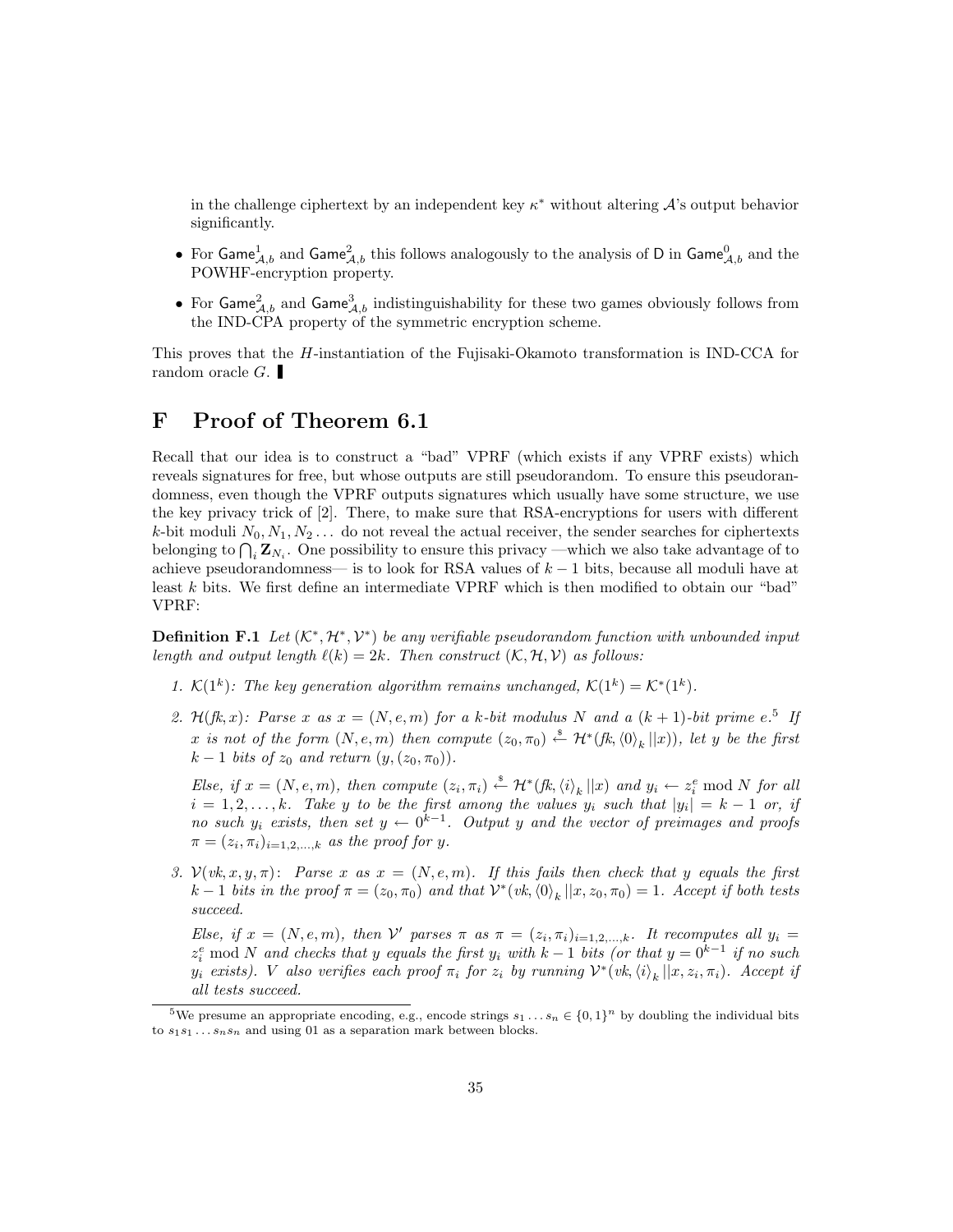**Lemma F.2** The tuple  $(K, \mathcal{H}, \mathcal{V})$  in Construction F.1 is a verifiable pseudorandom function with unbounded input length and output length  $\ell(k) = k - 1$ .

Proof: Completeness and unique provability are clear. For the pseudorandomness assume for the moment that  $\mathcal{H}^*$  returns truly random values. Note that a random 2k-bit value reduced modulo the k-bit integer N is statistically close to a uniform value on  $\mathbf{Z}_N$ . Since e is relatively prime to N the e-th power of this value is almost uniform on  $\mathbf{Z}_N$  as well, and therefore we obtain a  $(k-1)$ -bit string  $y_i$  with probability close to  $2^{k-2}/2^k \geq 1/4$ . If the probability for a *pseudorandom*  $\mathcal{H}^*$  would diverge from this significantly, say drop by a factor of 1/2, then it would be easy to distinguish random from pseudorandom values. Hence, with probability at least  $1 - (7/8)^k$  our algorithm H finds a  $(k-1)$ -bit string in k trials and does not output  $0^{k-1}$ . We can thus simply condition on the event that H never returns  $0^{k-1}$  because of unsuccessful trials.

We next show that a successful attack on our protocol would contradict the pseudorandomness of the underlying ensemble  $(K^*, \mathcal{H}^*, \mathcal{V}^*)$ . Let A be an adversary attacking our protocol as in Definition 2.2 and outputting  $d = b$  with non-negligible probability  $\epsilon(k)$  over 1/2 (without having queried the challenge x). We construct adversary  $A^* = (A_1^*, A_2^*)$ , running in two phases, for  $(\mathcal{K}^*, \mathcal{H}^*, \mathcal{V}^*)$  as follows:

- $\mathcal{A}_1^*$  gets vk generated by  $(vk, fk) \leftarrow \mathcal{K}^*(1^k)$  as input.
- $\mathcal{A}_1^*$  starts a simulation of  $\mathcal{A}_1$  for input vk. For any oracle query x of  $\mathcal{A}_1$  to  $\mathcal{H}(f k, \cdot)$ , algorithm  $\mathcal{A}_1^*$  tries to parse  $x = (N, e, m)$  and asks  $\mathcal{H}^*(f k, \cdot)$  either about  $\langle 0 \rangle_k || x$  to get  $(z_0, \pi_0)$  or about values  $\langle i \rangle_k || x$  to receive answers  $(z_i, \pi_i)$  for  $i = 1, 2, ..., k$ . In the first case,  $\mathcal{A}_1^*$  sets y to be the first  $k-1$  bits of  $z_0$  and returns  $(y,(z_0,\pi_0))$ . In the other case, if  $x=(N,e,m)$ , for each answer  $(z_i, \pi_i)$  of  $\mathcal{H}^*(f k, \cdot)$  adversary  $\mathcal{A}_1^*$  computes  $y_i \leftarrow z_i^e \mod N$  and lets y be the first among these values such that  $|y_i| = k - 1$ . Return  $(y_i, (y_i, \pi_i)_{i=1,2,\dots,k})$  to  $\mathcal{A}_1$ .
- If  $A_1$  outputs a challenge x and *state* then  $A_1^*$  first determines again whether x is of the form  $(N, e, m)$ . If not, then  $\mathcal{A}^*$  submits  $\langle 0 \rangle_k ||x$  as its own challenge with state state. The answer z, either pseudorandom  $(b^* = 0)$  or random  $(b^* = 1)$ , is truncated by  $\mathcal{A}_2^*$  to the first  $k-1$  bits and returned to  $\mathcal{A}_2$  with state.

If  $x = (N, e, m)$ , on the other hand, then  $\mathcal{A}_{1}^{*}$  first chooses  $j \leftarrow \{1, 2, ..., k\}$  at random. For  $i = 1, 2, \ldots, j - 1, j + 1, \ldots, k$  it submits queries  $\langle i \rangle_k || x$  to oracle  $\mathcal{H}^*(f k, \cdot)$  to receive answers  $z_i$ .  $\mathcal{A}_1^*$  then outputs  $\langle j \rangle_k || x$  as the challenge and state information state. Given the pseudorandom or random answer  $z_j$ , depending on bit  $b^*$ , and the remaining  $k-1$ values  $z_i$  adversary  $\mathcal{A}_2^*$  computes the reply y for  $\mathcal{A}_2$  by returning the first  $y_i$  in the list with  $k-1$  bits. If this index is different from j then  $\mathcal{A}_2^*$  stops immediately with random output  $d^* \stackrel{\$}{\leftarrow} \{0,1\}.$ 

• Simulate all further oracle queries as before, and finally output the guess  $d^* = d$  of  $\mathcal{A}_2$ .

The simulation is perfect if the challenge x of A is not well-formed, i.e., not of the form  $(N, e, m)$ . In particular, since we use a fixed-length encoding for the numbers  $\langle 0 \rangle_k$ ,  $\langle 1 \rangle_k$ , ...,  $\langle k \rangle_k$  adversary  $\mathcal{A}^*$  only submits its own challenge to the oracle  $\mathcal{H}^*(f k, \cdot)$  if A does so with its challenge in its